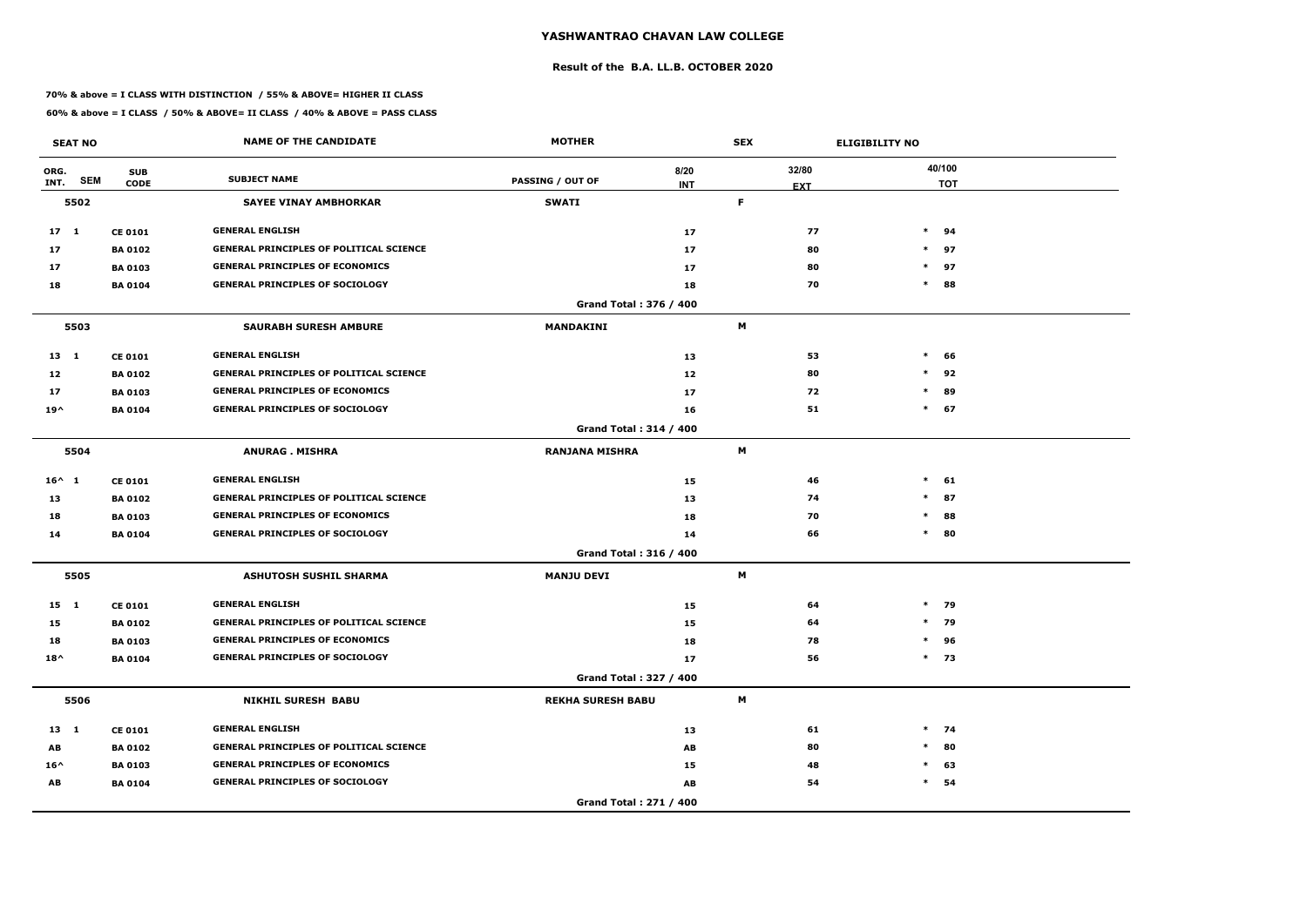### **Result of the B.A. LL.B. OCTOBER 2020**

### **70% & above = I CLASS WITH DISTINCTION / 55% & ABOVE= HIGHER II CLASS**

|              | <b>SEAT NO</b> |                           | <b>NAME OF THE CANDIDATE</b>                   | <b>MOTHER</b>           |                        | <b>SEX</b> |            | <b>ELIGIBILITY NO</b> |                      |
|--------------|----------------|---------------------------|------------------------------------------------|-------------------------|------------------------|------------|------------|-----------------------|----------------------|
| ORG.<br>INT. | <b>SEM</b>     | <b>SUB</b><br><b>CODE</b> | <b>SUBJECT NAME</b>                            | <b>PASSING / OUT OF</b> | 8/20<br><b>INT</b>     | 32/80      | <b>EXT</b> |                       | 40/100<br><b>TOT</b> |
|              | 5507           |                           | PARAG RAJENDRA BADIRKE                         | <b>KANCHAN</b>          |                        | М          |            |                       |                      |
| $15 \quad 1$ |                | <b>CE 0101</b>            | <b>GENERAL ENGLISH</b>                         |                         | 15                     |            | 69         |                       | $*$ 84               |
| 15           |                | <b>BA 0102</b>            | <b>GENERAL PRINCIPLES OF POLITICAL SCIENCE</b> |                         | 15                     |            | 62         |                       | $*$ 77               |
| 15           |                | <b>BA 0103</b>            | <b>GENERAL PRINCIPLES OF ECONOMICS</b>         |                         | 15                     |            | 49         | $*$                   | 64                   |
| 13           |                | <b>BA 0104</b>            | <b>GENERAL PRINCIPLES OF SOCIOLOGY</b>         |                         | 13                     |            | 44         | $\ast$                | 57                   |
|              |                |                           |                                                |                         | Grand Total: 282 / 400 |            |            |                       |                      |
|              | 5508           |                           | SATYAJEET MILIND BAGAL                         | <b>RADHIKA</b>          |                        | M          |            |                       |                      |
| AB 1         |                | <b>CE 0101</b>            | <b>GENERAL ENGLISH</b>                         |                         | AB                     |            | 43         | $*$                   | -43                  |
| 12           |                | <b>BA0102</b>             | <b>GENERAL PRINCIPLES OF POLITICAL SCIENCE</b> |                         | 12                     |            | 75         | $*$                   | 87                   |
| 14           |                | <b>BA 0103</b>            | <b>GENERAL PRINCIPLES OF ECONOMICS</b>         |                         | 14                     |            | 70         | $\ast$                | 84                   |
| 17           |                | <b>BA 0104</b>            | <b>GENERAL PRINCIPLES OF SOCIOLOGY</b>         |                         | 17                     |            | 62         |                       | * 79                 |
|              |                |                           |                                                |                         | Grand Total: 293 / 400 |            |            |                       |                      |
|              | 5510           |                           | <b>SACHIN KISAN BANSODE</b>                    | <b>LALITA</b>           |                        | M          |            |                       |                      |
| AB 1         |                | <b>CE 0101</b>            | <b>GENERAL ENGLISH</b>                         |                         | AB                     |            | 59         | $\ast$                | 59                   |
| AB           |                | <b>BA 0102</b>            | <b>GENERAL PRINCIPLES OF POLITICAL SCIENCE</b> |                         | AB                     |            | 46         | $\ast$                | 46                   |
| AB           |                | <b>BA 0103</b>            | <b>GENERAL PRINCIPLES OF ECONOMICS</b>         |                         | AB                     |            | 54         | $\ast$                | 54                   |
| AB           |                | <b>BA 0104</b>            | <b>GENERAL PRINCIPLES OF SOCIOLOGY</b>         |                         | AB                     |            | 58         | $\ast$                | 58                   |
|              |                |                           |                                                |                         | Grand Total: 217 / 400 |            |            |                       |                      |
|              | 5512           |                           | <b>PRIYANSH SANJAY BARSING</b>                 | <b>KANCHAN</b>          |                        | М          |            |                       |                      |
| $12 \quad 1$ |                | <b>CE 0101</b>            | <b>GENERAL ENGLISH</b>                         |                         | 12                     |            | 69         |                       | $*$ 81               |
| 14           |                | <b>BA 0102</b>            | <b>GENERAL PRINCIPLES OF POLITICAL SCIENCE</b> |                         | 14                     |            | 48         | $\ast$                | 62                   |
| 15           |                | <b>BA 0103</b>            | <b>GENERAL PRINCIPLES OF ECONOMICS</b>         |                         | 15                     |            | 66         |                       | $*$ 81               |
| 15           |                | <b>BA 0104</b>            | <b>GENERAL PRINCIPLES OF SOCIOLOGY</b>         |                         | 15                     |            | 62         |                       | $*$ 77               |
|              |                |                           |                                                |                         | Grand Total: 301 / 400 |            |            |                       |                      |
|              | 5514           |                           | <b>BHASKAR SITA RAM SHARAN SINGH</b>           | <b>SUDHA KUMARI</b>     |                        | M          |            |                       |                      |
| 15 1         |                | <b>CE 0101</b>            | <b>GENERAL ENGLISH</b>                         |                         | 15                     |            | 61         |                       | $*$ 76               |
| 12           |                | <b>BA 0102</b>            | <b>GENERAL PRINCIPLES OF POLITICAL SCIENCE</b> |                         | 12                     |            | 74         | $\ast$                | 86                   |
| AB           |                | <b>BA 0103</b>            | <b>GENERAL PRINCIPLES OF ECONOMICS</b>         |                         | AB                     |            | 77         |                       | $*$ 77               |
| 12           |                | <b>BA 0104</b>            | <b>GENERAL PRINCIPLES OF SOCIOLOGY</b>         |                         | 12                     |            | 56         |                       | $*$ 68               |
|              |                |                           |                                                |                         | Grand Total: 307 / 400 |            |            |                       |                      |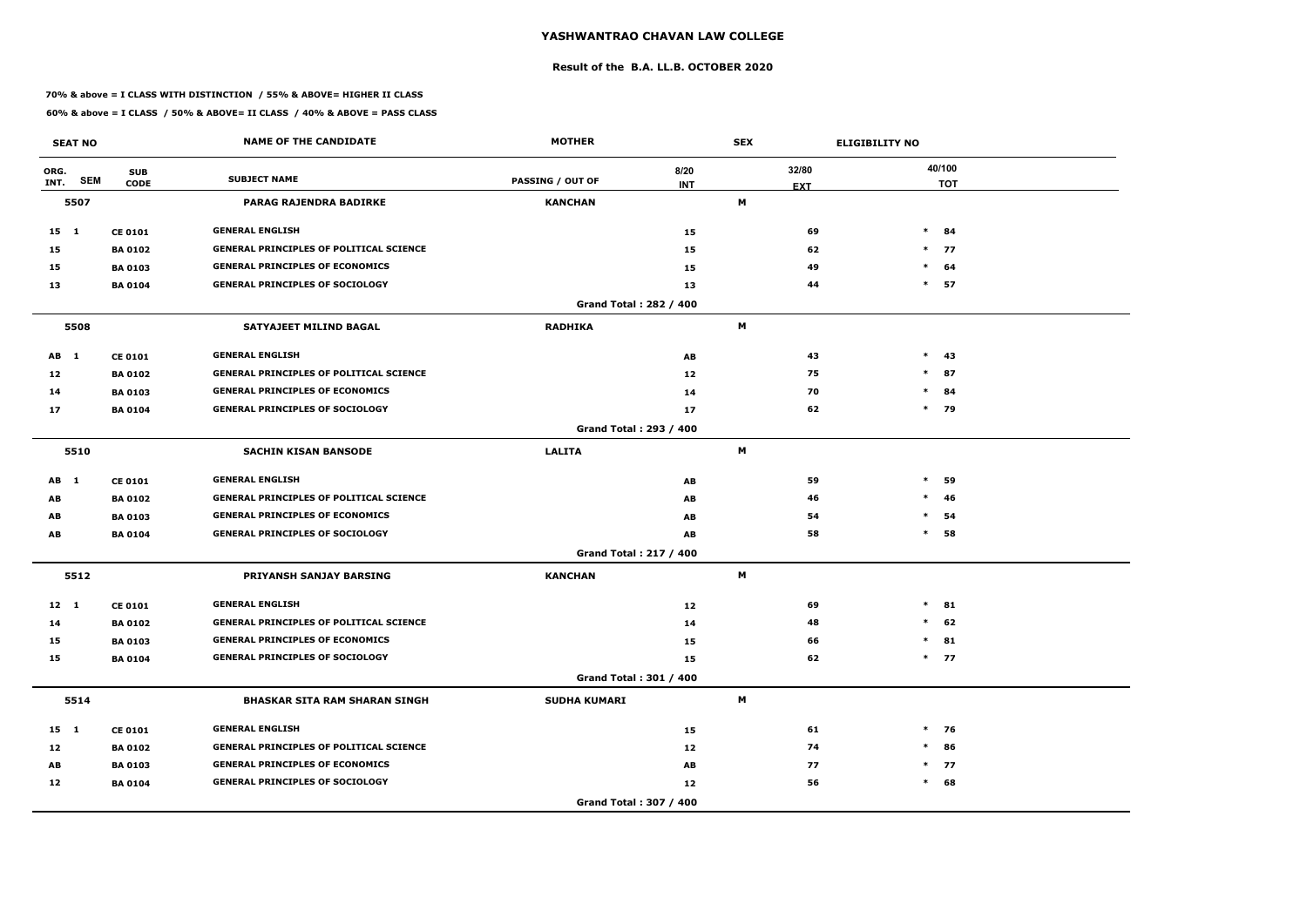### **Result of the B.A. LL.B. OCTOBER 2020**

### **70% & above = I CLASS WITH DISTINCTION / 55% & ABOVE= HIGHER II CLASS**

|                 | <b>SEAT NO</b> |                           | <b>NAME OF THE CANDIDATE</b>                   | <b>MOTHER</b>           |                        | <b>SEX</b> | <b>ELIGIBILITY NO</b> |        |                      |
|-----------------|----------------|---------------------------|------------------------------------------------|-------------------------|------------------------|------------|-----------------------|--------|----------------------|
| ORG.<br>INT.    | <b>SEM</b>     | <b>SUB</b><br><b>CODE</b> | <b>SUBJECT NAME</b>                            | <b>PASSING / OUT OF</b> | 8/20<br><b>INT</b>     |            | 32/80                 |        | 40/100<br><b>TOT</b> |
|                 | 5515           |                           | <b>MUKTA SHRIKANT BHAVE</b>                    | <b>SHRADDHA</b>         |                        | F.         | <b>EXT</b>            |        |                      |
| $16^{\wedge}$ 1 |                | <b>CE 0101</b>            | <b>GENERAL ENGLISH</b>                         |                         | 14                     |            | 45                    | $\ast$ | 59                   |
| 16              |                | <b>BA 0102</b>            | <b>GENERAL PRINCIPLES OF POLITICAL SCIENCE</b> |                         | 16                     |            | 80                    | $\ast$ | 96                   |
| 17              |                | <b>BA 0103</b>            | <b>GENERAL PRINCIPLES OF ECONOMICS</b>         |                         | 17                     |            | 75                    | $\ast$ | 92                   |
| $19^{\wedge}$   |                | <b>BA 0104</b>            | <b>GENERAL PRINCIPLES OF SOCIOLOGY</b>         |                         | 18                     |            | 59                    |        | $*$ 77               |
|                 |                |                           |                                                |                         | Grand Total: 324 / 400 |            |                       |        |                      |
|                 | 5516           |                           | <b>PRUTHVIRAJ SUNIL BHOS</b>                   | <b>MEENA</b>            |                        | M          |                       |        |                      |
| $13 \quad 1$    |                | <b>CE 0101</b>            | <b>GENERAL ENGLISH</b>                         |                         | 13                     |            | 59                    |        | $*$ 72               |
| 15              |                | <b>BA 0102</b>            | <b>GENERAL PRINCIPLES OF POLITICAL SCIENCE</b> |                         | 15                     |            | 70                    | $\ast$ | 85                   |
| 14              |                | <b>BA 0103</b>            | <b>GENERAL PRINCIPLES OF ECONOMICS</b>         |                         | 14                     |            | 70                    | $\ast$ | 84                   |
| $17^$           |                | <b>BA 0104</b>            | <b>GENERAL PRINCIPLES OF SOCIOLOGY</b>         |                         | 16                     |            | 53                    | $\ast$ | 69                   |
|                 |                |                           |                                                |                         | Grand Total: 310 / 400 |            |                       |        |                      |
|                 | 5517           |                           | <b>ASHISHKUMAR PANDURANG BOBADE</b>            | <b>MANGAL</b>           |                        | M          |                       |        |                      |
| $12 \quad 1$    |                | <b>CE 0101</b>            | <b>GENERAL ENGLISH</b>                         |                         | 12                     |            | 59                    |        | $*$ 71               |
| 12              |                | <b>BA 0102</b>            | <b>GENERAL PRINCIPLES OF POLITICAL SCIENCE</b> |                         | 12                     |            | 75                    | $\ast$ | 87                   |
| 16              |                | <b>BA 0103</b>            | <b>GENERAL PRINCIPLES OF ECONOMICS</b>         |                         | 16                     |            | 59                    | $\ast$ | 75                   |
| 14              |                | <b>BA 0104</b>            | <b>GENERAL PRINCIPLES OF SOCIOLOGY</b>         |                         | 14                     |            | 54                    | $*$    | 68                   |
|                 |                |                           |                                                |                         | Grand Total: 301 / 400 |            |                       |        |                      |
|                 | 5518           |                           | <b>GORAKSH SOPAN BOMBALE</b>                   | <b>LATABAI</b>          |                        | M          |                       |        |                      |
| $14^{\wedge} 1$ |                | <b>CE 0101</b>            | <b>GENERAL ENGLISH</b>                         |                         | 14                     |            | 42                    | $\ast$ | 56                   |
| 15              |                | <b>BA 0102</b>            | <b>GENERAL PRINCIPLES OF POLITICAL SCIENCE</b> |                         | 15                     |            | 69                    | $\ast$ | 84                   |
| 17              |                | <b>BA 0103</b>            | <b>GENERAL PRINCIPLES OF ECONOMICS</b>         |                         | 17                     |            | 64                    |        | $*$ 81               |
| $15^{\wedge}$   |                | <b>BA 0104</b>            | <b>GENERAL PRINCIPLES OF SOCIOLOGY</b>         |                         | 14                     |            | 43                    |        | $*$ 57               |
|                 |                |                           |                                                |                         | Grand Total: 278 / 400 |            |                       |        |                      |
|                 | 5519           |                           | <b>CHANDAN RAMCHANDRA PRASAD KUMAR</b>         | <b>SUNAINA</b>          |                        | M          |                       |        |                      |
| $17 \quad 1$    |                | <b>CE 0101</b>            | <b>GENERAL ENGLISH</b>                         |                         | 17                     |            | 66                    | $\ast$ | 83                   |
| 16              |                | <b>BA 0102</b>            | <b>GENERAL PRINCIPLES OF POLITICAL SCIENCE</b> |                         | 16                     |            | 80                    | $\ast$ | 96                   |
| 18              |                | <b>BA 0103</b>            | <b>GENERAL PRINCIPLES OF ECONOMICS</b>         |                         | 18                     |            | 78                    | $\ast$ | 96                   |
| 16              |                | <b>BA 0104</b>            | <b>GENERAL PRINCIPLES OF SOCIOLOGY</b>         |                         | 16                     |            | 56                    |        | $*$ 72               |
|                 |                |                           |                                                |                         | Grand Total: 347 / 400 |            |                       |        |                      |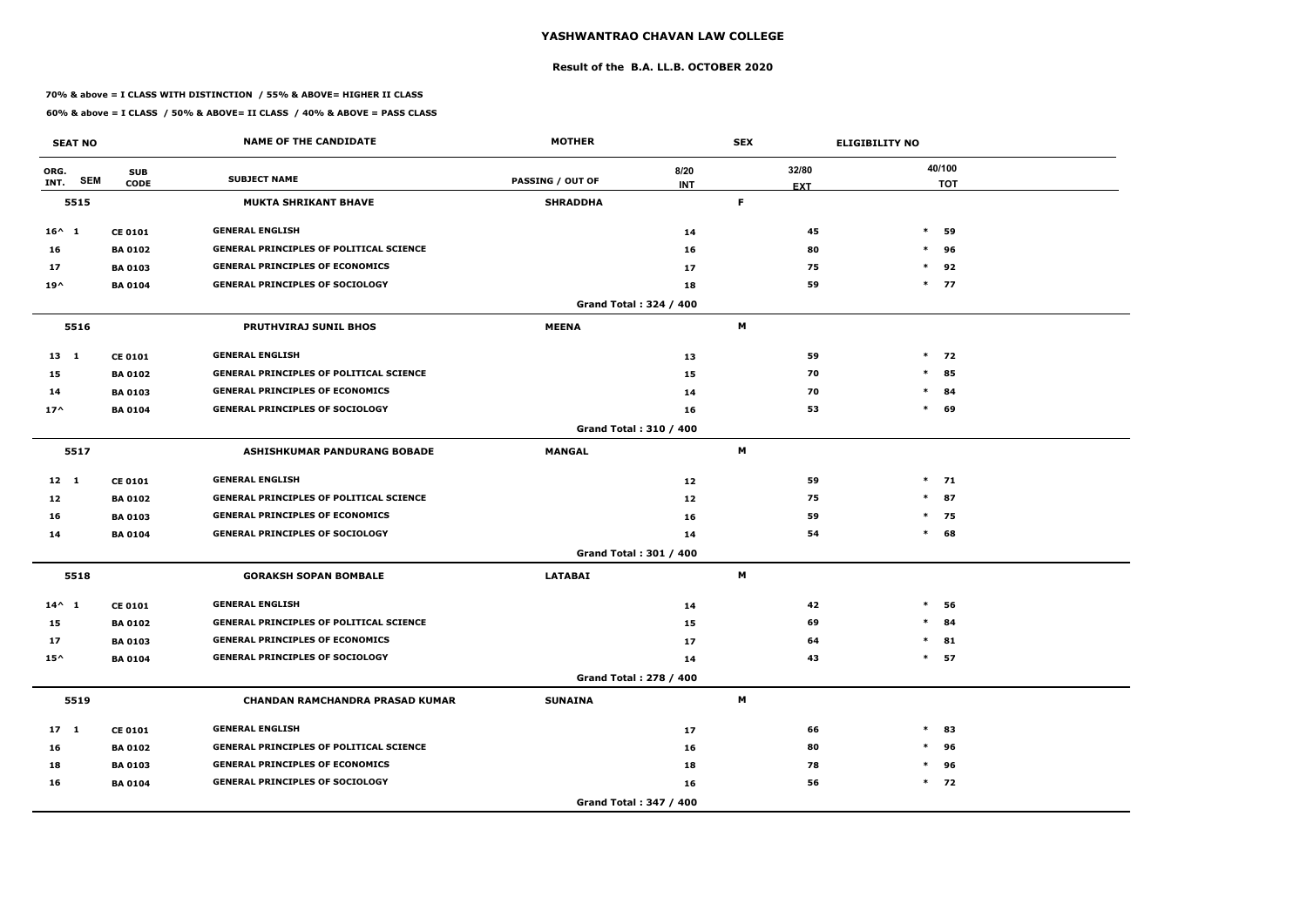### **Result of the B.A. LL.B. OCTOBER 2020**

### **70% & above = I CLASS WITH DISTINCTION / 55% & ABOVE= HIGHER II CLASS**

| <b>SEAT NO</b> |            |                           | <b>NAME OF THE CANDIDATE</b>                   | <b>MOTHER</b>           |                               | <b>SEX</b>          | <b>ELIGIBILITY NO</b> |
|----------------|------------|---------------------------|------------------------------------------------|-------------------------|-------------------------------|---------------------|-----------------------|
| ORG.<br>INT.   | <b>SEM</b> | <b>SUB</b><br><b>CODE</b> | <b>SUBJECT NAME</b>                            | <b>PASSING / OUT OF</b> | 8/20<br><b>INT</b>            | 32/80<br><b>EXT</b> | 40/100<br><b>TOT</b>  |
|                | 5520       |                           | HARSHAL CHANDRAKANT CHAUDHARI                  | <b>CHHAYA</b>           |                               | M                   |                       |
| $10 \quad 1$   |            | <b>CE 0101</b>            | <b>GENERAL ENGLISH</b>                         |                         | 10                            | 54                  | $\ast$<br>64          |
| 14             |            | <b>BA 0102</b>            | <b>GENERAL PRINCIPLES OF POLITICAL SCIENCE</b> |                         | 14                            | 67                  | $*$ 81                |
| 17             |            | <b>BA 0103</b>            | <b>GENERAL PRINCIPLES OF ECONOMICS</b>         |                         | 17                            | 67                  | $\ast$<br>84          |
| 12             |            | <b>BA 0104</b>            | <b>GENERAL PRINCIPLES OF SOCIOLOGY</b>         |                         | 12                            | 53                  | $\ast$<br>65          |
|                |            |                           |                                                |                         | <b>Grand Total: 294 / 400</b> |                     |                       |
|                | 5521       |                           | <b>RUTUJ PARAG CHAUDHARI</b>                   | <b>MINAKSHI</b>         |                               | M                   |                       |
| $13 \quad 1$   |            | <b>CE 0101</b>            | <b>GENERAL ENGLISH</b>                         |                         | 13                            | 61                  | $*$ 74                |
| 15             |            | <b>BA0102</b>             | <b>GENERAL PRINCIPLES OF POLITICAL SCIENCE</b> |                         | 15                            | 58                  | $*$ 73                |
| 16             |            | <b>BA 0103</b>            | <b>GENERAL PRINCIPLES OF ECONOMICS</b>         |                         | 16                            | 62                  | $*$ 78                |
| $17^$          |            | <b>BA 0104</b>            | <b>GENERAL PRINCIPLES OF SOCIOLOGY</b>         |                         | 14                            | 45                  | $*$ 59                |
|                |            |                           |                                                |                         | <b>Grand Total: 284 / 400</b> |                     |                       |
|                | 5522       |                           | <b>KARTIK GAJANAN CHAUHAN</b>                  | <b>JYOTI</b>            |                               | M                   |                       |
| $12 \quad 1$   |            | <b>CE 0101</b>            | <b>GENERAL ENGLISH</b>                         |                         | 12                            | 69                  | $\ast$<br>81          |
| 15             |            | <b>BA 0102</b>            | <b>GENERAL PRINCIPLES OF POLITICAL SCIENCE</b> |                         | 15                            | 70                  | 85<br>$\ast$          |
| 16             |            | <b>BA 0103</b>            | <b>GENERAL PRINCIPLES OF ECONOMICS</b>         |                         | 16                            | 69                  | $\ast$<br>85          |
| 15             |            | <b>BA0104</b>             | <b>GENERAL PRINCIPLES OF SOCIOLOGY</b>         |                         | 15                            | 53                  | $\ast$<br>68          |
|                |            |                           |                                                |                         | <b>Grand Total: 319 / 400</b> |                     |                       |
|                | 5523       |                           | YAGYAJEET SINGH CHAUHAN                        | <b>ASHA KANWAR</b>      |                               | F.                  |                       |
| $15 \quad 1$   |            | <b>CE 0101</b>            | <b>GENERAL ENGLISH</b>                         |                         | 15                            | 59                  | $*$ 74                |
| 15             |            | <b>BA 0102</b>            | <b>GENERAL PRINCIPLES OF POLITICAL SCIENCE</b> |                         | 15                            | 80                  | $*$<br>95             |
| 17             |            | <b>BA 0103</b>            | <b>GENERAL PRINCIPLES OF ECONOMICS</b>         |                         | 17                            | 72                  | $*$ 89                |
| 17             |            | <b>BA 0104</b>            | <b>GENERAL PRINCIPLES OF SOCIOLOGY</b>         |                         | 17                            | 58                  | $*$ 75                |
|                |            |                           |                                                |                         | Grand Total: 333 / 400        |                     |                       |
|                | 5524       |                           | PRERNA MAHENDRA CHAVAN                         | <b>VEDVATI</b>          |                               | $\mathsf F$         |                       |
| $14 \quad 1$   |            | <b>CE 0101</b>            | <b>GENERAL ENGLISH</b>                         |                         | 14                            | 66                  | $*$ 80                |
| 15             |            | <b>BA 0102</b>            | <b>GENERAL PRINCIPLES OF POLITICAL SCIENCE</b> |                         | 15                            | 80                  | $*$ 95                |
| 16             |            | <b>BA 0103</b>            | <b>GENERAL PRINCIPLES OF ECONOMICS</b>         |                         | 16                            | 75                  | $*$ 91                |
| 15             |            | <b>BA 0104</b>            | <b>GENERAL PRINCIPLES OF SOCIOLOGY</b>         |                         | 15                            | 62                  | $*$ 77                |
|                |            |                           |                                                |                         | Grand Total: 343 / 400        |                     |                       |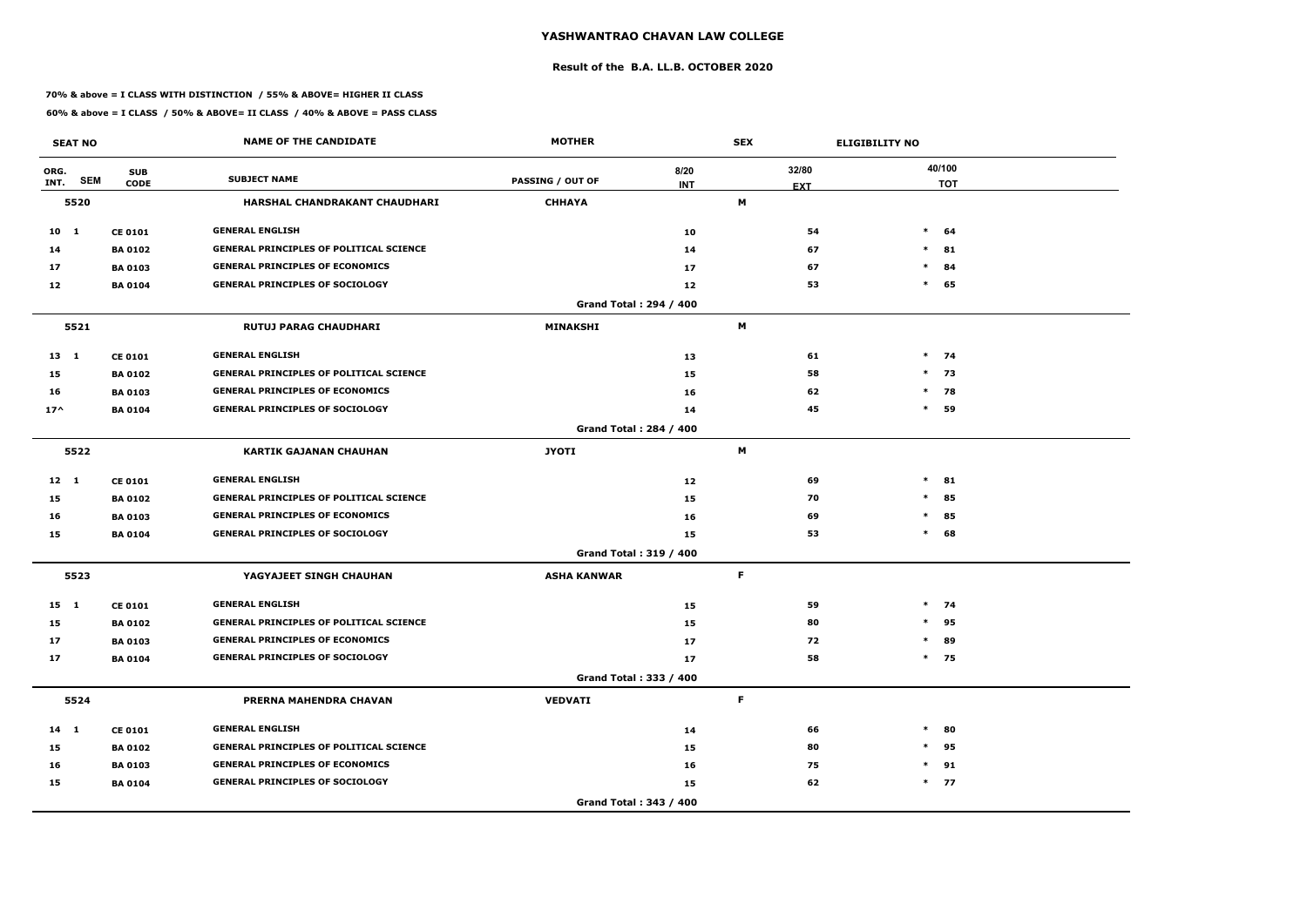### **Result of the B.A. LL.B. OCTOBER 2020**

### **70% & above = I CLASS WITH DISTINCTION / 55% & ABOVE= HIGHER II CLASS**

|                 | <b>SEAT NO</b> |                           | <b>NAME OF THE CANDIDATE</b>                   | <b>MOTHER</b>           |                               | <b>SEX</b>          | <b>ELIGIBILITY NO</b> |  |  |
|-----------------|----------------|---------------------------|------------------------------------------------|-------------------------|-------------------------------|---------------------|-----------------------|--|--|
| ORG.<br>INT.    | <b>SEM</b>     | <b>SUB</b><br><b>CODE</b> | <b>SUBJECT NAME</b>                            | <b>PASSING / OUT OF</b> | 8/20<br><b>INT</b>            | 32/80<br><b>EXT</b> | 40/100<br><b>TOT</b>  |  |  |
|                 | 5525           |                           | VANSHITA VIJAY CHAVAN                          | VAISHNAVI VIJAY CHAVAN  |                               | F.                  |                       |  |  |
| 8               | $\blacksquare$ | <b>CE 0101</b>            | <b>GENERAL ENGLISH</b>                         |                         | 08                            | 56                  | $\ast$<br>64          |  |  |
| 14              |                | <b>BA 0102</b>            | <b>GENERAL PRINCIPLES OF POLITICAL SCIENCE</b> |                         | 14                            | 69                  | $\ast$<br>83          |  |  |
| 15              |                | <b>BA 0103</b>            | <b>GENERAL PRINCIPLES OF ECONOMICS</b>         |                         | 15                            | 70                  | $\ast$<br>85          |  |  |
| 8               |                | <b>BA 0104</b>            | <b>GENERAL PRINCIPLES OF SOCIOLOGY</b>         |                         | 08                            | 48                  | $\ast$<br>56          |  |  |
|                 |                |                           |                                                |                         | <b>Grand Total: 288 / 400</b> |                     |                       |  |  |
|                 | 5526           |                           | <b>ADITI DILIP CHAWAKE</b>                     | <b>ARCHANA</b>          |                               | F                   |                       |  |  |
| 16 <sub>1</sub> |                | <b>CE 0101</b>            | <b>GENERAL ENGLISH</b>                         |                         | 16                            | 69                  | $\ast$<br>85          |  |  |
| 14              |                | <b>BA 0102</b>            | <b>GENERAL PRINCIPLES OF POLITICAL SCIENCE</b> |                         | 14                            | 67                  | $\ast$<br>81          |  |  |
| 17              |                | <b>BA 0103</b>            | <b>GENERAL PRINCIPLES OF ECONOMICS</b>         |                         | 17                            | 75                  | $\ast$<br>92          |  |  |
| 16              |                | <b>BA 0104</b>            | <b>GENERAL PRINCIPLES OF SOCIOLOGY</b>         |                         | 16                            | 62                  | $*$ 78                |  |  |
|                 |                |                           |                                                |                         | Grand Total: 336 / 400        |                     |                       |  |  |
|                 | 5527           |                           | <b>ADITYA BALASAHEB CHOPADE</b>                | <b>MANISHA</b>          |                               | M                   |                       |  |  |
| $12 \quad 1$    |                | <b>CE 0101</b>            | <b>GENERAL ENGLISH</b>                         |                         | 12                            | 64                  | $\ast$<br>76          |  |  |
| 15              |                | <b>BA 0102</b>            | <b>GENERAL PRINCIPLES OF POLITICAL SCIENCE</b> |                         | 15                            | 70                  | 85<br>$\ast$          |  |  |
| 17              |                | <b>BA 0103</b>            | <b>GENERAL PRINCIPLES OF ECONOMICS</b>         |                         | 17                            | 64                  | $\ast$<br>81          |  |  |
| 16              |                | <b>BA 0104</b>            | <b>GENERAL PRINCIPLES OF SOCIOLOGY</b>         |                         | 16                            | 67                  | $\ast$<br>83          |  |  |
|                 |                |                           |                                                |                         | Grand Total: 325 / 400        |                     |                       |  |  |
|                 | 5528           |                           | <b>RITU ARUN CHORMALE</b>                      | <b>SUNITA</b>           |                               | F.                  |                       |  |  |
| $14$ 1          |                | <b>CE 0101</b>            | <b>GENERAL ENGLISH</b>                         |                         | 14                            | 58                  | $*$ 72                |  |  |
| 17              |                | <b>BA 0102</b>            | <b>GENERAL PRINCIPLES OF POLITICAL SCIENCE</b> |                         | 17                            | 80                  | $\ast$<br>97          |  |  |
| 17              |                | <b>BA 0103</b>            | <b>GENERAL PRINCIPLES OF ECONOMICS</b>         |                         | 17                            | 75                  | $*$ 92                |  |  |
| 17              |                | <b>BA 0104</b>            | <b>GENERAL PRINCIPLES OF SOCIOLOGY</b>         |                         | 17                            | 62                  | $*$ 79                |  |  |
|                 |                |                           |                                                |                         | Grand Total: 340 / 400        |                     |                       |  |  |
|                 | 5529           |                           | <b>SANKET UMESH CHOUDHARI</b>                  | <b>MANISHA</b>          |                               | M                   |                       |  |  |
| $12 \quad 1$    |                | <b>CE 0101</b>            | <b>GENERAL ENGLISH</b>                         |                         | 12                            | 54                  | $*$<br>66             |  |  |
| 15              |                | <b>BA 0102</b>            | <b>GENERAL PRINCIPLES OF POLITICAL SCIENCE</b> |                         | 15                            | 72                  | $\ast$<br>87          |  |  |
| 18              |                | <b>BA 0103</b>            | <b>GENERAL PRINCIPLES OF ECONOMICS</b>         |                         | 18                            | 67                  | 85<br>$\ast$          |  |  |
| $18^{\wedge}$   |                | <b>BA 0104</b>            | <b>GENERAL PRINCIPLES OF SOCIOLOGY</b>         |                         | 16                            | 51                  | $*$ 67                |  |  |
|                 |                |                           |                                                |                         | Grand Total: 305 / 400        |                     |                       |  |  |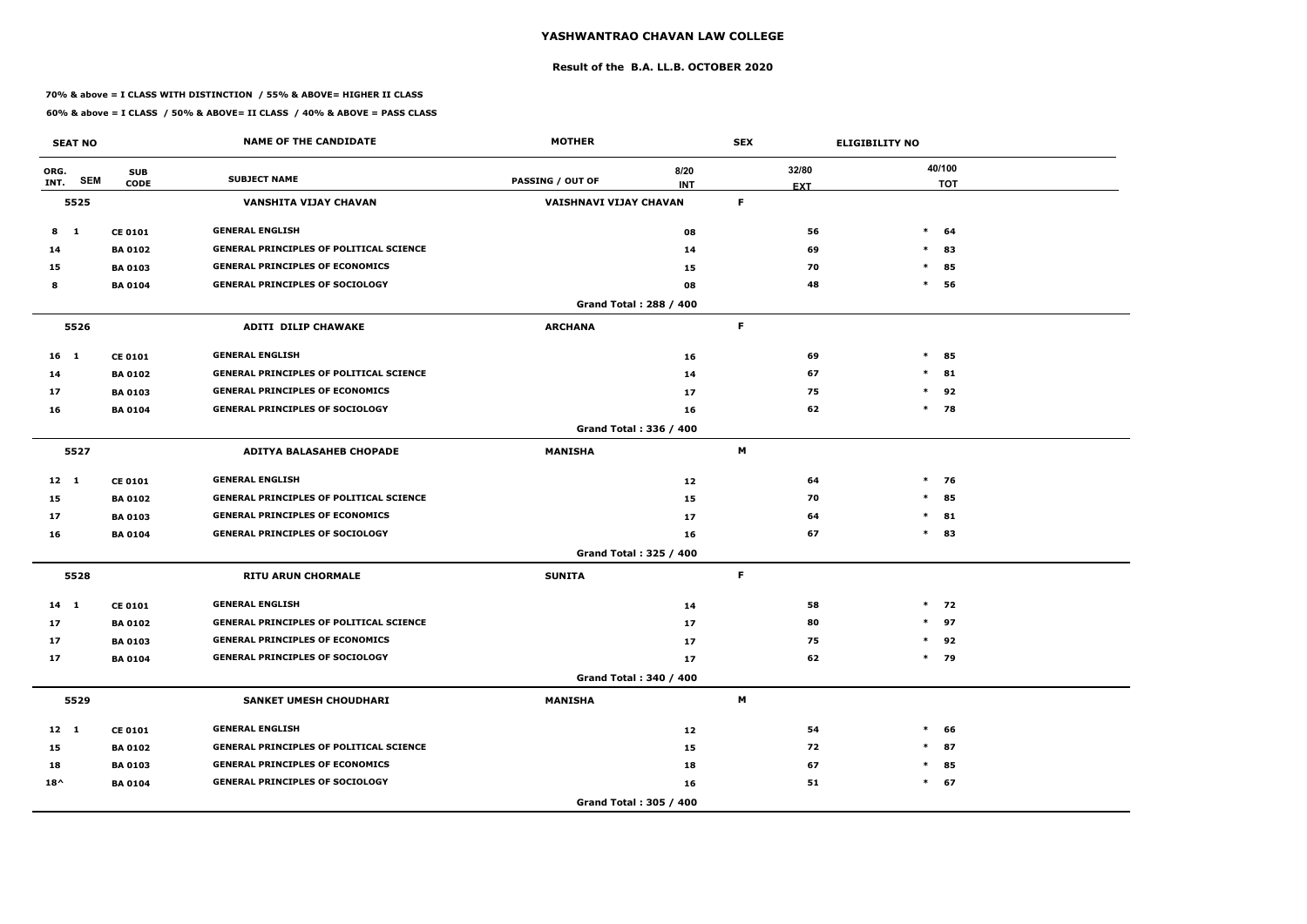### **Result of the B.A. LL.B. OCTOBER 2020**

### **70% & above = I CLASS WITH DISTINCTION / 55% & ABOVE= HIGHER II CLASS**

|               | <b>SEAT NO</b> |                           | <b>NAME OF THE CANDIDATE</b>                   | <b>MOTHER</b>           |                               | <b>SEX</b>       | <b>ELIGIBILITY NO</b> |                      |  |
|---------------|----------------|---------------------------|------------------------------------------------|-------------------------|-------------------------------|------------------|-----------------------|----------------------|--|
| ORG.<br>INT.  | <b>SEM</b>     | <b>SUB</b><br><b>CODE</b> | <b>SUBJECT NAME</b>                            | <b>PASSING / OUT OF</b> | 8/20<br><b>INT</b>            | 32/80            |                       | 40/100<br><b>TOT</b> |  |
|               | 5530           |                           | <b>RUTUJA RAJENDRA DANGE</b>                   | <b>VANITA</b>           |                               | <b>EXT</b><br>F. |                       |                      |  |
| 15 1          |                | <b>CE 0101</b>            | <b>GENERAL ENGLISH</b>                         |                         | 15                            | 56               |                       | $*$ 71               |  |
| 14            |                | <b>BA 0102</b>            | <b>GENERAL PRINCIPLES OF POLITICAL SCIENCE</b> |                         | 14                            | 56               |                       | $*$ 70               |  |
| 17            |                | <b>BA 0103</b>            | <b>GENERAL PRINCIPLES OF ECONOMICS</b>         |                         | 17                            | 70               | $*$                   | 87                   |  |
| $19^{\wedge}$ |                | <b>BA 0104</b>            | <b>GENERAL PRINCIPLES OF SOCIOLOGY</b>         |                         | 14                            | 43               | $\ast$                | 57                   |  |
|               |                |                           |                                                |                         | Grand Total: 285 / 400        |                  |                       |                      |  |
|               | 5531           |                           | <b>SAHIL RAJENDRA DANGE</b>                    | <b>RUPALI</b>           |                               | M                |                       |                      |  |
| $12 \quad 1$  |                | <b>CE 0101</b>            | <b>GENERAL ENGLISH</b>                         |                         | 12                            | 45               | $*$                   | 57                   |  |
| 13            |                | <b>BA 0102</b>            | <b>GENERAL PRINCIPLES OF POLITICAL SCIENCE</b> |                         | 13                            | 67               | $\ast$                | 80                   |  |
| 16            |                | <b>BA 0103</b>            | <b>GENERAL PRINCIPLES OF ECONOMICS</b>         |                         | 16                            | 62               | $\ast$                | 78                   |  |
| $15^{\wedge}$ |                | <b>BA 0104</b>            | <b>GENERAL PRINCIPLES OF SOCIOLOGY</b>         |                         | 12                            | 35               |                       | $*$ 47               |  |
|               |                |                           |                                                |                         | <b>Grand Total: 262 / 400</b> |                  |                       |                      |  |
|               | 5532           |                           | <b>AKSHAY VASANTRAO DARADE</b>                 | <b>KAUSHALYA</b>        |                               | M                |                       |                      |  |
| $12 \quad 1$  |                | <b>CE 0101</b>            | <b>GENERAL ENGLISH</b>                         |                         | 12                            | 61               |                       | $*$ 73               |  |
| 13            |                | <b>BA 0102</b>            | <b>GENERAL PRINCIPLES OF POLITICAL SCIENCE</b> |                         | 13                            | 46               | $\ast$                | 59                   |  |
| 15            |                | <b>BA 0103</b>            | <b>GENERAL PRINCIPLES OF ECONOMICS</b>         |                         | 15                            | 59               |                       | $*$ 74               |  |
| $16^{\wedge}$ |                | <b>BA 0104</b>            | <b>GENERAL PRINCIPLES OF SOCIOLOGY</b>         |                         | 15                            | 48               |                       | $*$ 63               |  |
|               |                |                           |                                                |                         | Grand Total: 269 / 400        |                  |                       |                      |  |
|               | 5533           |                           | <b>SAMMED DILIP DARURE</b>                     | <b>LALITA</b>           |                               | M                |                       |                      |  |
| $11 \quad 1$  |                | <b>CE 0101</b>            | <b>GENERAL ENGLISH</b>                         |                         | 11                            | 70               | $\ast$                | 81                   |  |
| 13            |                | <b>BA 0102</b>            | <b>GENERAL PRINCIPLES OF POLITICAL SCIENCE</b> |                         | 13                            | 80               | $*$                   | 93                   |  |
| 15            |                | <b>BA 0103</b>            | <b>GENERAL PRINCIPLES OF ECONOMICS</b>         |                         | 15                            | 74               | $\ast$                | 89                   |  |
| 17            |                | <b>BA 0104</b>            | <b>GENERAL PRINCIPLES OF SOCIOLOGY</b>         |                         | 17                            | 69               |                       | $*$ 86               |  |
|               |                |                           |                                                |                         | Grand Total: 349 / 400        |                  |                       |                      |  |
|               | 5534           |                           | <b>PRANIT SUBHASH DASGUDE</b>                  | <b>KUSUM</b>            |                               | M                |                       |                      |  |
| $14 \quad 1$  |                | <b>CE 0101</b>            | <b>GENERAL ENGLISH</b>                         |                         | 14                            | 53               | $\ast$                | 67                   |  |
| 13            |                | <b>BA 0102</b>            | <b>GENERAL PRINCIPLES OF POLITICAL SCIENCE</b> |                         | 13                            | 77               | $\ast$                | 90                   |  |
| 15            |                | <b>BA 0103</b>            | <b>GENERAL PRINCIPLES OF ECONOMICS</b>         |                         | 15                            | 75               | $\ast$                | 90                   |  |
| $15^{\wedge}$ |                | <b>BA 0104</b>            | <b>GENERAL PRINCIPLES OF SOCIOLOGY</b>         |                         | 12                            | 37               |                       | $*$ 49               |  |
|               |                |                           |                                                |                         | Grand Total: 296 / 400        |                  |                       |                      |  |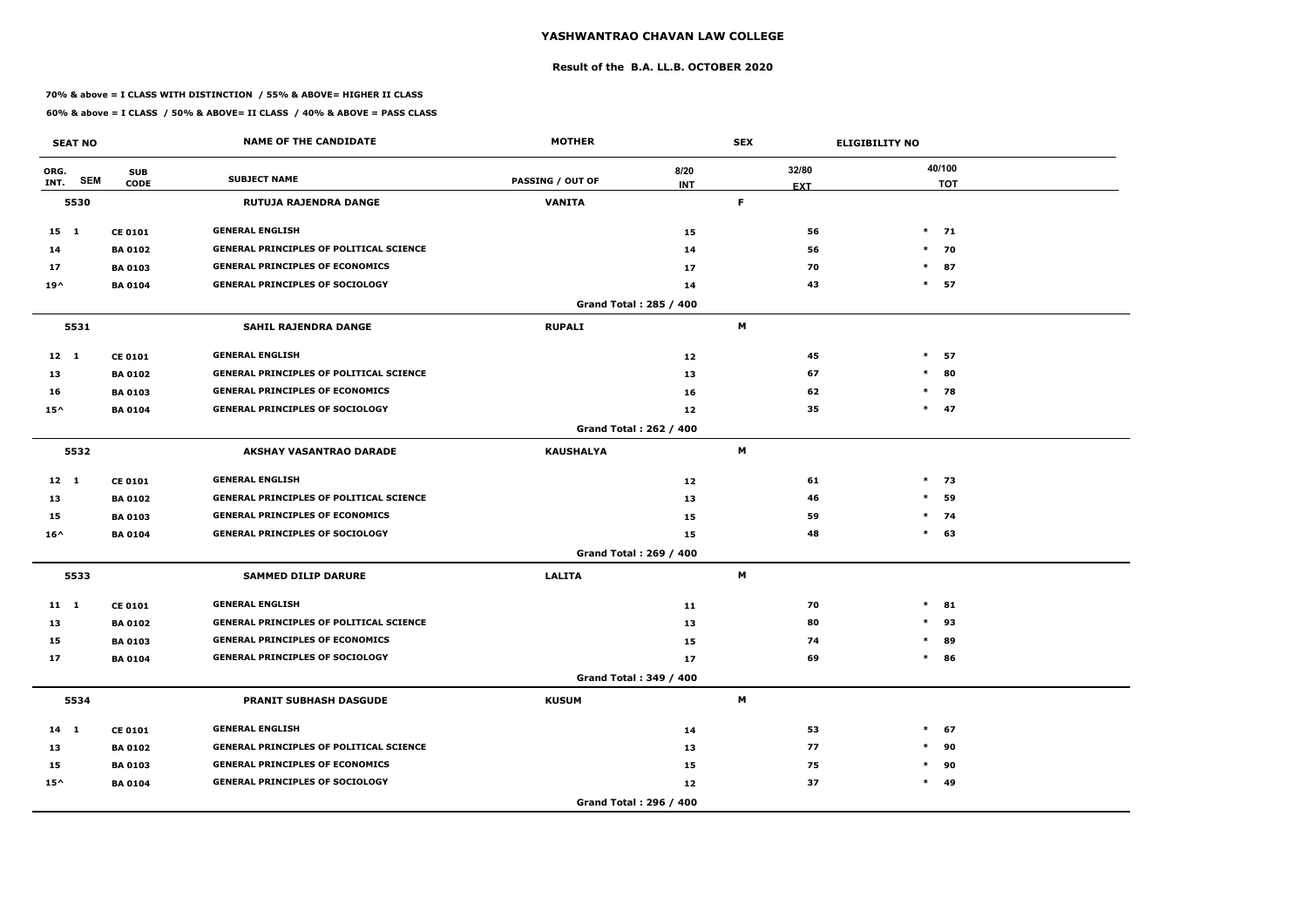### **Result of the B.A. LL.B. OCTOBER 2020**

### **70% & above = I CLASS WITH DISTINCTION / 55% & ABOVE= HIGHER II CLASS**

|                 | <b>SEAT NO</b> |                           | <b>NAME OF THE CANDIDATE</b>                   | <b>MOTHER</b>    |                        | <b>SEX</b> |                     | <b>ELIGIBILITY NO</b> |                      |
|-----------------|----------------|---------------------------|------------------------------------------------|------------------|------------------------|------------|---------------------|-----------------------|----------------------|
| ORG.<br>INT.    | <b>SEM</b>     | <b>SUB</b><br><b>CODE</b> | <b>SUBJECT NAME</b>                            | PASSING / OUT OF | 8/20<br><b>INT</b>     |            | 32/80<br><b>EXT</b> |                       | 40/100<br><b>TOT</b> |
|                 | 5535           |                           | <b>SHYAM DNYANESHWAR DATE</b>                  | <b>ASHA</b>      |                        | M          |                     |                       |                      |
| $12 \quad 1$    |                | <b>CE 0101</b>            | <b>GENERAL ENGLISH</b>                         |                  | 12                     |            | 51                  | $*$                   | 63                   |
| 10              |                | <b>BA 0102</b>            | <b>GENERAL PRINCIPLES OF POLITICAL SCIENCE</b> |                  | 10                     |            | 67                  | $\ast$                | 77                   |
| 12              |                | <b>BA 0103</b>            | <b>GENERAL PRINCIPLES OF ECONOMICS</b>         |                  | 12                     |            | 56                  | $\ast$                | 68                   |
| 11              |                | <b>BA 0104</b>            | <b>GENERAL PRINCIPLES OF SOCIOLOGY</b>         |                  | 11                     |            | 64                  |                       | $*$ 75               |
|                 |                |                           |                                                |                  | Grand Total: 283 / 400 |            |                     |                       |                      |
|                 | 5536           |                           | <b>SOURAV MAYUR DAVE</b>                       | <b>REENA</b>     |                        | M          |                     |                       |                      |
| AB 1            |                | <b>CE 0101</b>            | <b>GENERAL ENGLISH</b>                         |                  | AB                     |            | 37                  | $\ast$                | 37                   |
| $13^{\wedge}$   |                | <b>BA0102</b>             | <b>GENERAL PRINCIPLES OF POLITICAL SCIENCE</b> |                  | 10                     |            | 26                  | $\ast$                | 36                   |
| $14^{\wedge}$   |                | <b>BA 0103</b>            | <b>GENERAL PRINCIPLES OF ECONOMICS</b>         |                  | 11                     |            | 32                  | $\ast$                | 43                   |
| $15^{\wedge}$   |                | <b>BA 0104</b>            | <b>GENERAL PRINCIPLES OF SOCIOLOGY</b>         |                  | 09                     |            | 22                  |                       | $*$ 31               |
|                 |                |                           |                                                |                  | Grand Total: 147 / 400 |            |                     |                       |                      |
|                 | 5537           |                           | YASH SAHEBRAO DEOKATE                          | <b>SAROJ</b>     |                        | M          |                     |                       |                      |
| 13 1            |                | <b>CE 0101</b>            | <b>GENERAL ENGLISH</b>                         |                  | 13                     |            | 67                  | $\ast$                | 80                   |
| 13              |                | <b>BA 0102</b>            | <b>GENERAL PRINCIPLES OF POLITICAL SCIENCE</b> |                  | 13                     |            | 75                  | $\ast$                | 88                   |
| 15              |                | <b>BA 0103</b>            | <b>GENERAL PRINCIPLES OF ECONOMICS</b>         |                  | 15                     |            | 70                  | $\ast$                | 85                   |
| 16              |                | <b>BA 0104</b>            | <b>GENERAL PRINCIPLES OF SOCIOLOGY</b>         |                  | 16                     |            | 66                  | $\ast$                | 82                   |
|                 |                |                           |                                                |                  | Grand Total: 335 / 400 |            |                     |                       |                      |
|                 | 5538           |                           | ARYAN MACHHINDRA DESHMUKH                      | <b>ROHINI</b>    |                        | М          |                     |                       |                      |
| $11 \quad 1$    |                | <b>CE 0101</b>            | <b>GENERAL ENGLISH</b>                         |                  | 11                     |            | 59                  |                       | $*$ 70               |
| 14              |                | <b>BA 0102</b>            | <b>GENERAL PRINCIPLES OF POLITICAL SCIENCE</b> |                  | 14                     |            | 80                  | $\ast$                | 94                   |
| 17              |                | <b>BA 0103</b>            | <b>GENERAL PRINCIPLES OF ECONOMICS</b>         |                  | 17                     |            | 74                  |                       | $*$ 91               |
| 18              |                | <b>BA 0104</b>            | <b>GENERAL PRINCIPLES OF SOCIOLOGY</b>         |                  | 18                     |            | 67                  |                       | $*$ 85               |
|                 |                |                           |                                                |                  | Grand Total: 340 / 400 |            |                     |                       |                      |
|                 | 5539           |                           | VISHAL DILIP DESHMUKH                          | <b>JAYASHREE</b> |                        | M          |                     |                       |                      |
| $14^{\wedge} 1$ |                | <b>CE 0101</b>            | <b>GENERAL ENGLISH</b>                         |                  | 04                     |            | 03                  |                       | $*$ 7                |
| $11^{\wedge}$   |                | <b>BA 0102</b>            | <b>GENERAL PRINCIPLES OF POLITICAL SCIENCE</b> |                  | 04                     |            | 03                  |                       | $*$ 7                |
| 16              |                | <b>BA 0103</b>            | <b>GENERAL PRINCIPLES OF ECONOMICS</b>         |                  | 16                     |            | 66                  |                       | $*$ 82               |
| 14              |                | <b>BA 0104</b>            | <b>GENERAL PRINCIPLES OF SOCIOLOGY</b>         |                  | 14                     |            | 48                  |                       | $*$ 62               |
|                 |                |                           |                                                |                  | Grand Total: 158 / 400 |            |                     |                       |                      |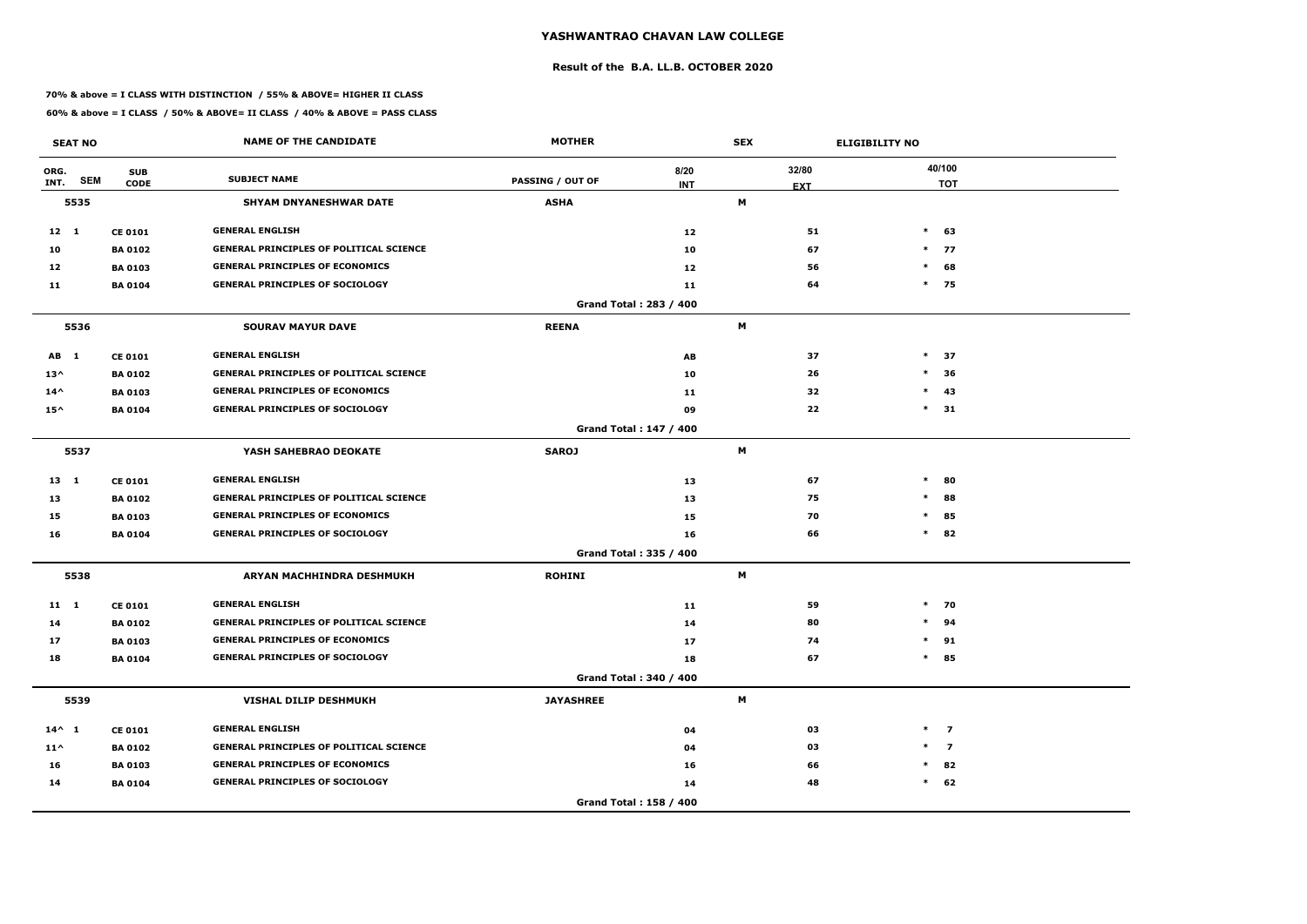### **Result of the B.A. LL.B. OCTOBER 2020**

### **70% & above = I CLASS WITH DISTINCTION / 55% & ABOVE= HIGHER II CLASS**

|                 | <b>SEAT NO</b> |                           | <b>NAME OF THE CANDIDATE</b>                   | <b>MOTHER</b>                 | <b>SEX</b>         |                     | <b>ELIGIBILITY NO</b> |                      |  |
|-----------------|----------------|---------------------------|------------------------------------------------|-------------------------------|--------------------|---------------------|-----------------------|----------------------|--|
| ORG.<br>INT.    | <b>SEM</b>     | <b>SUB</b><br><b>CODE</b> | <b>SUBJECT NAME</b>                            | <b>PASSING / OUT OF</b>       | 8/20<br><b>INT</b> | 32/80<br><b>EXT</b> |                       | 40/100<br><b>TOT</b> |  |
|                 | 5540           |                           | <b>RUSHIKESH KUMAR DESHPANDE</b>               | <b>SHOBHA</b>                 |                    | M                   |                       |                      |  |
| $13 \quad 1$    |                | <b>CE 0101</b>            | <b>GENERAL ENGLISH</b>                         |                               | 13                 | 62                  |                       | $*$ 75               |  |
| 14              |                | <b>BA0102</b>             | <b>GENERAL PRINCIPLES OF POLITICAL SCIENCE</b> |                               | 14                 | 80                  |                       | 94<br>$\ast$         |  |
| 18              |                | <b>BA0103</b>             | <b>GENERAL PRINCIPLES OF ECONOMICS</b>         |                               | 18                 | 70                  | $\ast$                | 88                   |  |
| $18^{\wedge}$   |                | <b>BA 0104</b>            | <b>GENERAL PRINCIPLES OF SOCIOLOGY</b>         |                               | 17                 | 56                  |                       | $*$ 73               |  |
|                 |                |                           |                                                | Grand Total: 330 / 400        |                    |                     |                       |                      |  |
|                 | 5541           |                           | <b>VINAYAK SANJAY DHOTRE</b>                   | <b>NIRMALA</b>                |                    | M                   |                       |                      |  |
| $13^{\wedge} 1$ |                | <b>CE 0101</b>            | <b>GENERAL ENGLISH</b>                         |                               | 09                 | 22                  | $\ast$                | 31                   |  |
| 13              |                | <b>BA 0102</b>            | <b>GENERAL PRINCIPLES OF POLITICAL SCIENCE</b> |                               | 13                 | 43                  | $\ast$                | 56                   |  |
| $14^{\wedge}$   |                | <b>BA 0103</b>            | <b>GENERAL PRINCIPLES OF ECONOMICS</b>         |                               | 12                 | 35                  |                       | $\ast$<br>47         |  |
| $16^{\wedge}$   |                | <b>BA 0104</b>            | <b>GENERAL PRINCIPLES OF SOCIOLOGY</b>         |                               | 06                 | 13                  |                       | $*$ 19               |  |
|                 |                |                           |                                                | Grand Total: 153 / 400        |                    |                     |                       |                      |  |
|                 | 5542           |                           | <b>DISHA. SINHMAR</b>                          | <b>KANTA</b>                  |                    | F.                  |                       |                      |  |
| 17 <sub>1</sub> |                | <b>CE 0101</b>            | <b>GENERAL ENGLISH</b>                         |                               | 17                 | 58                  |                       | $*$ 75               |  |
| 15              |                | <b>BA0102</b>             | <b>GENERAL PRINCIPLES OF POLITICAL SCIENCE</b> |                               | 15                 | 75                  |                       | 90<br>$\ast$         |  |
| 17              |                | <b>BA 0103</b>            | <b>GENERAL PRINCIPLES OF ECONOMICS</b>         |                               | 17                 | 80                  |                       | $*$ 97               |  |
| 18              |                | <b>BA0104</b>             | <b>GENERAL PRINCIPLES OF SOCIOLOGY</b>         |                               | 18                 | 61                  |                       | * 79                 |  |
|                 |                |                           |                                                | <b>Grand Total: 341 / 400</b> |                    |                     |                       |                      |  |
|                 | 5543           |                           | <b>DIVYANSHU. RAJ</b>                          | <b>POONAM SINGH</b>           |                    | М                   |                       |                      |  |
| 16 <sub>1</sub> |                | <b>CE 0101</b>            | <b>GENERAL ENGLISH</b>                         |                               | 16                 | 66                  | $\ast$                | 82                   |  |
| 17              |                | <b>BA0102</b>             | <b>GENERAL PRINCIPLES OF POLITICAL SCIENCE</b> |                               | 17                 | 80                  |                       | $\ast$<br>97         |  |
| 18              |                | <b>BA 0103</b>            | <b>GENERAL PRINCIPLES OF ECONOMICS</b>         |                               | 18                 | 80                  | $\ast$                | 98                   |  |
| $17$            |                | <b>BA0104</b>             | <b>GENERAL PRINCIPLES OF SOCIOLOGY</b>         |                               | 17                 | 62                  |                       | $*$ 79               |  |
|                 |                |                           |                                                | Grand Total: 356 / 400        |                    |                     |                       |                      |  |
|                 | 5544           |                           | PORNIMA SANTOSH DODAKE                         | <b>SUNANDA</b>                |                    | F.                  |                       |                      |  |
| $12^{\wedge}$ 1 |                | <b>CE 0101</b>            | <b>GENERAL ENGLISH</b>                         |                               | 07                 | 16                  | $\ast$                | 23                   |  |
| $14^{\wedge}$   |                | <b>BA 0102</b>            | <b>GENERAL PRINCIPLES OF POLITICAL SCIENCE</b> |                               | 09                 | 22                  | $\ast$                | 31                   |  |
| $15^{\wedge}$   |                | <b>BA 0103</b>            | <b>GENERAL PRINCIPLES OF ECONOMICS</b>         |                               | 07                 | 16                  |                       | $\ast$<br>23         |  |
| $16^{\wedge}$   |                | <b>BA0104</b>             | <b>GENERAL PRINCIPLES OF SOCIOLOGY</b>         |                               | 09                 | 22                  |                       | $*$ 31               |  |
|                 |                |                           |                                                | Grand Total: 108 / 400        |                    |                     |                       |                      |  |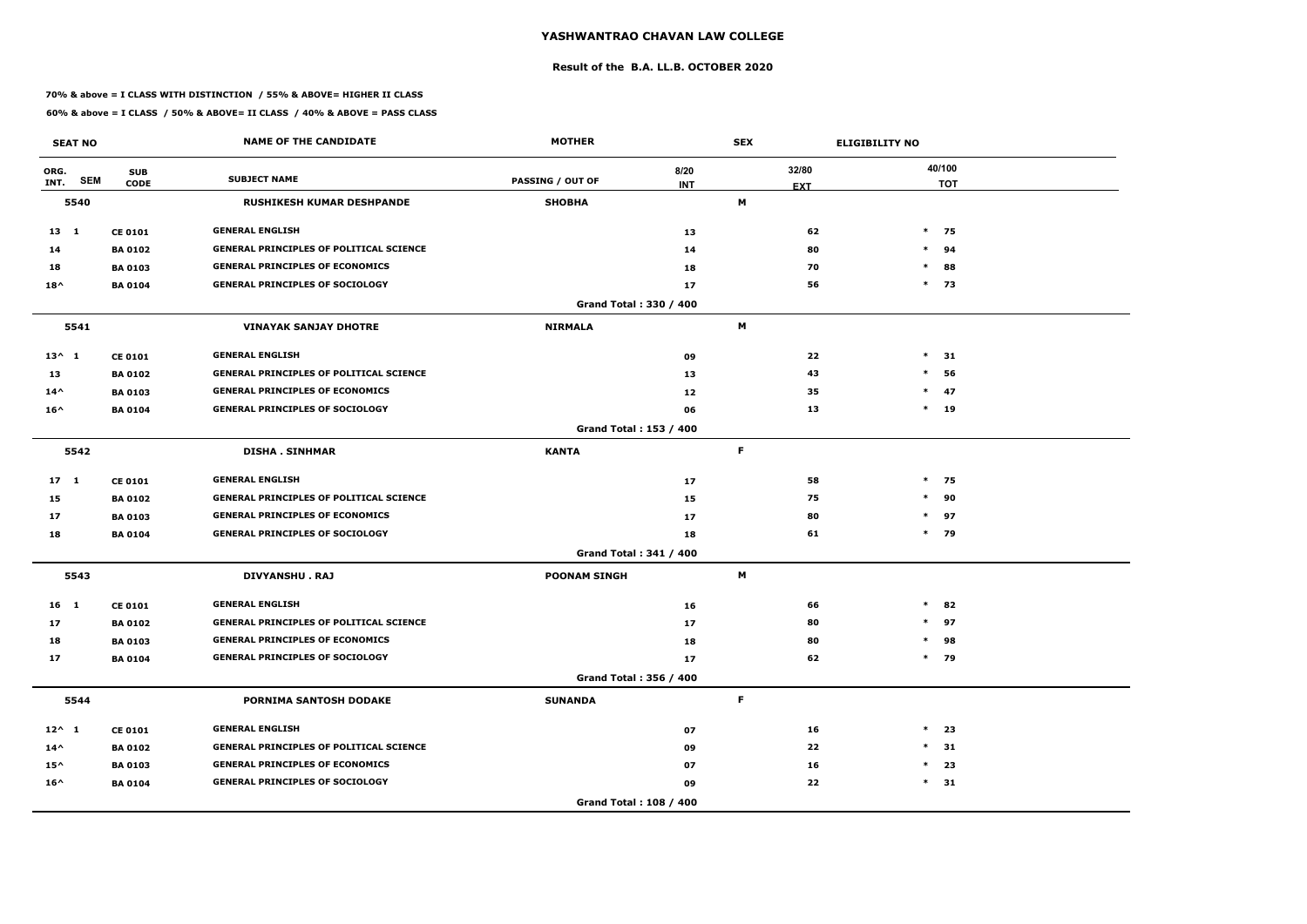### **Result of the B.A. LL.B. OCTOBER 2020**

### **70% & above = I CLASS WITH DISTINCTION / 55% & ABOVE= HIGHER II CLASS**

|               | <b>SEAT NO</b> |                           | <b>NAME OF THE CANDIDATE</b>                   | <b>MOTHER</b>    |                        | <b>SEX</b> |                     | <b>ELIGIBILITY NO</b> |                      |
|---------------|----------------|---------------------------|------------------------------------------------|------------------|------------------------|------------|---------------------|-----------------------|----------------------|
| ORG.<br>INT.  | <b>SEM</b>     | <b>SUB</b><br><b>CODE</b> | <b>SUBJECT NAME</b>                            | PASSING / OUT OF | 8/20<br><b>INT</b>     |            | 32/80<br><b>EXT</b> |                       | 40/100<br><b>TOT</b> |
|               | 5545           |                           | <b>HITESH SANJAY DUBALE</b>                    | <b>DHANUSHA</b>  |                        | Μ          |                     |                       |                      |
| AB 1          |                | <b>CE 0101</b>            | <b>GENERAL ENGLISH</b>                         |                  | AB                     |            | 43                  |                       | $*$ 43               |
| $14^{\wedge}$ |                | <b>BA 0102</b>            | <b>GENERAL PRINCIPLES OF POLITICAL SCIENCE</b> |                  | 14                     |            | 43                  | $*$                   | 57                   |
| 17            |                | <b>BA 0103</b>            | <b>GENERAL PRINCIPLES OF ECONOMICS</b>         |                  | 17                     |            | 59                  | $\ast$                | 76                   |
| $16^{\wedge}$ |                | <b>BA 0104</b>            | <b>GENERAL PRINCIPLES OF SOCIOLOGY</b>         |                  | 15                     |            | 46                  | $\ast$                | 61                   |
|               |                |                           |                                                |                  | Grand Total: 237 / 400 |            |                     |                       |                      |
|               | 5546           |                           | <b>SAMARTH DHRUVBAL DURNE</b>                  | <b>ANITA</b>     |                        | M          |                     |                       |                      |
| $14$ 1        |                | <b>CE 0101</b>            | <b>GENERAL ENGLISH</b>                         |                  | 14                     |            | 62                  | $\ast$                | 76                   |
| 15            |                | <b>BA0102</b>             | <b>GENERAL PRINCIPLES OF POLITICAL SCIENCE</b> |                  | 15                     |            | 80                  | $\ast$                | 95                   |
| 17            |                | <b>BA 0103</b>            | <b>GENERAL PRINCIPLES OF ECONOMICS</b>         |                  | 17                     |            | 70                  | $\ast$                | 87                   |
| 16            |                | <b>BA 0104</b>            | <b>GENERAL PRINCIPLES OF SOCIOLOGY</b>         |                  | 16                     |            | 54                  |                       | $*$ 70               |
|               |                |                           |                                                |                  | Grand Total: 328 / 400 |            |                     |                       |                      |
|               | 5547           |                           | <b>ASHISH RAMDAS EAKURKE</b>                   | <b>ANITA</b>     |                        | M          |                     |                       |                      |
| $13 \quad 1$  |                | <b>CE 0101</b>            | <b>GENERAL ENGLISH</b>                         |                  | 13                     |            | 53                  | $\ast$                | 66                   |
| 13            |                | <b>BA 0102</b>            | <b>GENERAL PRINCIPLES OF POLITICAL SCIENCE</b> |                  | 13                     |            | 56                  | $\ast$                | 69                   |
| 16            |                | <b>BA 0103</b>            | <b>GENERAL PRINCIPLES OF ECONOMICS</b>         |                  | 16                     |            | 66                  | $\ast$                | 82                   |
| 15            |                | <b>BA 0104</b>            | <b>GENERAL PRINCIPLES OF SOCIOLOGY</b>         |                  | 15                     |            | 51                  | $\ast$                | 66                   |
|               |                |                           |                                                |                  | Grand Total: 283 / 400 |            |                     |                       |                      |
|               | 5548           |                           | <b>BHASKAR PRABHAKAR GADAGI</b>                | <b>PRATIBHA</b>  |                        | М          |                     |                       |                      |
| 13 1          |                | <b>CE 0101</b>            | <b>GENERAL ENGLISH</b>                         |                  | 13                     |            | 53                  | $\ast$                | 66                   |
| AB            |                | <b>BA 0102</b>            | <b>GENERAL PRINCIPLES OF POLITICAL SCIENCE</b> |                  | AB                     |            | 74                  | $\ast$                | 74                   |
| 15            |                | <b>BA 0103</b>            | <b>GENERAL PRINCIPLES OF ECONOMICS</b>         |                  | 15                     |            | 67                  | $\ast$                | 82                   |
| 13            |                | <b>BA 0104</b>            | <b>GENERAL PRINCIPLES OF SOCIOLOGY</b>         |                  | 13                     |            | 51                  |                       | $*$ 64               |
|               |                |                           |                                                |                  | Grand Total: 286 / 400 |            |                     |                       |                      |
|               | 5549           |                           | <b>SAMRAT BHAUSAHEB GADAKH</b>                 | <b>PRATIBHA</b>  |                        | M          |                     |                       |                      |
| 13 1          |                | <b>CE 0101</b>            | <b>GENERAL ENGLISH</b>                         |                  | 13                     |            | 53                  | $\ast$                | 66                   |
| 14            |                | <b>BA 0102</b>            | <b>GENERAL PRINCIPLES OF POLITICAL SCIENCE</b> |                  | 14                     |            | 80                  | $\ast$                | 94                   |
| 16            |                | <b>BA 0103</b>            | <b>GENERAL PRINCIPLES OF ECONOMICS</b>         |                  | 16                     |            | 77                  | $\ast$                | 93                   |
| 16            |                | <b>BA 0104</b>            | <b>GENERAL PRINCIPLES OF SOCIOLOGY</b>         |                  | 16                     |            | 67                  |                       | $*$ 83               |
|               |                |                           |                                                |                  | Grand Total: 336 / 400 |            |                     |                       |                      |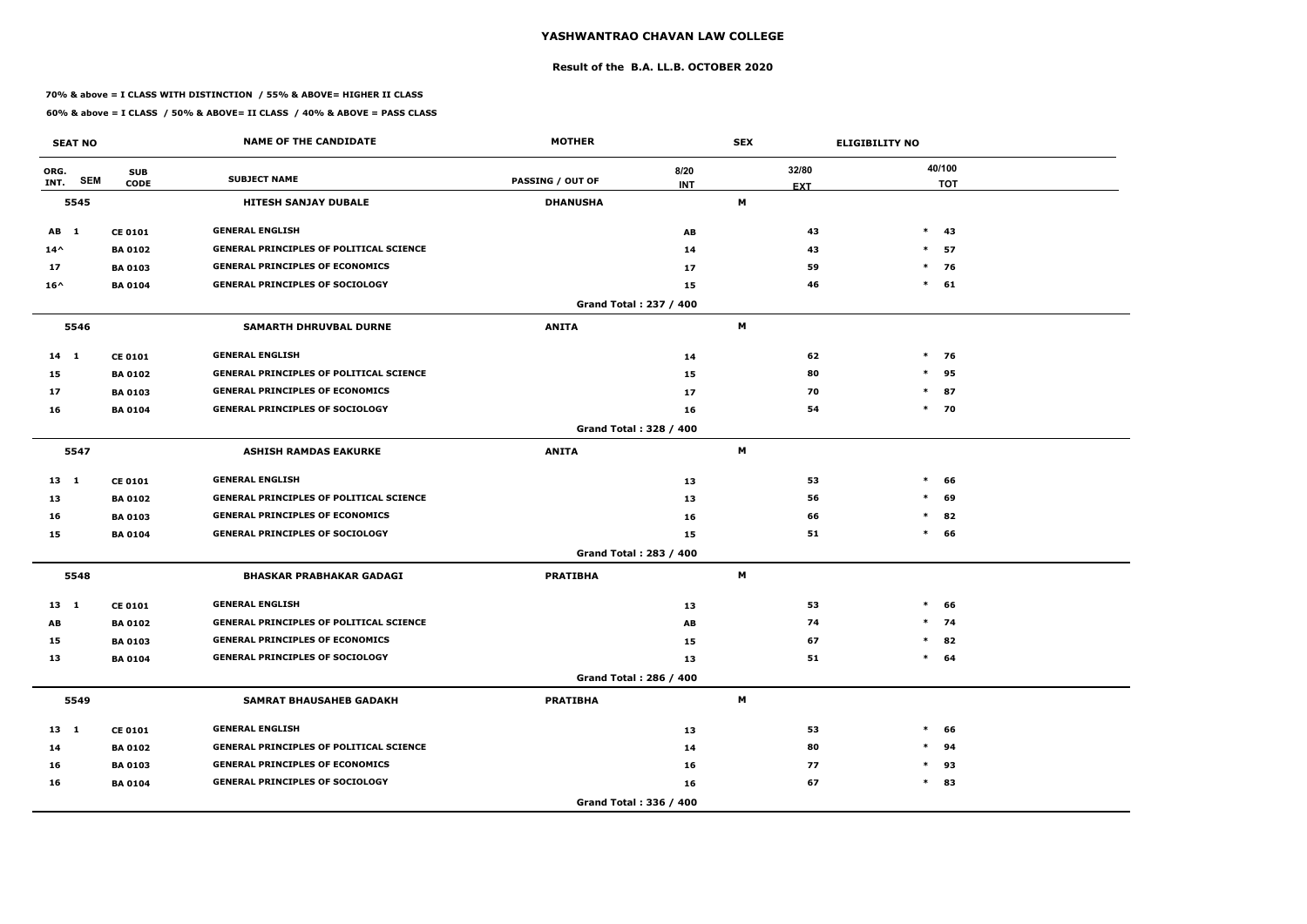### **Result of the B.A. LL.B. OCTOBER 2020**

### **70% & above = I CLASS WITH DISTINCTION / 55% & ABOVE= HIGHER II CLASS**

|                 | <b>SEAT NO</b> |                           | <b>NAME OF THE CANDIDATE</b>                   | <b>MOTHER</b>           |                               |    | <b>ELIGIBILITY NO</b><br><b>SEX</b> |        |                      |
|-----------------|----------------|---------------------------|------------------------------------------------|-------------------------|-------------------------------|----|-------------------------------------|--------|----------------------|
| ORG.<br>INT.    | <b>SEM</b>     | <b>SUB</b><br><b>CODE</b> | <b>SUBJECT NAME</b>                            | <b>PASSING / OUT OF</b> | 8/20<br><b>INT</b>            |    | 32/80<br><b>EXT</b>                 |        | 40/100<br><b>TOT</b> |
|                 | 5550           |                           | <b>KARMESH ARUN GADEKAR</b>                    | <b>ANITA</b>            |                               | М  |                                     |        |                      |
| $13^{\wedge} 1$ |                | <b>CE 0101</b>            | <b>GENERAL ENGLISH</b>                         |                         | 12                            |    | 35                                  |        | $*$ 47               |
| AB              |                | <b>BA 0102</b>            | <b>GENERAL PRINCIPLES OF POLITICAL SCIENCE</b> |                         | AB                            |    | 53                                  | $\ast$ | 53                   |
| $17^$           |                | <b>BA 0103</b>            | <b>GENERAL PRINCIPLES OF ECONOMICS</b>         |                         | 14                            |    | 42                                  | $\ast$ | 56                   |
| AB              |                | <b>BA 0104</b>            | <b>GENERAL PRINCIPLES OF SOCIOLOGY</b>         |                         | AB                            |    | 32                                  | $\ast$ | 32                   |
|                 |                |                           |                                                |                         | Grand Total: 188 / 400        |    |                                     |        |                      |
|                 | 5551           |                           | <b>ABHISHEK VASANT GAIKWAD</b>                 | <b>JAYASHRI</b>         |                               | M  |                                     |        |                      |
| $14$ 1          |                | <b>CE 0101</b>            | <b>GENERAL ENGLISH</b>                         |                         | 14                            |    | 54                                  | $\ast$ | 68                   |
| 13              |                | <b>BA 0102</b>            | <b>GENERAL PRINCIPLES OF POLITICAL SCIENCE</b> |                         | 13                            |    | 80                                  | $\ast$ | 93                   |
| 16              |                | <b>BA 0103</b>            | <b>GENERAL PRINCIPLES OF ECONOMICS</b>         |                         | 16                            |    | 69                                  | $\ast$ | 85                   |
| $18^{\wedge}$   |                | <b>BA 0104</b>            | <b>GENERAL PRINCIPLES OF SOCIOLOGY</b>         |                         | 16                            |    | 50                                  | $\ast$ | 66                   |
|                 |                |                           |                                                |                         | <b>Grand Total: 312 / 400</b> |    |                                     |        |                      |
|                 | 5552           |                           | PRANALI SHRIKANT GAIKWAD                       | <b>SANGITA</b>          |                               | F. |                                     |        |                      |
| $13 \quad 1$    |                | <b>CE 0101</b>            | <b>GENERAL ENGLISH</b>                         |                         | 13                            |    | 70                                  | $\ast$ | 83                   |
| 14              |                | <b>BA 0102</b>            | <b>GENERAL PRINCIPLES OF POLITICAL SCIENCE</b> |                         | 14                            |    | 78                                  | $\ast$ | 92                   |
| 15              |                | <b>BA 0103</b>            | <b>GENERAL PRINCIPLES OF ECONOMICS</b>         |                         | 15                            |    | 80                                  | $\ast$ | 95                   |
| 14              |                | <b>BA 0104</b>            | <b>GENERAL PRINCIPLES OF SOCIOLOGY</b>         |                         | 14                            |    | 67                                  | $\ast$ | 81                   |
|                 |                |                           |                                                |                         | Grand Total: 351 / 400        |    |                                     |        |                      |
|                 | 5553           |                           | <b>RANJITSINH SANJAY GAIKWAD</b>               | <b>SUNITA</b>           |                               | М  |                                     |        |                      |
| $12 \quad 1$    |                | <b>CE 0101</b>            | <b>GENERAL ENGLISH</b>                         |                         | 12                            |    | 67                                  |        | $*$ 79               |
| 13              |                | <b>BA 0102</b>            | <b>GENERAL PRINCIPLES OF POLITICAL SCIENCE</b> |                         | 13                            |    | 75                                  | $\ast$ | 88                   |
| 17              |                | <b>BA 0103</b>            | <b>GENERAL PRINCIPLES OF ECONOMICS</b>         |                         | 17                            |    | 69                                  | $\ast$ | 86                   |
| 14              |                | <b>BA 0104</b>            | <b>GENERAL PRINCIPLES OF SOCIOLOGY</b>         |                         | 14                            |    | 51                                  | $\ast$ | 65                   |
|                 |                |                           |                                                |                         | Grand Total: 318 / 400        |    |                                     |        |                      |
|                 | 5554           |                           | <b>RUSHIKESH SADASHIV GAIKWAD</b>              | <b>PADMINI</b>          |                               | М  |                                     |        |                      |
| $12 \quad 1$    |                | <b>CE 0101</b>            | <b>GENERAL ENGLISH</b>                         |                         | 12                            |    | 42                                  | $\ast$ | 54                   |
| 12              |                | <b>BA 0102</b>            | <b>GENERAL PRINCIPLES OF POLITICAL SCIENCE</b> |                         | 12                            |    | 61                                  | $\ast$ | 73                   |
| 15              |                | <b>BA 0103</b>            | <b>GENERAL PRINCIPLES OF ECONOMICS</b>         |                         | 15                            |    | 64                                  |        | $*$ 79               |
| $17^{\wedge}$   |                | <b>BA 0104</b>            | <b>GENERAL PRINCIPLES OF SOCIOLOGY</b>         |                         | 17                            |    | 56                                  |        | $*$ 73               |
|                 |                |                           |                                                |                         | Grand Total: 279 / 400        |    |                                     |        |                      |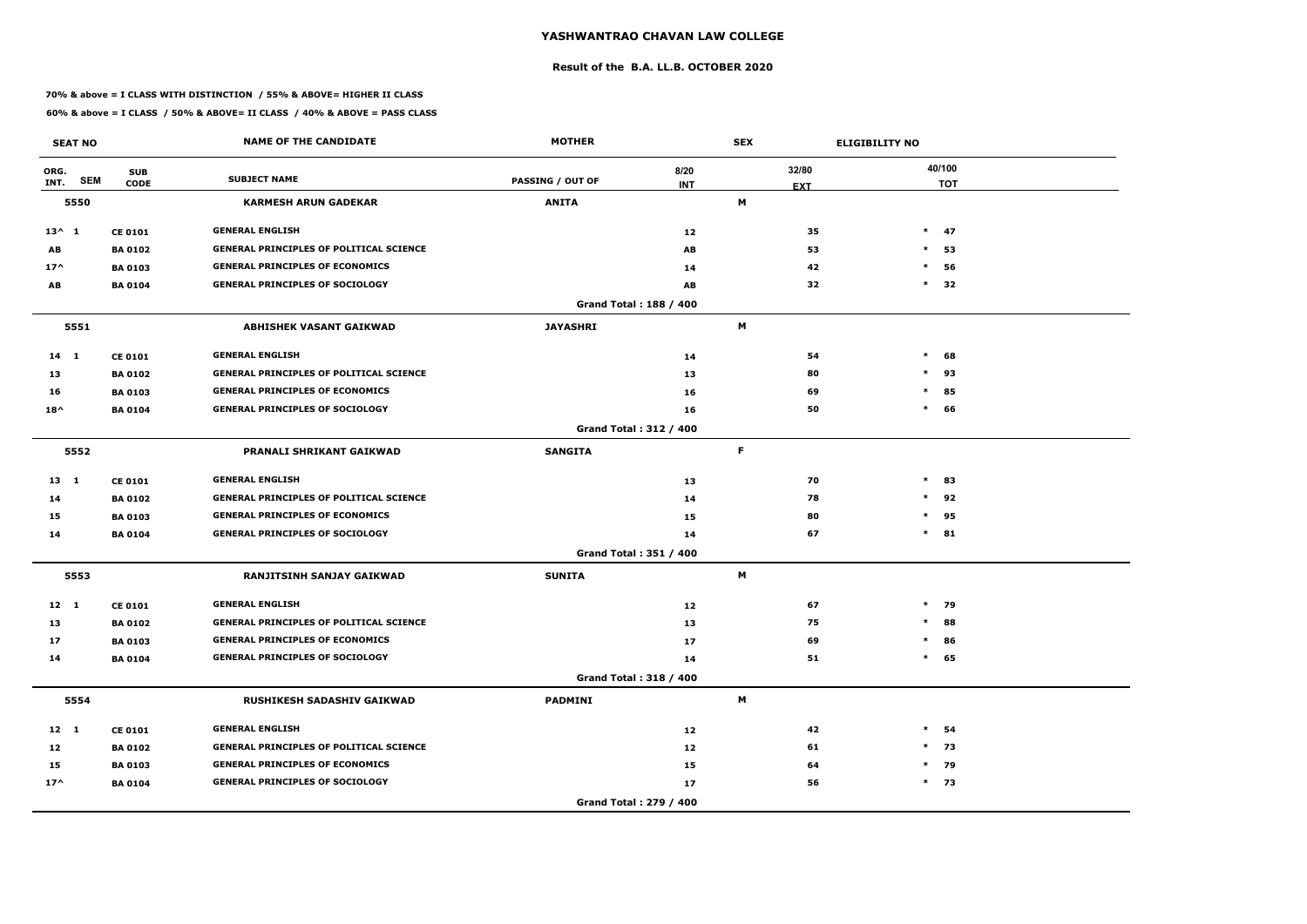### **Result of the B.A. LL.B. OCTOBER 2020**

### **70% & above = I CLASS WITH DISTINCTION / 55% & ABOVE= HIGHER II CLASS**

|              | <b>SEAT NO</b> |                           | <b>NAME OF THE CANDIDATE</b>                   | <b>MOTHER</b>                |                        | <b>SEX</b>      | <b>ELIGIBILITY NO</b> |        |                      |
|--------------|----------------|---------------------------|------------------------------------------------|------------------------------|------------------------|-----------------|-----------------------|--------|----------------------|
| ORG.<br>INT. | <b>SEM</b>     | <b>SUB</b><br><b>CODE</b> | <b>SUBJECT NAME</b>                            | <b>PASSING / OUT OF</b>      | 8/20<br><b>INT</b>     | 32/80           |                       |        | 40/100<br><b>TOT</b> |
|              | 5555           |                           | <b>SARTHIKA PRADIP GAMRE</b>                   | <b>PRATIKSHA</b>             |                        | <b>EXT</b><br>F |                       |        |                      |
| $13 \quad 1$ |                | <b>CE 0101</b>            | <b>GENERAL ENGLISH</b>                         |                              | 13                     | 59              |                       |        | $*$ 72               |
| 14           |                | <b>BA 0102</b>            | <b>GENERAL PRINCIPLES OF POLITICAL SCIENCE</b> |                              | 14                     | 75              |                       | $*$    | 89                   |
| 18           |                | <b>BA0103</b>             | <b>GENERAL PRINCIPLES OF ECONOMICS</b>         |                              | 18                     | 74              | $\ast$                |        | 92                   |
| 16           |                | <b>BA 0104</b>            | <b>GENERAL PRINCIPLES OF SOCIOLOGY</b>         |                              | 16                     | 62              | $\ast$                |        | 78                   |
|              |                |                           |                                                |                              | Grand Total: 331 / 400 |                 |                       |        |                      |
|              | 5556           |                           | <b>AMAY SUNIL GANDHI</b>                       | <b>SUVARNA</b>               |                        | M               |                       |        |                      |
| $15 \quad 1$ |                | <b>CE 0101</b>            | <b>GENERAL ENGLISH</b>                         |                              | 15                     | 51              |                       | $\ast$ | 66                   |
| 14           |                | <b>BA 0102</b>            | <b>GENERAL PRINCIPLES OF POLITICAL SCIENCE</b> |                              | 14                     | 80              | $\ast$                |        | 94                   |
| 17           |                | <b>BA 0103</b>            | <b>GENERAL PRINCIPLES OF ECONOMICS</b>         |                              | 17                     | 77              | $\ast$                |        | 94                   |
| $17^$        |                | <b>BA 0104</b>            | <b>GENERAL PRINCIPLES OF SOCIOLOGY</b>         |                              | 17                     | 56              |                       | $*$ 73 |                      |
|              |                |                           |                                                |                              | Grand Total: 327 / 400 |                 |                       |        |                      |
|              | 5557           |                           | <b>SOM AJAY GANGAN</b>                         | <b>MEGHA</b>                 |                        | M               |                       |        |                      |
| $12 \quad 1$ |                | <b>CE 0101</b>            | <b>GENERAL ENGLISH</b>                         |                              | 12                     | 62              |                       | $*$ 74 |                      |
| 14           |                | <b>BA 0102</b>            | <b>GENERAL PRINCIPLES OF POLITICAL SCIENCE</b> |                              | 14                     | 75              | $\ast$                |        | 89                   |
| 16           |                | <b>BA 0103</b>            | <b>GENERAL PRINCIPLES OF ECONOMICS</b>         |                              | 16                     | 66              | $\ast$                |        | 82                   |
| 15           |                | <b>BA 0104</b>            | <b>GENERAL PRINCIPLES OF SOCIOLOGY</b>         |                              | 15                     | 50              |                       | $\ast$ | 65                   |
|              |                |                           |                                                |                              | Grand Total: 310 / 400 |                 |                       |        |                      |
|              | 5558           |                           | ANISHA NANDKISHOR GAWALI                       | <b>ASHA NANDKISHOR GAWAI</b> |                        | F.              |                       |        |                      |
| 14 1         |                | <b>CE 0101</b>            | <b>GENERAL ENGLISH</b>                         |                              | 14                     | 53              |                       | $*$ 67 |                      |
| 16           |                | <b>BA 0102</b>            | <b>GENERAL PRINCIPLES OF POLITICAL SCIENCE</b> |                              | 16                     | 74              |                       | $\ast$ | 90                   |
| 16           |                | <b>BA 0103</b>            | <b>GENERAL PRINCIPLES OF ECONOMICS</b>         |                              | 16                     | 66              |                       | $\ast$ | 82                   |
| 15           |                | <b>BA 0104</b>            | <b>GENERAL PRINCIPLES OF SOCIOLOGY</b>         |                              | 15                     | 53              |                       | $\ast$ | 68                   |
|              |                |                           |                                                |                              | Grand Total: 307 / 400 |                 |                       |        |                      |
|              | 5559           |                           | <b>TUSHAR YESHWANT GHATE</b>                   | <b>REKHA</b>                 |                        | M               |                       |        |                      |
| $14$ 1       |                | <b>CE 0101</b>            | <b>GENERAL ENGLISH</b>                         |                              | 14                     | 67              | $\ast$                |        | 81                   |
| 15           |                | <b>BA 0102</b>            | <b>GENERAL PRINCIPLES OF POLITICAL SCIENCE</b> |                              | 15                     | 80              |                       | $\ast$ | 95                   |
| 18           |                | <b>BA 0103</b>            | <b>GENERAL PRINCIPLES OF ECONOMICS</b>         |                              | 18                     | 72              | $\ast$                |        | 90                   |
| 16           |                | <b>BA 0104</b>            | <b>GENERAL PRINCIPLES OF SOCIOLOGY</b>         |                              | 16                     | 80              |                       | $*$ 96 |                      |
|              |                |                           |                                                |                              | Grand Total: 362 / 400 |                 |                       |        |                      |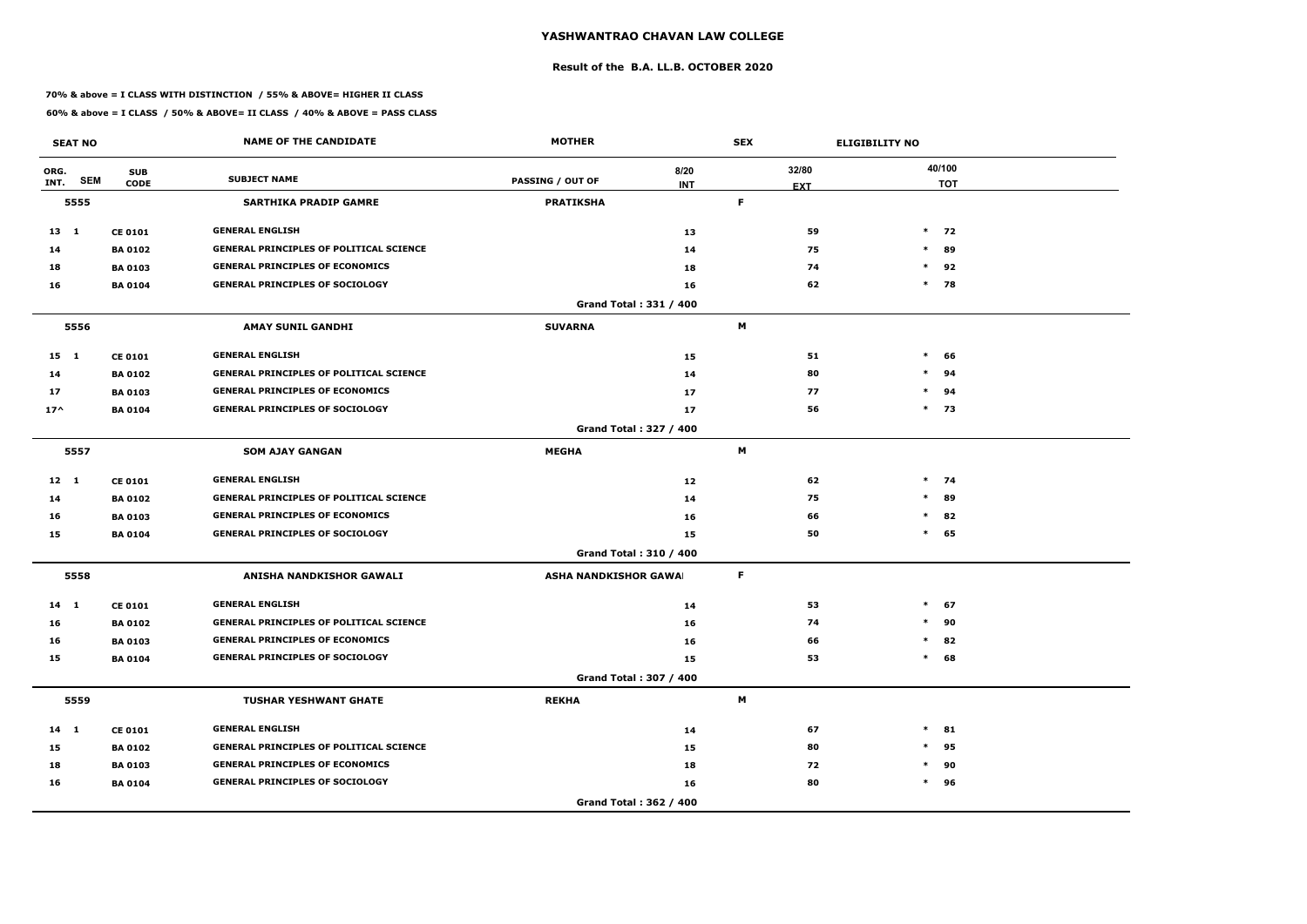### **Result of the B.A. LL.B. OCTOBER 2020**

### **70% & above = I CLASS WITH DISTINCTION / 55% & ABOVE= HIGHER II CLASS**

|              | <b>SEAT NO</b> |                           | <b>NAME OF THE CANDIDATE</b>                   | <b>MOTHER</b>    |                        | <b>SEX</b> |            | <b>ELIGIBILITY NO</b> |                      |  |
|--------------|----------------|---------------------------|------------------------------------------------|------------------|------------------------|------------|------------|-----------------------|----------------------|--|
| ORG.<br>INT. | <b>SEM</b>     | <b>SUB</b><br><b>CODE</b> | <b>SUBJECT NAME</b>                            | PASSING / OUT OF | 8/20<br><b>INT</b>     | 32/80      | <b>EXT</b> |                       | 40/100<br><b>TOT</b> |  |
|              | 5560           |                           | <b>ROHIT SANJAY GHATOL</b>                     | <b>JYOTI</b>     |                        | Μ          |            |                       |                      |  |
| 13 1         |                | <b>CE 0101</b>            | <b>GENERAL ENGLISH</b>                         |                  | 13                     |            | 72         | $*$                   | 85                   |  |
| 15           |                | <b>BA 0102</b>            | <b>GENERAL PRINCIPLES OF POLITICAL SCIENCE</b> |                  | 15                     |            | 80         | $\ast$                | 95                   |  |
| 15           |                | <b>BA 0103</b>            | <b>GENERAL PRINCIPLES OF ECONOMICS</b>         |                  | 15                     |            | 70         | $\ast$                | 85                   |  |
| 15           |                | <b>BA 0104</b>            | <b>GENERAL PRINCIPLES OF SOCIOLOGY</b>         |                  | 15                     |            | 75         | $\ast$                | 90                   |  |
|              |                |                           |                                                |                  | Grand Total: 355 / 400 |            |            |                       |                      |  |
|              | 5561           |                           | <b>SAIRAJ MOHAN GHATPANDE</b>                  | <b>MEENA</b>     |                        | M          |            |                       |                      |  |
| $14$ 1       |                | <b>CE 0101</b>            | <b>GENERAL ENGLISH</b>                         |                  | 14                     |            | 54         | $\ast$                | 68                   |  |
| 15           |                | <b>BA 0102</b>            | <b>GENERAL PRINCIPLES OF POLITICAL SCIENCE</b> |                  | 15                     |            | 67         | $\ast$                | 82                   |  |
| 16           |                | <b>BA 0103</b>            | <b>GENERAL PRINCIPLES OF ECONOMICS</b>         |                  | 16                     |            | 59         | $\ast$                | 75                   |  |
| 15           |                | <b>BA 0104</b>            | <b>GENERAL PRINCIPLES OF SOCIOLOGY</b>         |                  | 15                     |            | 51         | $\ast$                | 66                   |  |
|              |                |                           |                                                |                  | Grand Total: 291 / 400 |            |            |                       |                      |  |
|              | 5562           |                           | <b>DADABHAU BABASAHEB GHAWATE</b>              | <b>KANTABAI</b>  |                        | M          |            |                       |                      |  |
| $11 \quad 1$ |                | <b>CE 0101</b>            | <b>GENERAL ENGLISH</b>                         |                  | 11                     |            | 50         | $\ast$                | 61                   |  |
| 14           |                | <b>BA 0102</b>            | <b>GENERAL PRINCIPLES OF POLITICAL SCIENCE</b> |                  | 14                     |            | 50         | $\ast$                | 64                   |  |
| 16           |                | <b>BA 0103</b>            | <b>GENERAL PRINCIPLES OF ECONOMICS</b>         |                  | 16                     |            | 66         | $\ast$                | 82                   |  |
| 16           |                | <b>BA 0104</b>            | <b>GENERAL PRINCIPLES OF SOCIOLOGY</b>         |                  | 16                     |            | 64         | $\ast$                | 80                   |  |
|              |                |                           |                                                |                  | Grand Total: 287 / 400 |            |            |                       |                      |  |
|              | 5565           |                           | ANJALI RAJENDRA GOSAVI                         | <b>MEENA</b>     |                        | F.         |            |                       |                      |  |
| 13 1         |                | <b>CE 0101</b>            | <b>GENERAL ENGLISH</b>                         |                  | 13                     |            | 54         | $\ast$                | 67                   |  |
| AB           |                | <b>BA 0102</b>            | <b>GENERAL PRINCIPLES OF POLITICAL SCIENCE</b> |                  | AB                     |            | 48         | $\ast$                | 48                   |  |
| 15           |                | <b>BA 0103</b>            | <b>GENERAL PRINCIPLES OF ECONOMICS</b>         |                  | 15                     |            | 64         |                       | $*$ 79               |  |
| 14           |                | <b>BA 0104</b>            | <b>GENERAL PRINCIPLES OF SOCIOLOGY</b>         |                  | 14                     |            | 51         |                       | $*$ 65               |  |
|              |                |                           |                                                |                  | Grand Total: 259 / 400 |            |            |                       |                      |  |
|              | 5566           |                           | <b>PRASAD NAVNATH HANDE</b>                    | <b>NITA</b>      |                        | M          |            |                       |                      |  |
| $12 \quad 1$ |                | <b>CE 0101</b>            | <b>GENERAL ENGLISH</b>                         |                  | 12                     |            | 50         | $\ast$                | 62                   |  |
| 12           |                | <b>BA 0102</b>            | <b>GENERAL PRINCIPLES OF POLITICAL SCIENCE</b> |                  | 12                     |            | 61         |                       | 73<br>$\ast$         |  |
| 15           |                | <b>BA 0103</b>            | <b>GENERAL PRINCIPLES OF ECONOMICS</b>         |                  | 15                     |            | 50         | $\ast$                | 65                   |  |
| 14           |                | <b>BA 0104</b>            | <b>GENERAL PRINCIPLES OF SOCIOLOGY</b>         |                  | 14                     |            | 45         | $\ast$                | 59                   |  |
|              |                |                           |                                                |                  | Grand Total: 259 / 400 |            |            |                       |                      |  |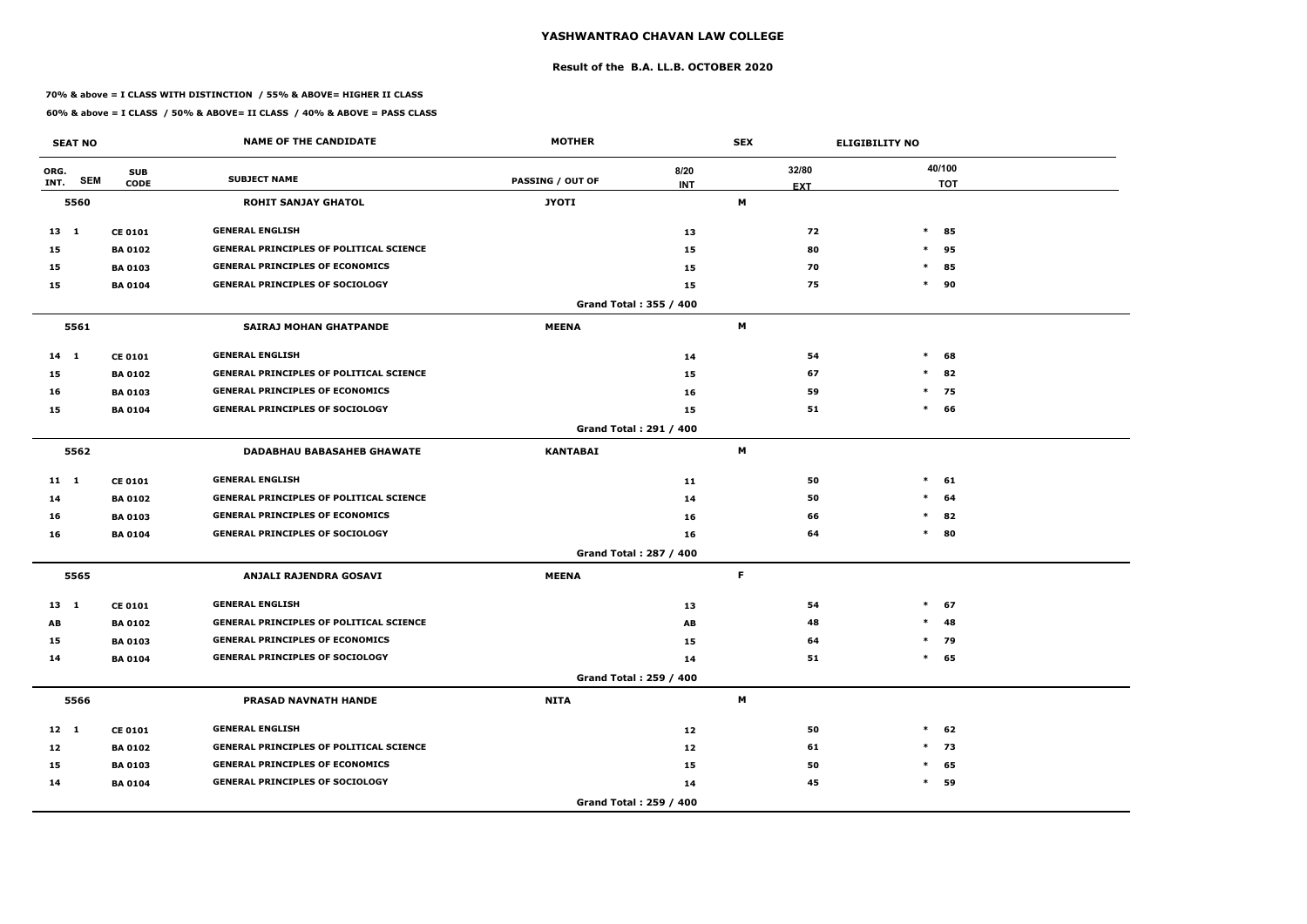### **Result of the B.A. LL.B. OCTOBER 2020**

### **70% & above = I CLASS WITH DISTINCTION / 55% & ABOVE= HIGHER II CLASS**

|                 | <b>SEAT NO</b> |                           | <b>NAME OF THE CANDIDATE</b>                   | <b>MOTHER</b>                 | <b>SEX</b>         |    |            | <b>ELIGIBILITY NO</b> |                      |
|-----------------|----------------|---------------------------|------------------------------------------------|-------------------------------|--------------------|----|------------|-----------------------|----------------------|
| ORG.<br>INT.    | <b>SEM</b>     | <b>SUB</b><br><b>CODE</b> | <b>SUBJECT NAME</b>                            | PASSING / OUT OF              | 8/20<br><b>INT</b> |    | 32/80      |                       | 40/100<br><b>TOT</b> |
|                 | 5567           |                           | <b>HARMAN PREET KAUR</b>                       | <b>PARAMJEET KAUR</b>         |                    | F. | <b>EXT</b> |                       |                      |
| 17 <sub>1</sub> |                | <b>CE 0101</b>            | <b>GENERAL ENGLISH</b>                         |                               | 17                 |    | 78         | $\ast$                | 95                   |
| 15              |                | <b>BA 0102</b>            | <b>GENERAL PRINCIPLES OF POLITICAL SCIENCE</b> |                               | 15                 |    | 80         | $\ast$                | 95                   |
| 18              |                | <b>BA 0103</b>            | <b>GENERAL PRINCIPLES OF ECONOMICS</b>         |                               | 18                 |    | 80         | $\ast$                | 98                   |
| 18              |                | <b>BA 0104</b>            | <b>GENERAL PRINCIPLES OF SOCIOLOGY</b>         |                               | 18                 |    | 67         | $\ast$                | 85                   |
|                 |                |                           |                                                | Grand Total: 373 / 400        |                    |    |            |                       |                      |
|                 | 5568           |                           | SUPRIYA SAINAPPA HIPPARKAR                     | <b>SANGITA</b>                |                    | F. |            |                       |                      |
| $14$ 1          |                | <b>CE 0101</b>            | <b>GENERAL ENGLISH</b>                         |                               | 14                 |    | 72         | $\ast$                | 86                   |
| 14              |                | <b>BA 0102</b>            | <b>GENERAL PRINCIPLES OF POLITICAL SCIENCE</b> |                               | 14                 |    | 80         | $\ast$                | 94                   |
| 17              |                | <b>BA 0103</b>            | <b>GENERAL PRINCIPLES OF ECONOMICS</b>         |                               | 17                 |    | 80         | $\ast$                | 97                   |
| 16              |                | <b>BA 0104</b>            | <b>GENERAL PRINCIPLES OF SOCIOLOGY</b>         |                               | 16                 |    | 67         |                       | $*$ 83               |
|                 |                |                           |                                                | Grand Total: 360 / 400        |                    |    |            |                       |                      |
|                 | 5569           |                           | <b>SUYASH SUBHASH HULPALLE</b>                 | <b>BEBISAROJA SUBHASH HUI</b> |                    | M  |            |                       |                      |
| $14^{\wedge} 1$ |                | <b>CE 0101</b>            | <b>GENERAL ENGLISH</b>                         |                               | 11                 |    | 32         | $\ast$                | -43                  |
| 12              |                | <b>BA 0102</b>            | <b>GENERAL PRINCIPLES OF POLITICAL SCIENCE</b> |                               | 12                 |    | 77         | $\ast$                | 89                   |
| 16              |                | <b>BA 0103</b>            | <b>GENERAL PRINCIPLES OF ECONOMICS</b>         |                               | 16                 |    | 64         | $\ast$                | 80                   |
| 16              |                | <b>BA 0104</b>            | <b>GENERAL PRINCIPLES OF SOCIOLOGY</b>         |                               | 16                 |    | 61         |                       | $*$ 77               |
|                 |                |                           |                                                | Grand Total: 289 / 400        |                    |    |            |                       |                      |
|                 | 5570           |                           | AARJU AJIM INAMDAR                             | <b>AAYESHA</b>                |                    | F. |            |                       |                      |
| 17 <sub>1</sub> |                | <b>CE 0101</b>            | <b>GENERAL ENGLISH</b>                         |                               | 17                 |    | 61         | $\ast$                | 78                   |
| 15              |                | <b>BA 0102</b>            | <b>GENERAL PRINCIPLES OF POLITICAL SCIENCE</b> |                               | 15                 |    | 80         | $*$                   | 95                   |
| 17              |                | <b>BA 0103</b>            | <b>GENERAL PRINCIPLES OF ECONOMICS</b>         |                               | 17                 |    | 78         | $\ast$                | 95                   |
| 17              |                | <b>BA 0104</b>            | <b>GENERAL PRINCIPLES OF SOCIOLOGY</b>         |                               | 17                 |    | 74         |                       | $*$ 91               |
|                 |                |                           |                                                | Grand Total: 359 / 400        |                    |    |            |                       |                      |
|                 | 5571           |                           | <b>ABHISHEK TANAJIRAO JADHAV</b>               | <b>SWATI</b>                  |                    | M  |            |                       |                      |
| $14 \quad 1$    |                | <b>CE 0101</b>            | <b>GENERAL ENGLISH</b>                         |                               | 14                 |    | 61         |                       | $*$ 75               |
| 13              |                | <b>BA 0102</b>            | <b>GENERAL PRINCIPLES OF POLITICAL SCIENCE</b> |                               | 13                 |    | 69         | $\ast$                | 82                   |
| $16^{\wedge}$   |                | <b>BA 0103</b>            | <b>GENERAL PRINCIPLES OF ECONOMICS</b>         |                               | 07                 |    | 16         | $\ast$                | 23                   |
| 15              |                | <b>BA 0104</b>            | <b>GENERAL PRINCIPLES OF SOCIOLOGY</b>         |                               | 15                 |    | 54         |                       | $*$ 69               |
|                 |                |                           |                                                | Grand Total: 249 / 400        |                    |    |            |                       |                      |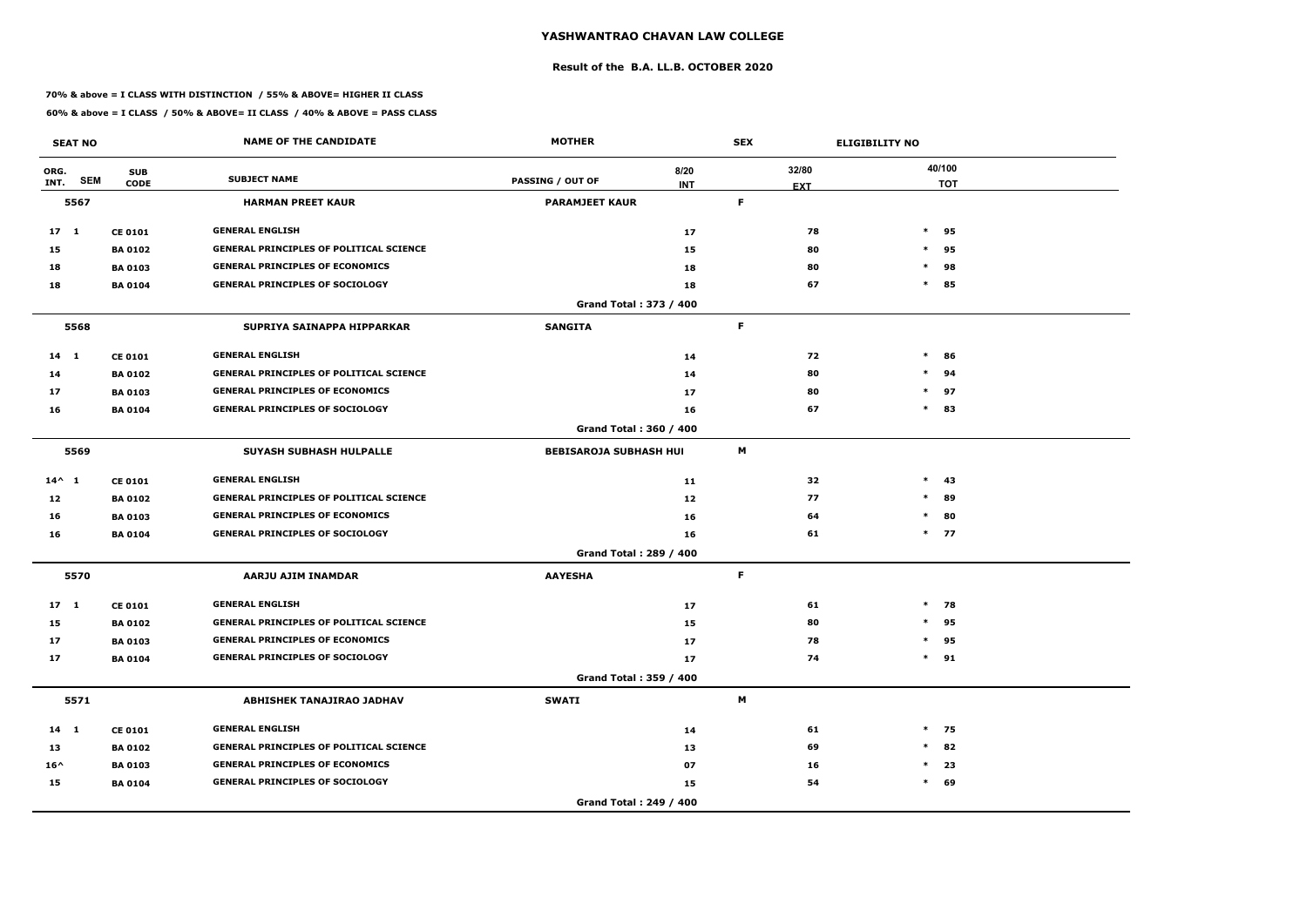### **Result of the B.A. LL.B. OCTOBER 2020**

### **70% & above = I CLASS WITH DISTINCTION / 55% & ABOVE= HIGHER II CLASS**

|                 | <b>SEAT NO</b> |                           | <b>NAME OF THE CANDIDATE</b>                   | <b>MOTHER</b>           |                        | <b>SEX</b>      | <b>ELIGIBILITY NO</b> |        |            |
|-----------------|----------------|---------------------------|------------------------------------------------|-------------------------|------------------------|-----------------|-----------------------|--------|------------|
| ORG.<br>INT.    | <b>SEM</b>     | <b>SUB</b><br><b>CODE</b> | <b>SUBJECT NAME</b>                            | <b>PASSING / OUT OF</b> | 8/20<br><b>INT</b>     | 32/80           |                       | 40/100 | <b>TOT</b> |
|                 | 5572           |                           | ARVIND DAMODHAR JADHAV                         | <b>SUNITA</b>           |                        | <b>EXT</b><br>M |                       |        |            |
| 11 1            |                | <b>CE 0101</b>            | <b>GENERAL ENGLISH</b>                         |                         | 11                     | 35              |                       | $\ast$ | -46        |
| 12              |                | <b>BA 0102</b>            | <b>GENERAL PRINCIPLES OF POLITICAL SCIENCE</b> |                         | 12                     | 67              |                       | $*$ 79 |            |
| 15              |                | <b>BA 0103</b>            | <b>GENERAL PRINCIPLES OF ECONOMICS</b>         |                         | 15                     | 58              |                       | $*$    | 73         |
| 15              |                | <b>BA 0104</b>            | <b>GENERAL PRINCIPLES OF SOCIOLOGY</b>         |                         | 15                     | 58              |                       | $*$ 73 |            |
|                 |                |                           |                                                |                         | Grand Total: 271 / 400 |                 |                       |        |            |
|                 | 5573           |                           | ARYAN SHARADCHANDRA JADHAV                     | <b>PREMA</b>            |                        | M               |                       |        |            |
| $12 \quad 1$    |                | <b>CE 0101</b>            | <b>GENERAL ENGLISH</b>                         |                         | 12                     | 70              |                       | $*$    | 82         |
| 13              |                | <b>BA 0102</b>            | <b>GENERAL PRINCIPLES OF POLITICAL SCIENCE</b> |                         | 13                     | 78              | $\ast$                |        | 91         |
| 16              |                | <b>BA 0103</b>            | <b>GENERAL PRINCIPLES OF ECONOMICS</b>         |                         | 16                     | 74              | $\ast$                |        | 90         |
| $17^$           |                | <b>BA 0104</b>            | <b>GENERAL PRINCIPLES OF SOCIOLOGY</b>         |                         | 14                     | 43              |                       | $\ast$ | 57         |
|                 |                |                           |                                                |                         | Grand Total: 320 / 400 |                 |                       |        |            |
|                 | 5574           |                           | JANHAVI AJIT JADHAV                            | <b>KANCHAN</b>          |                        | F.              |                       |        |            |
| $12 \quad 1$    |                | <b>CE 0101</b>            | <b>GENERAL ENGLISH</b>                         |                         | 12                     | 61              |                       | $*$ 73 |            |
| 16              |                | <b>BA 0102</b>            | <b>GENERAL PRINCIPLES OF POLITICAL SCIENCE</b> |                         | 16                     | 80              | $\ast$                |        | 96         |
| 17              |                | <b>BA 0103</b>            | <b>GENERAL PRINCIPLES OF ECONOMICS</b>         |                         | 17                     | 80              |                       | $\ast$ | 97         |
| 18              |                | <b>BA 0104</b>            | <b>GENERAL PRINCIPLES OF SOCIOLOGY</b>         |                         | 18                     | 64              |                       | $*$ 82 |            |
|                 |                |                           |                                                |                         | Grand Total: 348 / 400 |                 |                       |        |            |
|                 | 5576           |                           | <b>ROHAN DILIP JADHAV</b>                      | <b>SANGITA</b>          |                        | M               |                       |        |            |
| $11 \quad 1$    |                | <b>CE 0101</b>            | <b>GENERAL ENGLISH</b>                         |                         | 11                     | 59              |                       | $*$ 70 |            |
| 13              |                | <b>BA 0102</b>            | <b>GENERAL PRINCIPLES OF POLITICAL SCIENCE</b> |                         | 13                     | 80              |                       | $*$    | 93         |
| 16              |                | <b>BA 0103</b>            | <b>GENERAL PRINCIPLES OF ECONOMICS</b>         |                         | 16                     | 80              |                       | $\ast$ | 96         |
| 15              |                | <b>BA 0104</b>            | <b>GENERAL PRINCIPLES OF SOCIOLOGY</b>         |                         | 15                     | 62              |                       | $*$ 77 |            |
|                 |                |                           |                                                |                         | Grand Total: 336 / 400 |                 |                       |        |            |
|                 | 5577           |                           | UTKARSHA SAGAR JAGDALE                         | <b>UMA</b>              |                        | F.              |                       |        |            |
| $14^{\wedge} 1$ |                | <b>CE 0101</b>            | <b>GENERAL ENGLISH</b>                         |                         | 13                     | 40              | $\ast$                |        | 53         |
| 15              |                | <b>BA 0102</b>            | <b>GENERAL PRINCIPLES OF POLITICAL SCIENCE</b> |                         | 15                     | 74              | $\ast$                |        | 89         |
| 16              |                | <b>BA 0103</b>            | <b>GENERAL PRINCIPLES OF ECONOMICS</b>         |                         | 16                     | 53              | $\ast$                |        | 69         |
| $19^{\wedge}$   |                | <b>BA 0104</b>            | <b>GENERAL PRINCIPLES OF SOCIOLOGY</b>         |                         | 09                     | 24              |                       | $*$ 33 |            |
|                 |                |                           |                                                |                         | Grand Total: 244 / 400 |                 |                       |        |            |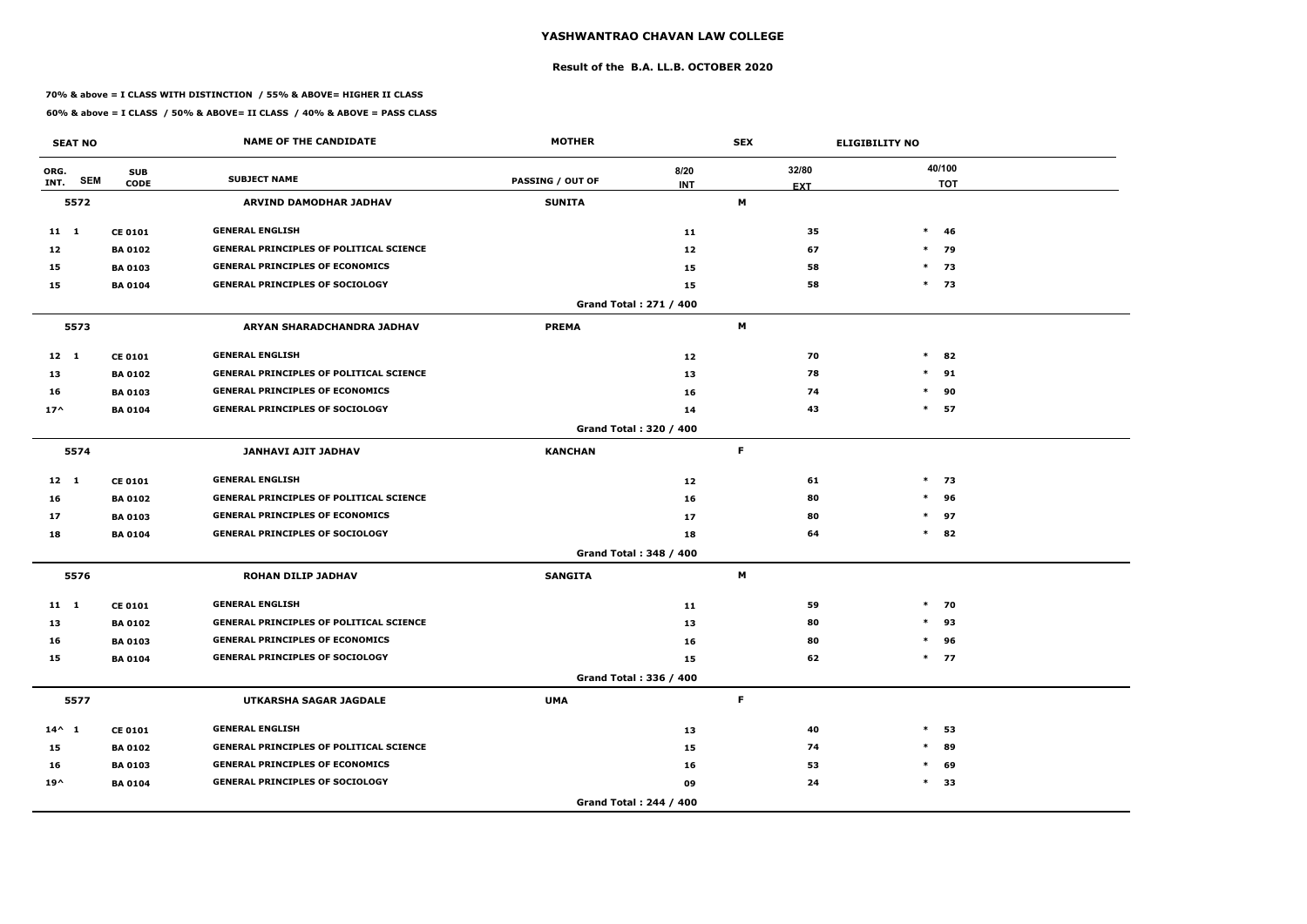### **Result of the B.A. LL.B. OCTOBER 2020**

### **70% & above = I CLASS WITH DISTINCTION / 55% & ABOVE= HIGHER II CLASS**

|                 | <b>SEAT NO</b> |                           | <b>NAME OF THE CANDIDATE</b>                   | <b>MOTHER</b>           |                    | <b>SEX</b> |            | <b>ELIGIBILITY NO</b> |                      |
|-----------------|----------------|---------------------------|------------------------------------------------|-------------------------|--------------------|------------|------------|-----------------------|----------------------|
| ORG.<br>INT.    | <b>SEM</b>     | <b>SUB</b><br><b>CODE</b> | <b>SUBJECT NAME</b>                            | <b>PASSING / OUT OF</b> | 8/20<br><b>INT</b> |            | 32/80      |                       | 40/100<br><b>TOT</b> |
|                 | 5578           |                           | RAJKUMAR HANUMANT JAGTAP                       | <b>SANDHYARANI</b>      |                    | M          | <b>EXT</b> |                       |                      |
| 11 1            |                | <b>CE 0101</b>            | <b>GENERAL ENGLISH</b>                         |                         | 11                 |            | 64         |                       | $*$ 75               |
| 15              |                | <b>BA 0102</b>            | <b>GENERAL PRINCIPLES OF POLITICAL SCIENCE</b> |                         | 15                 |            | 80         | $\ast$                | 95                   |
| 17              |                | <b>BA 0103</b>            | <b>GENERAL PRINCIPLES OF ECONOMICS</b>         |                         | 17                 |            | 70         | $\ast$                | 87                   |
| $18^{\wedge}$   |                | <b>BA 0104</b>            | <b>GENERAL PRINCIPLES OF SOCIOLOGY</b>         |                         | 15                 |            | 46         | $\ast$                | 61                   |
|                 |                |                           |                                                | Grand Total: 318 / 400  |                    |            |            |                       |                      |
|                 | 5579           |                           | PRABHANJAN CHANDRAKANT JAMDADE                 | <b>DEEPALI</b>          |                    | M          |            |                       |                      |
| $12 \quad 1$    |                | <b>CE 0101</b>            | <b>GENERAL ENGLISH</b>                         |                         | 12                 |            | 50         | $*$                   | 62                   |
| 14              |                | <b>BA 0102</b>            | <b>GENERAL PRINCIPLES OF POLITICAL SCIENCE</b> |                         | 14                 |            | 77         | $\ast$                | 91                   |
| 15              |                | <b>BA 0103</b>            | <b>GENERAL PRINCIPLES OF ECONOMICS</b>         |                         | 15                 |            | 56         | $\ast$                | 71                   |
| 11              |                | <b>BA 0104</b>            | <b>GENERAL PRINCIPLES OF SOCIOLOGY</b>         |                         | 11                 |            | 48         | $\ast$                | 59                   |
|                 |                |                           |                                                | Grand Total: 283 / 400  |                    |            |            |                       |                      |
|                 | 5580           |                           | <b>JEEVAN RAOSAHEB JARE</b>                    | <b>SHAILAJA</b>         |                    | M          |            |                       |                      |
| $16 \quad 1$    |                | <b>CE 0101</b>            | <b>GENERAL ENGLISH</b>                         |                         | 16                 |            | 69         | $\ast$                | 85                   |
| 18              |                | <b>BA 0102</b>            | <b>GENERAL PRINCIPLES OF POLITICAL SCIENCE</b> |                         | 18                 |            | 67         | $\ast$                | 85                   |
| 18              |                | <b>BA 0103</b>            | <b>GENERAL PRINCIPLES OF ECONOMICS</b>         |                         | 18                 |            | 77         | $\ast$                | 95                   |
| 18              |                | <b>BA 0104</b>            | <b>GENERAL PRINCIPLES OF SOCIOLOGY</b>         |                         | 18                 |            | 66         |                       | $*$ 84               |
|                 |                |                           |                                                | Grand Total: 349 / 400  |                    |            |            |                       |                      |
|                 | 5581           |                           | <b>AKSHAY SANJAY JARE</b>                      | <b>SUVARNA</b>          |                    | M          |            |                       |                      |
| $14$ 1          |                | <b>CE 0101</b>            | <b>GENERAL ENGLISH</b>                         |                         | 14                 |            | 69         | $\ast$                | 83                   |
| 15              |                | <b>BA 0102</b>            | <b>GENERAL PRINCIPLES OF POLITICAL SCIENCE</b> |                         | 15                 |            | 77         | $*$                   | 92                   |
| 17              |                | <b>BA0103</b>             | <b>GENERAL PRINCIPLES OF ECONOMICS</b>         |                         | 17                 |            | 75         | $\ast$                | 92                   |
| $18^{\wedge}$   |                | <b>BA 0104</b>            | <b>GENERAL PRINCIPLES OF SOCIOLOGY</b>         |                         | 13                 |            | 38         |                       | $*$ 51               |
|                 |                |                           |                                                | Grand Total: 318 / 400  |                    |            |            |                       |                      |
|                 | 5582           |                           | <b>MAHESH NARAYAN JONDHALE</b>                 | <b>KUSUM</b>            |                    | M          |            |                       |                      |
| $13^{\wedge} 1$ |                | <b>CE 0101</b>            | <b>GENERAL ENGLISH</b>                         |                         | 12                 |            | 35         |                       | $*$ 47               |
| 15              |                | <b>BA 0102</b>            | <b>GENERAL PRINCIPLES OF POLITICAL SCIENCE</b> |                         | 15                 |            | 80         | $\ast$                | 95                   |
| 18              |                | <b>BA 0103</b>            | <b>GENERAL PRINCIPLES OF ECONOMICS</b>         |                         | 18                 |            | 74         | $\ast$                | 92                   |
| $19^{\wedge}$   |                | <b>BA 0104</b>            | <b>GENERAL PRINCIPLES OF SOCIOLOGY</b>         |                         | 14                 |            | 42         | $\ast$                | 56                   |
|                 |                |                           |                                                | Grand Total: 290 / 400  |                    |            |            |                       |                      |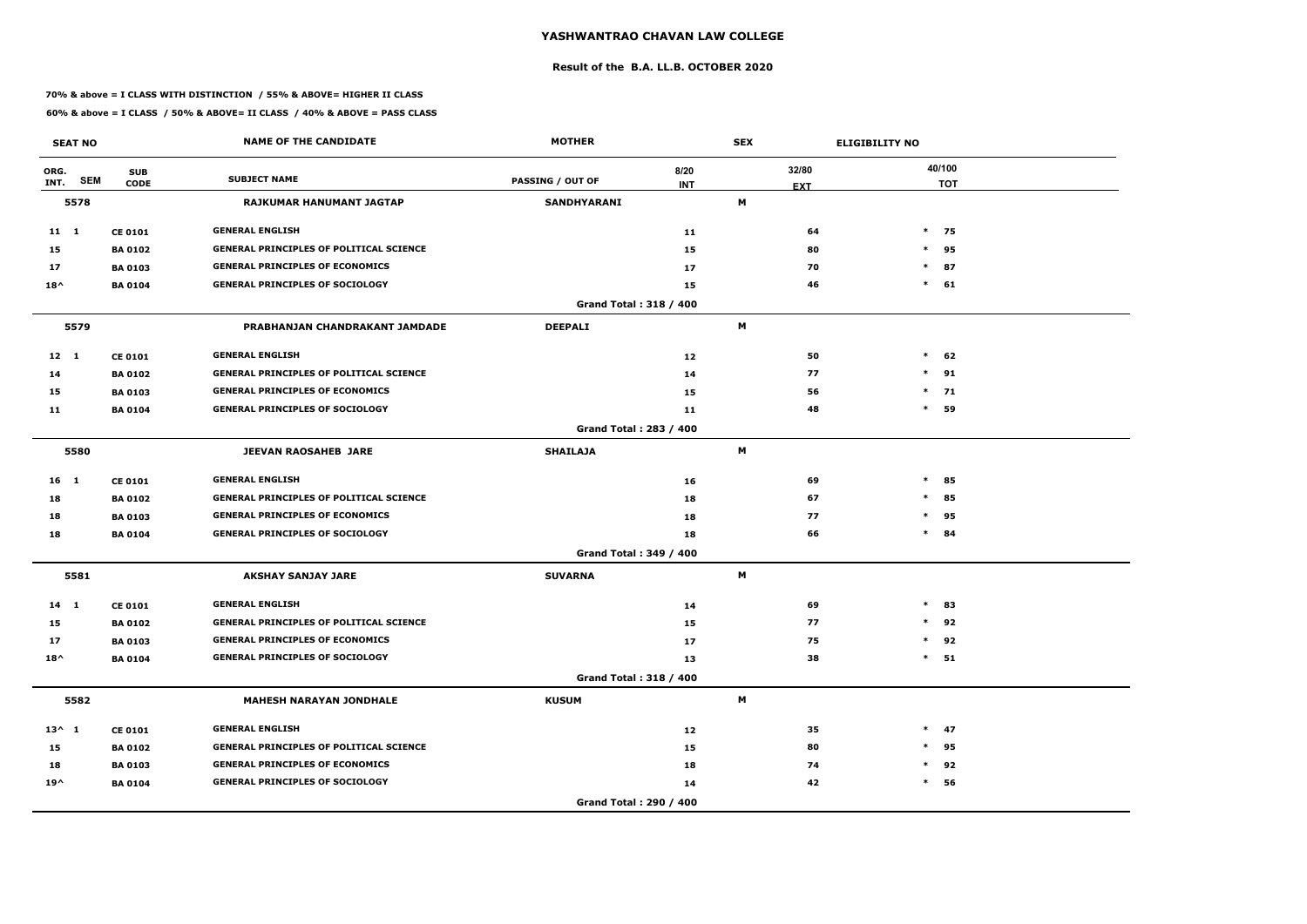### **Result of the B.A. LL.B. OCTOBER 2020**

### **70% & above = I CLASS WITH DISTINCTION / 55% & ABOVE= HIGHER II CLASS**

|                 | <b>SEAT NO</b> |                           | <b>NAME OF THE CANDIDATE</b>                   | <b>MOTHER</b>           |                               | <b>SEX</b>          | <b>ELIGIBILITY NO</b> |        |                      |
|-----------------|----------------|---------------------------|------------------------------------------------|-------------------------|-------------------------------|---------------------|-----------------------|--------|----------------------|
| ORG.<br>INT.    | <b>SEM</b>     | <b>SUB</b><br><b>CODE</b> | <b>SUBJECT NAME</b>                            | <b>PASSING / OUT OF</b> | 8/20<br><b>INT</b>            | 32/80<br><b>EXT</b> |                       |        | 40/100<br><b>TOT</b> |
|                 | 5583           |                           | <b>GANDHALI SHARAD JOSHI</b>                   | <b>UMA</b>              |                               | F.                  |                       |        |                      |
| $14 \quad 1$    |                | <b>CE 0101</b>            | <b>GENERAL ENGLISH</b>                         |                         | 14                            | 59                  |                       |        | $*$ 73               |
| 16              |                | <b>BA 0102</b>            | <b>GENERAL PRINCIPLES OF POLITICAL SCIENCE</b> |                         | 16                            | 80                  |                       | $\ast$ | 96                   |
| 17              |                | <b>BA 0103</b>            | <b>GENERAL PRINCIPLES OF ECONOMICS</b>         |                         | 17                            | 80                  |                       | $\ast$ | 97                   |
| 18              |                | <b>BA 0104</b>            | <b>GENERAL PRINCIPLES OF SOCIOLOGY</b>         |                         | 18                            | 67                  |                       | $\ast$ | 85                   |
|                 |                |                           |                                                |                         | <b>Grand Total: 351 / 400</b> |                     |                       |        |                      |
|                 | 5584           |                           | <b>RUTUJA RATNESH JOSHI</b>                    | <b>MANISHA</b>          |                               | F                   |                       |        |                      |
| 17 <sub>1</sub> |                | <b>CE 0101</b>            | <b>GENERAL ENGLISH</b>                         |                         | 17                            | 70                  |                       | $\ast$ | 87                   |
| 16              |                | <b>BA0102</b>             | <b>GENERAL PRINCIPLES OF POLITICAL SCIENCE</b> |                         | 16                            | 80                  |                       | $\ast$ | 96                   |
| 16              |                | <b>BA 0103</b>            | <b>GENERAL PRINCIPLES OF ECONOMICS</b>         |                         | 16                            | 80                  |                       | $\ast$ | 96                   |
| 18              |                | <b>BA 0104</b>            | <b>GENERAL PRINCIPLES OF SOCIOLOGY</b>         |                         | 18                            | 78                  |                       | $\ast$ | 96                   |
|                 |                |                           |                                                |                         | Grand Total: 375 / 400        |                     |                       |        |                      |
|                 | 5585           |                           | <b>VYANKATESH SHRIKANT JOSHI</b>               | <b>VIJAYA</b>           |                               | M                   |                       |        |                      |
| $13 \quad 1$    |                | <b>CE 0101</b>            | <b>GENERAL ENGLISH</b>                         |                         | 13                            | 61                  |                       |        | $*$ 74               |
| 16              |                | <b>BA 0102</b>            | <b>GENERAL PRINCIPLES OF POLITICAL SCIENCE</b> |                         | 16                            | 80                  |                       | $\ast$ | 96                   |
| 16              |                | <b>BA 0103</b>            | <b>GENERAL PRINCIPLES OF ECONOMICS</b>         |                         | 16                            | 72                  |                       | $\ast$ | 88                   |
| $17^$           |                | <b>BA0104</b>             | <b>GENERAL PRINCIPLES OF SOCIOLOGY</b>         |                         | 17                            | 54                  |                       |        | $*$ 71               |
|                 |                |                           |                                                |                         | Grand Total: 329 / 400        |                     |                       |        |                      |
|                 | 5586           |                           | <b>MAYUR SHIVAJI KAD</b>                       | <b>MANISHA</b>          |                               | М                   |                       |        |                      |
| $14$ 1          |                | <b>CE 0101</b>            | <b>GENERAL ENGLISH</b>                         |                         | 14                            | 64                  |                       |        | $*$ 78               |
| 14              |                | <b>BA 0102</b>            | <b>GENERAL PRINCIPLES OF POLITICAL SCIENCE</b> |                         | 14                            | 80                  |                       | $\ast$ | 94                   |
| 17              |                | <b>BA 0103</b>            | <b>GENERAL PRINCIPLES OF ECONOMICS</b>         |                         | 17                            | 74                  |                       | $\ast$ | 91                   |
| 16              |                | <b>BA 0104</b>            | <b>GENERAL PRINCIPLES OF SOCIOLOGY</b>         |                         | 16                            | 54                  |                       |        | $*$ 70               |
|                 |                |                           |                                                |                         | Grand Total: 333 / 400        |                     |                       |        |                      |
|                 | 5587           |                           | <b>PRATIK KALYAN KAD</b>                       | <b>CHHAYA</b>           |                               | M                   |                       |        |                      |
| 13 1            |                | <b>CE 0101</b>            | <b>GENERAL ENGLISH</b>                         |                         | 13                            | 56                  |                       | $\ast$ | 69                   |
| 15              |                | <b>BA 0102</b>            | <b>GENERAL PRINCIPLES OF POLITICAL SCIENCE</b> |                         | 15                            | 78                  |                       | $\ast$ | 93                   |
| $18^{\wedge}$   |                | <b>BA 0103</b>            | <b>GENERAL PRINCIPLES OF ECONOMICS</b>         |                         | 18                            | 58                  |                       |        | $*$ 76               |
| 14              |                | <b>BA 0104</b>            | <b>GENERAL PRINCIPLES OF SOCIOLOGY</b>         |                         | 14                            | 58                  |                       |        | $*$ 72               |
|                 |                |                           |                                                |                         | Grand Total: 310 / 400        |                     |                       |        |                      |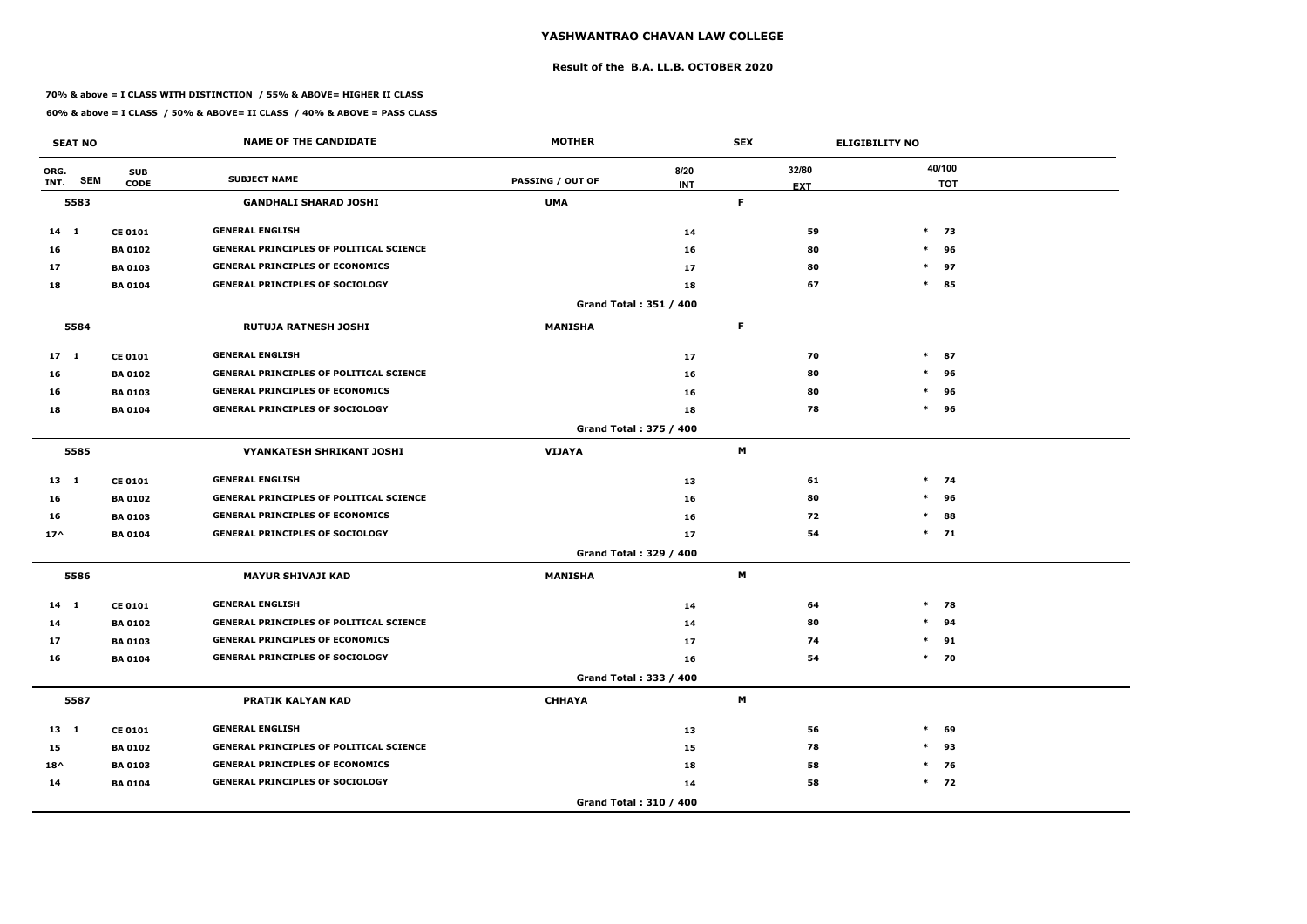### **Result of the B.A. LL.B. OCTOBER 2020**

### **70% & above = I CLASS WITH DISTINCTION / 55% & ABOVE= HIGHER II CLASS**

|                 | <b>SEAT NO</b> |                           | <b>NAME OF THE CANDIDATE</b>                   | <b>MOTHER</b>                           |            | <b>SEX</b> |            | <b>ELIGIBILITY NO</b> |                      |
|-----------------|----------------|---------------------------|------------------------------------------------|-----------------------------------------|------------|------------|------------|-----------------------|----------------------|
| ORG.<br>INT.    | <b>SEM</b>     | <b>SUB</b><br><b>CODE</b> | <b>SUBJECT NAME</b>                            | <b>PASSING / OUT OF</b>                 | 8/20       |            | 32/80      |                       | 40/100<br><b>TOT</b> |
|                 | 5588           |                           | <b>TEJAS SHANTARAM KAD</b>                     | <b>MANDA KAD</b>                        | <b>INT</b> | M          | <b>EXT</b> |                       |                      |
|                 |                |                           |                                                |                                         |            |            |            |                       |                      |
| $13 \quad 1$    |                | <b>CE 0101</b>            | <b>GENERAL ENGLISH</b>                         |                                         | 13         |            | 51         | $\ast$                | 64                   |
| 14              |                | <b>BA 0102</b>            | <b>GENERAL PRINCIPLES OF POLITICAL SCIENCE</b> |                                         | 14         |            | 72         | $\ast$                | 86                   |
| 17              |                | <b>BA 0103</b>            | <b>GENERAL PRINCIPLES OF ECONOMICS</b>         |                                         | 17         |            | 62         | $\ast$<br>$\ast$      | 79                   |
| $17^$           |                | <b>BA 0104</b>            | <b>GENERAL PRINCIPLES OF SOCIOLOGY</b>         |                                         | 14         |            | 43         |                       | 57                   |
|                 | 5589           |                           | ABHANG PRAVINCHANDRA KADAM                     | Grand Total: 286 / 400<br><b>VARSHA</b> |            | M          |            |                       |                      |
| $11 \quad 1$    |                | <b>CE 0101</b>            | <b>GENERAL ENGLISH</b>                         |                                         | 11         |            | 38         | $\ast$                | 49                   |
| 16              |                | <b>BA 0102</b>            | GENERAL PRINCIPLES OF POLITICAL SCIENCE        |                                         | 16         |            | 80         | $\ast$                | 96                   |
| $18^{\wedge}$   |                | <b>BA 0103</b>            | <b>GENERAL PRINCIPLES OF ECONOMICS</b>         |                                         | 17         |            | 56         | $\ast$                | 73                   |
| 15              |                | <b>BA 0104</b>            | <b>GENERAL PRINCIPLES OF SOCIOLOGY</b>         |                                         | 15         |            | 53         | $\ast$                | 68                   |
|                 |                |                           |                                                | Grand Total: 286 / 400                  |            |            |            |                       |                      |
|                 | 5591           |                           | <b>UJWAL RAMESH KADAM</b>                      | <b>SUNITA</b>                           |            | M          |            |                       |                      |
| $10 \quad 1$    |                | <b>CE 0101</b>            | <b>GENERAL ENGLISH</b>                         |                                         | 10         |            | 42         | $\ast$                | 52                   |
| 11              |                | <b>BA 0102</b>            | <b>GENERAL PRINCIPLES OF POLITICAL SCIENCE</b> |                                         | 11         |            | 80         | $\ast$                | 91                   |
| 17              |                | <b>BA 0103</b>            | <b>GENERAL PRINCIPLES OF ECONOMICS</b>         |                                         | 17         |            | 64         | $\ast$                | 81                   |
| 15              |                | <b>BA 0104</b>            | <b>GENERAL PRINCIPLES OF SOCIOLOGY</b>         |                                         | 15         |            | 53         | $*$                   | 68                   |
|                 |                |                           |                                                | Grand Total: 292 / 400                  |            |            |            |                       |                      |
|                 | 5593           |                           | <b>GANESH POPAT KALE</b>                       | <b>NANDA</b>                            |            | M          |            |                       |                      |
| $13^{\wedge} 1$ |                | <b>CE 0101</b>            | <b>GENERAL ENGLISH</b>                         |                                         | 13         |            | 38         | $\ast$                | 51                   |
| 14              |                | <b>BA 0102</b>            | <b>GENERAL PRINCIPLES OF POLITICAL SCIENCE</b> |                                         | 14         |            | 70         | $*$                   | 84                   |
| $18^{\wedge}$   |                | <b>BA 0103</b>            | <b>GENERAL PRINCIPLES OF ECONOMICS</b>         |                                         | 16         |            | 50         | $\ast$                | 66                   |
| $17^$           |                | <b>BA 0104</b>            | <b>GENERAL PRINCIPLES OF SOCIOLOGY</b>         |                                         | 12         |            | 35         |                       | $*$ 47               |
|                 |                |                           |                                                | Grand Total: 248 / 400                  |            |            |            |                       |                      |
|                 | 5594           |                           | <b>GAURI HANUMANT KALE</b>                     | <b>MANISHA</b>                          |            | F.         |            |                       |                      |
| 10 1            |                | <b>CE 0101</b>            | <b>GENERAL ENGLISH</b>                         |                                         | 10         |            | 38         | $\ast$                | 48                   |
| 14              |                | <b>BA 0102</b>            | <b>GENERAL PRINCIPLES OF POLITICAL SCIENCE</b> |                                         | 14         |            | 61         |                       | $*$ 75               |
| 15              |                | <b>BA 0103</b>            | <b>GENERAL PRINCIPLES OF ECONOMICS</b>         |                                         | 15         |            | 59         |                       | $*$ 74               |
| 16              |                | <b>BA 0104</b>            | <b>GENERAL PRINCIPLES OF SOCIOLOGY</b>         |                                         | 16         |            | 54         |                       | $*$ 70               |
|                 |                |                           |                                                | Grand Total: 267 / 400                  |            |            |            |                       |                      |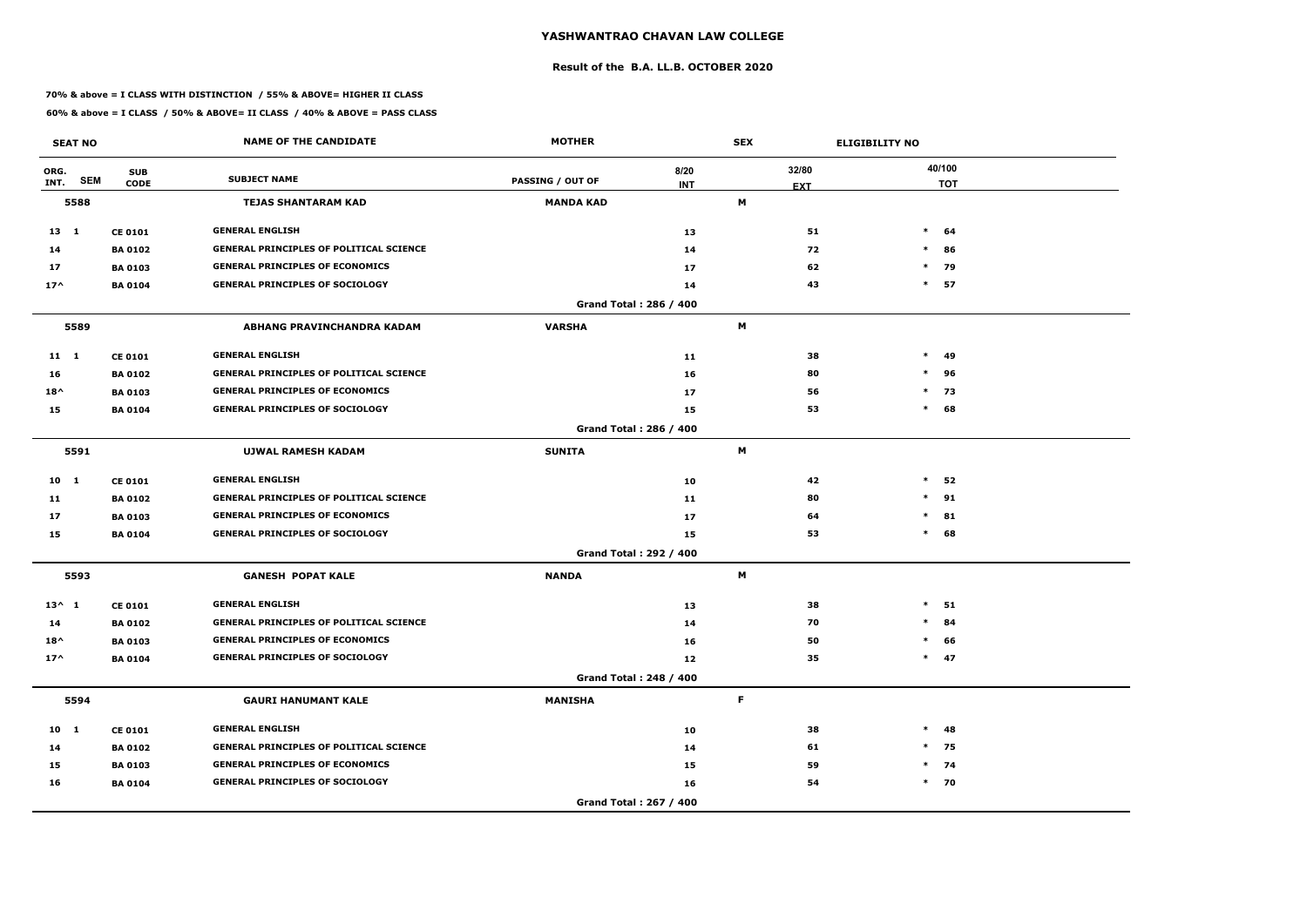### **Result of the B.A. LL.B. OCTOBER 2020**

### **70% & above = I CLASS WITH DISTINCTION / 55% & ABOVE= HIGHER II CLASS**

|                 | <b>SEAT NO</b> |                           | <b>NAME OF THE CANDIDATE</b>                   | <b>MOTHER</b>           |                               | <b>SEX</b> |                     | <b>ELIGIBILITY NO</b> |                      |
|-----------------|----------------|---------------------------|------------------------------------------------|-------------------------|-------------------------------|------------|---------------------|-----------------------|----------------------|
| ORG.<br>INT.    | <b>SEM</b>     | <b>SUB</b><br><b>CODE</b> | <b>SUBJECT NAME</b>                            | <b>PASSING / OUT OF</b> | 8/20<br><b>INT</b>            |            | 32/80<br><b>EXT</b> |                       | 40/100<br><b>TOT</b> |
|                 | 5595           |                           | HARSHAL DNYANESHWAR KALE                       | <b>ANUYA</b>            |                               | М          |                     |                       |                      |
| $14$ 1          |                | <b>CE 0101</b>            | <b>GENERAL ENGLISH</b>                         |                         | 14                            |            | 59                  |                       | $*$ 73               |
| 11              |                | <b>BA 0102</b>            | <b>GENERAL PRINCIPLES OF POLITICAL SCIENCE</b> |                         | 11                            |            | 61                  | $\ast$                | 72                   |
| 17              |                | <b>BA 0103</b>            | <b>GENERAL PRINCIPLES OF ECONOMICS</b>         |                         | 17                            |            | 64                  | $\ast$                | 81                   |
| 18              |                | <b>BA 0104</b>            | <b>GENERAL PRINCIPLES OF SOCIOLOGY</b>         |                         | 18                            |            | 61                  |                       | * 79                 |
|                 |                |                           |                                                |                         | Grand Total: 305 / 400        |            |                     |                       |                      |
|                 | 5596           |                           | <b>PRANAV SUNIL KALE</b>                       | <b>ASHA</b>             |                               | M          |                     |                       |                      |
| 9               | $\mathbf{1}$   | <b>CE 0101</b>            | <b>GENERAL ENGLISH</b>                         |                         | 09                            |            | 53                  | $\ast$                | 62                   |
| 12              |                | <b>BA 0102</b>            | <b>GENERAL PRINCIPLES OF POLITICAL SCIENCE</b> |                         | 12                            |            | 80                  | $\ast$                | 92                   |
| 17              |                | <b>BA 0103</b>            | <b>GENERAL PRINCIPLES OF ECONOMICS</b>         |                         | 17                            |            | 72                  | $\ast$                | 89                   |
| $17^$           |                | <b>BA 0104</b>            | <b>GENERAL PRINCIPLES OF SOCIOLOGY</b>         |                         | 17                            |            | 54                  |                       | $*$ 71               |
|                 |                |                           |                                                |                         | <b>Grand Total: 314 / 400</b> |            |                     |                       |                      |
|                 | 5597           |                           | HARSH VIJAY KALLIMANI                          | <b>SUREKHA</b>          |                               | М          |                     |                       |                      |
| $12 \quad 1$    |                | <b>CE 0101</b>            | <b>GENERAL ENGLISH</b>                         |                         | 12                            |            | 37                  | $\ast$                | 49                   |
| 14              |                | <b>BA 0102</b>            | <b>GENERAL PRINCIPLES OF POLITICAL SCIENCE</b> |                         | 14                            |            | 66                  | $\ast$                | 80                   |
| 16              |                | <b>BA 0103</b>            | <b>GENERAL PRINCIPLES OF ECONOMICS</b>         |                         | 16                            |            | 69                  | $\ast$                | 85                   |
| 15              |                | <b>BA 0104</b>            | <b>GENERAL PRINCIPLES OF SOCIOLOGY</b>         |                         | 15                            |            | 50                  | $\ast$                | 65                   |
|                 |                |                           |                                                |                         | Grand Total: 279 / 400        |            |                     |                       |                      |
|                 | 5598           |                           | RUSHIKA RAJESH KALIMANI                        | <b>SHARMILA</b>         |                               | F          |                     |                       |                      |
| $11^{\wedge} 1$ |                | <b>CE 0101</b>            | <b>GENERAL ENGLISH</b>                         |                         | 11                            |            | 32                  | $\ast$                | 43                   |
| $14^{\wedge}$   |                | <b>BA 0102</b>            | <b>GENERAL PRINCIPLES OF POLITICAL SCIENCE</b> |                         | 12                            |            | 34                  | $\ast$                | 46                   |
| 15              |                | <b>BA 0103</b>            | <b>GENERAL PRINCIPLES OF ECONOMICS</b>         |                         | 15                            |            | 61                  |                       | $*$ 76               |
| $16^{\wedge}$   |                | <b>BA 0104</b>            | <b>GENERAL PRINCIPLES OF SOCIOLOGY</b>         |                         | 15                            |            | 46                  |                       | $*$ 61               |
|                 |                |                           |                                                |                         | Grand Total: 226 / 400        |            |                     |                       |                      |
|                 | 5600           |                           | <b>ANIKET ANIL KAMBLE</b>                      | <b>SULOCHANA</b>        |                               | M          |                     |                       |                      |
| $13 \quad 1$    |                | <b>CE 0101</b>            | <b>GENERAL ENGLISH</b>                         |                         | 13                            |            | 59                  | $*$                   | 72                   |
| 13              |                | <b>BA 0102</b>            | <b>GENERAL PRINCIPLES OF POLITICAL SCIENCE</b> |                         | 13                            |            | 80                  | $\ast$                | 93                   |
| 16              |                | <b>BA 0103</b>            | <b>GENERAL PRINCIPLES OF ECONOMICS</b>         |                         | 16                            |            | 67                  | $\ast$                | 83                   |
| 16              |                | <b>BA 0104</b>            | <b>GENERAL PRINCIPLES OF SOCIOLOGY</b>         |                         | 16                            |            | 58                  |                       | $*$ 74               |
|                 |                |                           |                                                |                         | Grand Total: 322 / 400        |            |                     |                       |                      |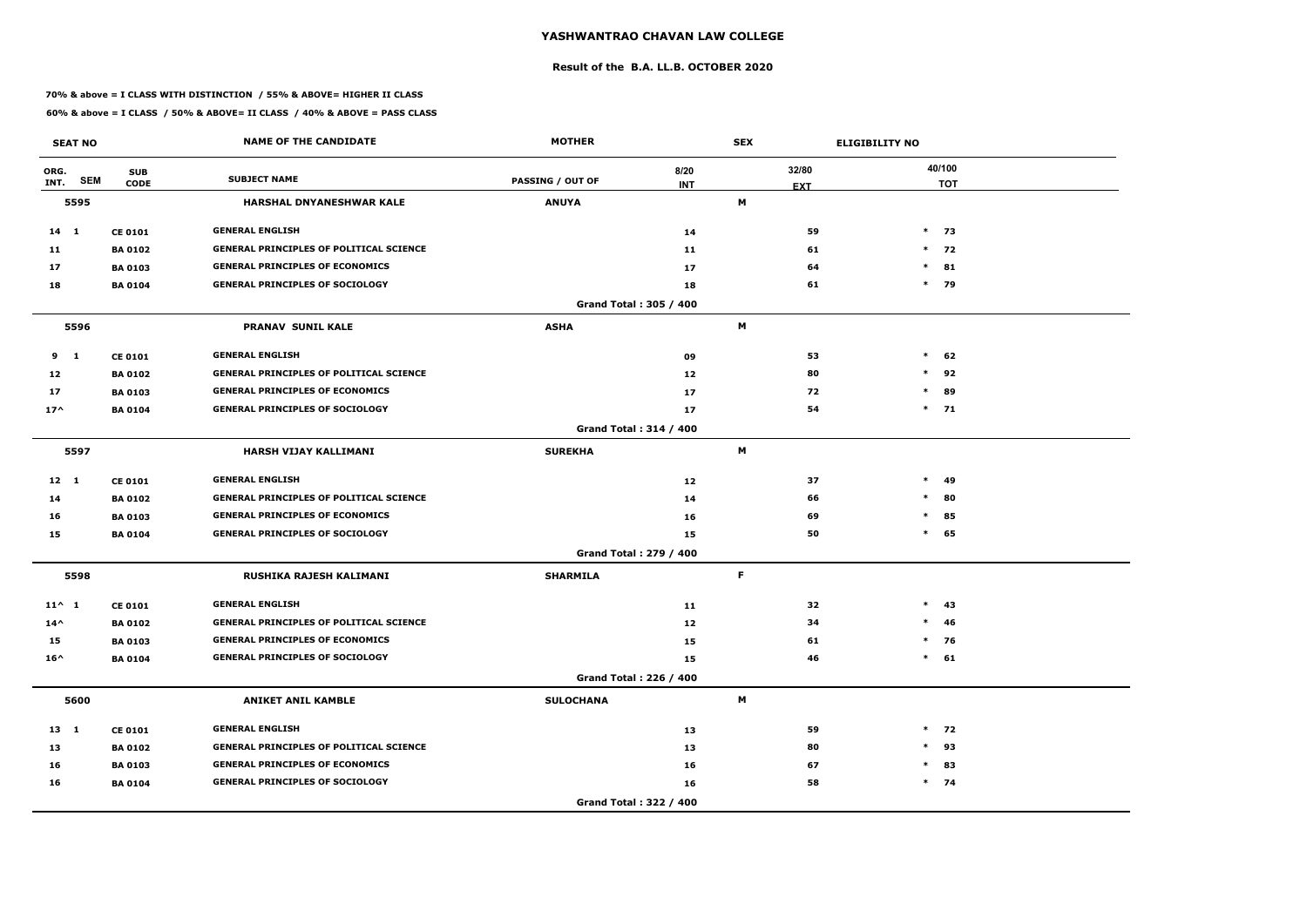### **Result of the B.A. LL.B. OCTOBER 2020**

### **70% & above = I CLASS WITH DISTINCTION / 55% & ABOVE= HIGHER II CLASS**

|               | <b>SEAT NO</b> |                                  | <b>NAME OF THE CANDIDATE</b>                   | <b>MOTHER</b>            |                               | <b>SEX</b>       |          | <b>ELIGIBILITY NO</b> |        |                      |
|---------------|----------------|----------------------------------|------------------------------------------------|--------------------------|-------------------------------|------------------|----------|-----------------------|--------|----------------------|
| ORG.<br>INT.  | <b>SEM</b>     | <b>SUB</b><br><b>CODE</b>        | <b>SUBJECT NAME</b>                            | <b>PASSING / OUT OF</b>  | 8/20                          | 32/80            |          |                       |        | 40/100<br><b>TOT</b> |
|               | 5601           |                                  | <b>DURGA NITIN KAMBLE</b>                      | <b>NEHA NITIN KAMBLE</b> | <b>INT</b>                    | <b>EXT</b><br>F. |          |                       |        |                      |
| $12 \quad 1$  |                |                                  | <b>GENERAL ENGLISH</b>                         |                          |                               |                  | 69       |                       | $*$ 81 |                      |
|               |                | <b>CE 0101</b>                   | <b>GENERAL PRINCIPLES OF POLITICAL SCIENCE</b> |                          | 12                            |                  |          |                       | $\ast$ |                      |
| 13<br>17      |                | <b>BA 0102</b><br><b>BA 0103</b> | <b>GENERAL PRINCIPLES OF ECONOMICS</b>         |                          | 13<br>17                      |                  | 80<br>72 |                       | $\ast$ | 93<br>89             |
| 18            |                | <b>BA 0104</b>                   | <b>GENERAL PRINCIPLES OF SOCIOLOGY</b>         |                          |                               |                  | 69       |                       | $*$ 87 |                      |
|               |                |                                  |                                                |                          | 18<br>Grand Total: 350 / 400  |                  |          |                       |        |                      |
|               | 5602           |                                  | <b>TANISH SACHIN KAMBLE</b>                    | <b>RUPALI</b>            |                               | M                |          |                       |        |                      |
| $12 \quad 1$  |                | <b>CE 0101</b>                   | <b>GENERAL ENGLISH</b>                         |                          | 12                            |                  | 50       |                       |        | $*$ 62               |
| 12            |                | <b>BA 0102</b>                   | <b>GENERAL PRINCIPLES OF POLITICAL SCIENCE</b> |                          | 12                            |                  | 75       |                       | $\ast$ | 87                   |
| $17^$         |                | <b>BA0103</b>                    | <b>GENERAL PRINCIPLES OF ECONOMICS</b>         |                          | 17                            |                  | 56       |                       | $\ast$ | 73                   |
| $16^{\wedge}$ |                | <b>BA 0104</b>                   | <b>GENERAL PRINCIPLES OF SOCIOLOGY</b>         |                          | 14                            |                  | 43       |                       | $*$ 57 |                      |
|               |                |                                  |                                                |                          | <b>Grand Total: 279 / 400</b> |                  |          |                       |        |                      |
|               | 5604           |                                  | <b>KANAK NILKANTH BISEN</b>                    | <b>MANDA</b>             |                               | F.               |          |                       |        |                      |
| $14 \quad 1$  |                | <b>CE 0101</b>                   | <b>GENERAL ENGLISH</b>                         |                          | 14                            |                  | 53       |                       | $*$ 67 |                      |
| 14            |                | <b>BA 0102</b>                   | <b>GENERAL PRINCIPLES OF POLITICAL SCIENCE</b> |                          | 14                            |                  | 70       |                       | $\ast$ | 84                   |
| 18            |                | <b>BA 0103</b>                   | <b>GENERAL PRINCIPLES OF ECONOMICS</b>         |                          | 18                            |                  | 75       |                       | $\ast$ | 93                   |
| $18^{\wedge}$ |                | <b>BA 0104</b>                   | <b>GENERAL PRINCIPLES OF SOCIOLOGY</b>         |                          | 16                            |                  | 50       |                       | $*$ 66 |                      |
|               |                |                                  |                                                |                          | Grand Total: 310 / 400        |                  |          |                       |        |                      |
|               | 5605           |                                  | <b>DNYANESH ARUN KANASKAR</b>                  | <b>KAVITA</b>            |                               | M                |          |                       |        |                      |
| $14$ 1        |                | <b>CE 0101</b>                   | <b>GENERAL ENGLISH</b>                         |                          | 14                            |                  | 70       | $\ast$                |        | -84                  |
| 16            |                | <b>BA 0102</b>                   | <b>GENERAL PRINCIPLES OF POLITICAL SCIENCE</b> |                          | 16                            |                  | 74       |                       | $\ast$ | 90                   |
| 17            |                | <b>BA 0103</b>                   | <b>GENERAL PRINCIPLES OF ECONOMICS</b>         |                          | 17                            |                  | 74       |                       | $\ast$ | 91                   |
| 17            |                | <b>BA 0104</b>                   | <b>GENERAL PRINCIPLES OF SOCIOLOGY</b>         |                          | 17                            |                  | 64       |                       | $*$ 81 |                      |
|               |                |                                  |                                                |                          | Grand Total: 346 / 400        |                  |          |                       |        |                      |
|               | 5606           |                                  | <b>KANISHKA DINESH SHARMA</b>                  | <b>ANAMIKA SHARMA</b>    |                               | $\mathsf F$      |          |                       |        |                      |
| $14 \quad 1$  |                | <b>CE 0101</b>                   | <b>GENERAL ENGLISH</b>                         |                          | 14                            |                  | 67       |                       | $\ast$ | 81                   |
| 15            |                | <b>BA 0102</b>                   | <b>GENERAL PRINCIPLES OF POLITICAL SCIENCE</b> |                          | 15                            |                  | 80       |                       | $\ast$ | 95                   |
| 17            |                | <b>BA 0103</b>                   | <b>GENERAL PRINCIPLES OF ECONOMICS</b>         |                          | 17                            |                  | 80       |                       | $\ast$ | 97                   |
| 18            |                | <b>BA 0104</b>                   | <b>GENERAL PRINCIPLES OF SOCIOLOGY</b>         |                          | 18                            |                  | 70       |                       | $\ast$ | 88                   |
|               |                |                                  |                                                |                          | Grand Total: 361 / 400        |                  |          |                       |        |                      |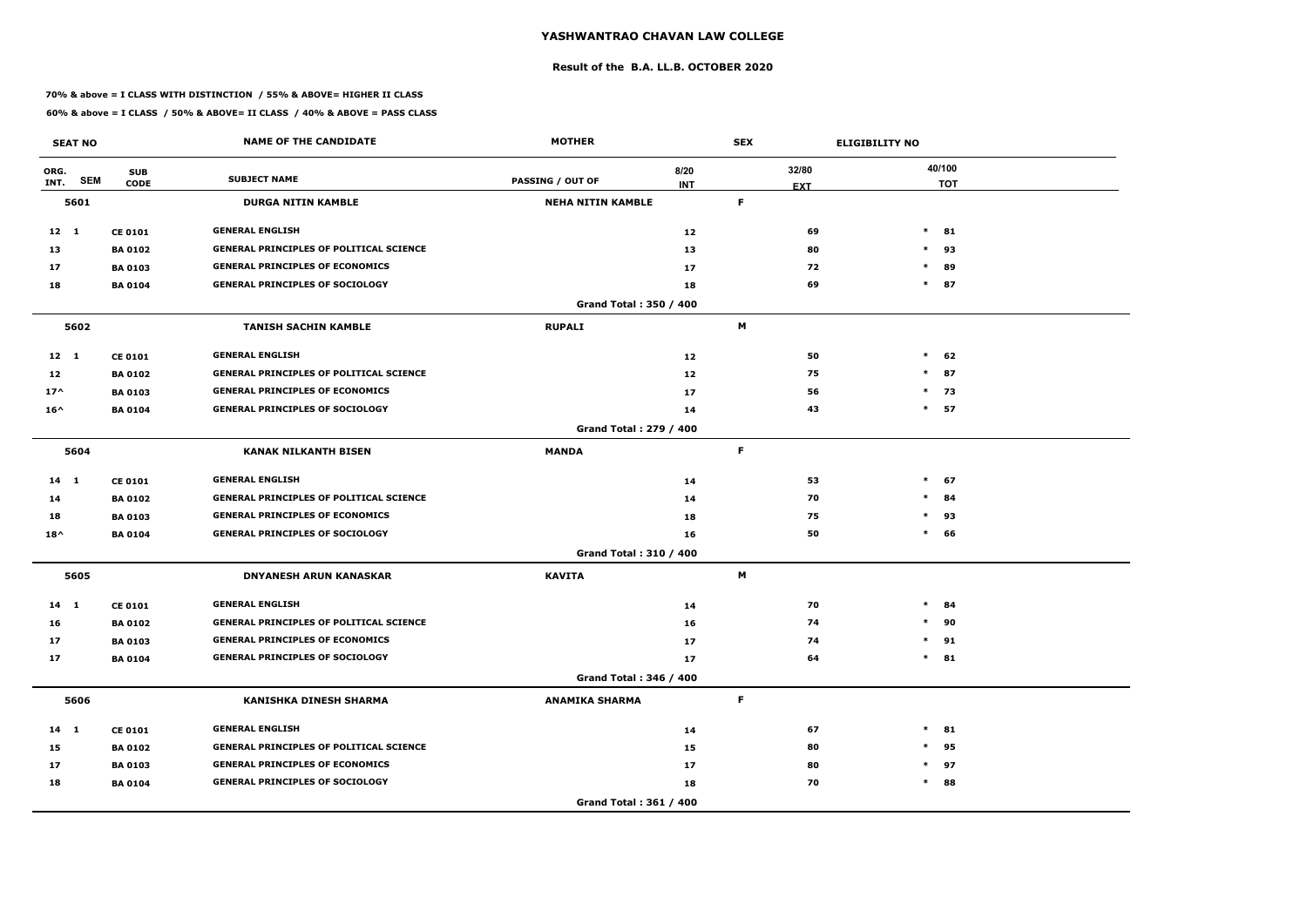### **Result of the B.A. LL.B. OCTOBER 2020**

### **70% & above = I CLASS WITH DISTINCTION / 55% & ABOVE= HIGHER II CLASS**

|               | <b>SEAT NO</b> |                           | <b>NAME OF THE CANDIDATE</b>                   | <b>MOTHER</b>           |                               | <b>SEX</b>      | <b>ELIGIBILITY NO</b> |
|---------------|----------------|---------------------------|------------------------------------------------|-------------------------|-------------------------------|-----------------|-----------------------|
| ORG.<br>INT.  | <b>SEM</b>     | <b>SUB</b><br><b>CODE</b> | <b>SUBJECT NAME</b>                            | <b>PASSING / OUT OF</b> | 8/20                          | 32/80           | 40/100<br><b>TOT</b>  |
|               | 5607           |                           | <b>KHUSHAL YOGESH KASAR</b>                    | <b>POORNIMA</b>         | <b>INT</b>                    | <b>EXT</b><br>M |                       |
| $13 \quad 1$  |                | <b>CE 0101</b>            | <b>GENERAL ENGLISH</b>                         |                         | 13                            | 59              | $*$ 72                |
| 15            |                | <b>BA 0102</b>            | <b>GENERAL PRINCIPLES OF POLITICAL SCIENCE</b> |                         | 15                            | 77              | $*$<br>92             |
| 16            |                | <b>BA 0103</b>            | <b>GENERAL PRINCIPLES OF ECONOMICS</b>         |                         | 16                            | 66              | $\ast$<br>82          |
| 14            |                | <b>BA 0104</b>            | <b>GENERAL PRINCIPLES OF SOCIOLOGY</b>         |                         | 14                            | 56              | $*$ 70                |
|               |                |                           |                                                |                         | Grand Total: 316 / 400        |                 |                       |
|               | 5608           |                           | SIDDHI RAJENDRA KATKAR                         | <b>SANGITA</b>          |                               | F.              |                       |
| $11 \quad 1$  |                | <b>CE 0101</b>            | <b>GENERAL ENGLISH</b>                         |                         | 11                            | 43              | $\ast$<br>54          |
| 12            |                | <b>BA 0102</b>            | <b>GENERAL PRINCIPLES OF POLITICAL SCIENCE</b> |                         | 12                            | 77              | $\ast$<br>89          |
| 18            |                | <b>BA 0103</b>            | <b>GENERAL PRINCIPLES OF ECONOMICS</b>         |                         | 18                            | 67              | $\ast$<br>85          |
| 13            |                | <b>BA 0104</b>            | <b>GENERAL PRINCIPLES OF SOCIOLOGY</b>         |                         | 13                            | 51              | $\ast$<br>64          |
|               |                |                           |                                                |                         | <b>Grand Total: 292 / 400</b> |                 |                       |
|               | 5609           |                           | <b>RANVIR NAGNATH KEKAN</b>                    | <b>SHANTA</b>           |                               | M               |                       |
| $13 \quad 1$  |                | <b>CE 0101</b>            | <b>GENERAL ENGLISH</b>                         |                         | 13                            | 58              | $*$ 71                |
| 15            |                | <b>BA 0102</b>            | <b>GENERAL PRINCIPLES OF POLITICAL SCIENCE</b> |                         | 15                            | 61              | $*$ 76                |
| 17            |                | <b>BA 0103</b>            | <b>GENERAL PRINCIPLES OF ECONOMICS</b>         |                         | 17                            | 74              | $\ast$<br>91          |
| 16            |                | <b>BA 0104</b>            | <b>GENERAL PRINCIPLES OF SOCIOLOGY</b>         |                         | 16                            | 56              | $*$ 72                |
|               |                |                           |                                                |                         | Grand Total: 310 / 400        |                 |                       |
|               | 5610           |                           | <b>HARISH VILAS KENDALE</b>                    | <b>PUSHPA</b>           |                               | M               |                       |
| $14$ 1        |                | <b>CE 0101</b>            | <b>GENERAL ENGLISH</b>                         |                         | 14                            | 45              | $\ast$<br>59          |
| 13            |                | <b>BA 0102</b>            | <b>GENERAL PRINCIPLES OF POLITICAL SCIENCE</b> |                         | 13                            | 62              | $\ast$<br>75          |
| 15            |                | <b>BA 0103</b>            | <b>GENERAL PRINCIPLES OF ECONOMICS</b>         |                         | 15                            | 62              | $*$ 77                |
| $15^{\wedge}$ |                | <b>BA 0104</b>            | <b>GENERAL PRINCIPLES OF SOCIOLOGY</b>         |                         | 14                            | 43              | $*$ 57                |
|               |                |                           |                                                |                         | Grand Total: 268 / 400        |                 |                       |
|               | 5611           |                           | UTKARSHA DATTATRAYA KHAIRE                     | <b>SMITA</b>            |                               | F.              |                       |
| $14 \quad 1$  |                | <b>CE 0101</b>            | <b>GENERAL ENGLISH</b>                         |                         | 14                            | 59              | $*$ 73                |
| 15            |                | <b>BA 0102</b>            | <b>GENERAL PRINCIPLES OF POLITICAL SCIENCE</b> |                         | 15                            | 59              | $*$ 74                |
| $18^{\wedge}$ |                | <b>BA 0103</b>            | <b>GENERAL PRINCIPLES OF ECONOMICS</b>         |                         | 18                            | 59              | $*$ 77                |
| 15            |                | <b>BA 0104</b>            | <b>GENERAL PRINCIPLES OF SOCIOLOGY</b>         |                         | 15                            | 51              | $*$ 66                |
|               |                |                           |                                                |                         | Grand Total: 290 / 400        |                 |                       |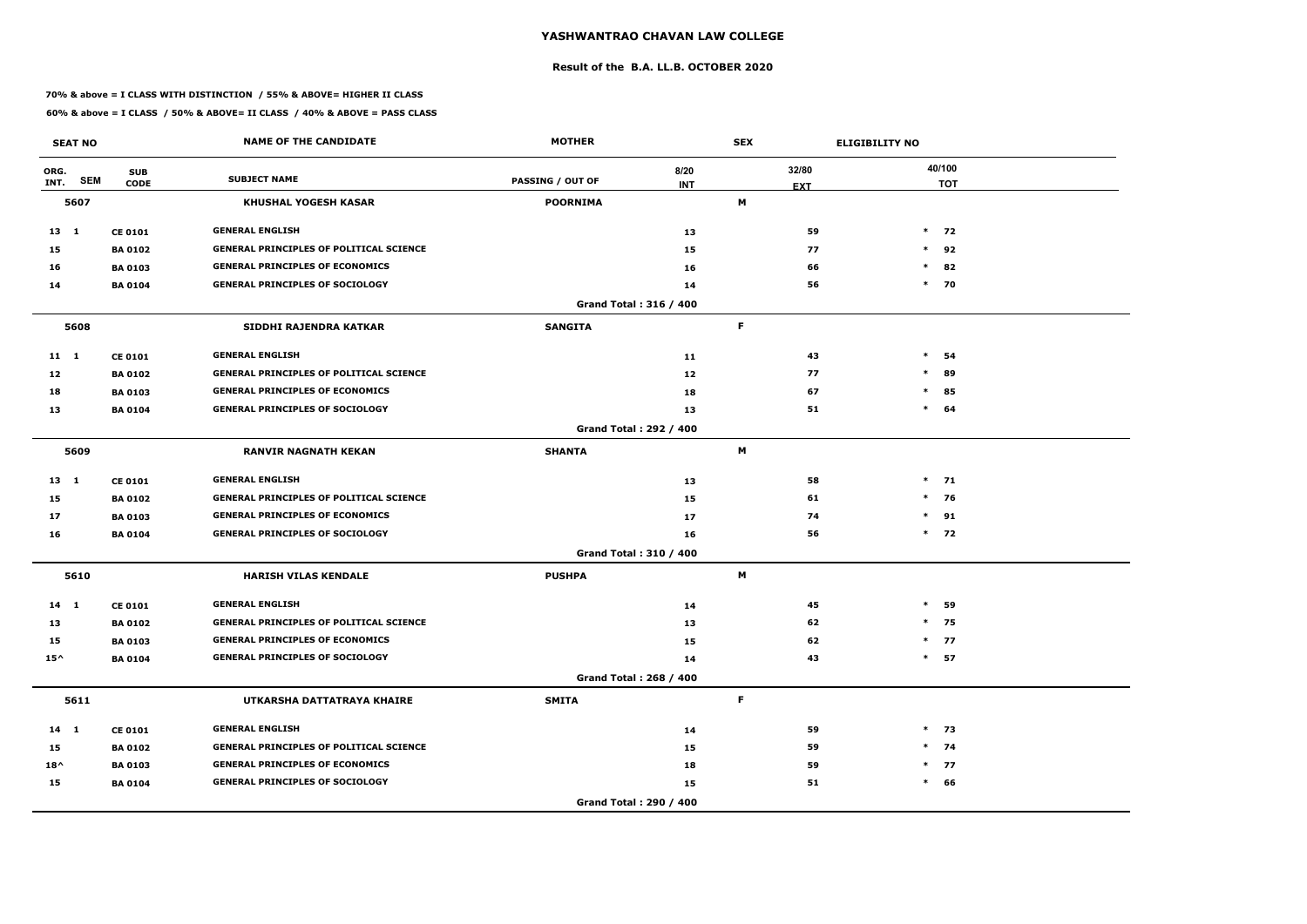### **Result of the B.A. LL.B. OCTOBER 2020**

### **70% & above = I CLASS WITH DISTINCTION / 55% & ABOVE= HIGHER II CLASS**

|                 | <b>SEAT NO</b> |                           | <b>NAME OF THE CANDIDATE</b>                   | <b>MOTHER</b>           |                               | <b>SEX</b>          | <b>ELIGIBILITY NO</b> |
|-----------------|----------------|---------------------------|------------------------------------------------|-------------------------|-------------------------------|---------------------|-----------------------|
| ORG.<br>INT.    | <b>SEM</b>     | <b>SUB</b><br><b>CODE</b> | <b>SUBJECT NAME</b>                            | <b>PASSING / OUT OF</b> | 8/20<br><b>INT</b>            | 32/80<br><b>EXT</b> | 40/100<br><b>TOT</b>  |
|                 | 5612           |                           | <b>KUMAR EKNATH KHARADE</b>                    | <b>SUREKHA</b>          |                               | М                   |                       |
| $10 \quad 1$    |                | <b>CE 0101</b>            | <b>GENERAL ENGLISH</b>                         |                         | 10                            | 35                  | $*$ 45                |
| 15              |                | <b>BA 0102</b>            | <b>GENERAL PRINCIPLES OF POLITICAL SCIENCE</b> |                         | 15                            | 67                  | $*$<br>82             |
| 17              |                | <b>BA 0103</b>            | <b>GENERAL PRINCIPLES OF ECONOMICS</b>         |                         | 17                            | 59                  | $\ast$<br>76          |
| $16^{\wedge}$   |                | <b>BA 0104</b>            | <b>GENERAL PRINCIPLES OF SOCIOLOGY</b>         |                         | 16                            | 51                  | $\ast$<br>67          |
|                 |                |                           |                                                |                         | Grand Total: 270 / 400        |                     |                       |
|                 | 5613           |                           | <b>SOMNATH TUKARAM KHARAT</b>                  | <b>AMBIKA</b>           |                               | M                   |                       |
| $10^{\wedge}$ 1 |                | <b>CE 0101</b>            | <b>GENERAL ENGLISH</b>                         |                         | 10                            | 27                  | $\ast$<br>37          |
| 11              |                | <b>BA 0102</b>            | <b>GENERAL PRINCIPLES OF POLITICAL SCIENCE</b> |                         | 11                            | 43                  | $\ast$<br>54          |
| $16^{\wedge}$   |                | <b>BA 0103</b>            | <b>GENERAL PRINCIPLES OF ECONOMICS</b>         |                         | 12                            | 34                  | $\ast$<br>46          |
| $10^{\wedge}$   |                | <b>BA 0104</b>            | <b>GENERAL PRINCIPLES OF SOCIOLOGY</b>         |                         | 10                            | 26                  | $\ast$<br>36          |
|                 |                |                           |                                                |                         | <b>Grand Total: 173 / 400</b> |                     |                       |
|                 | 5614           |                           | <b>SHREYA SHIVAJI KHEMNAR</b>                  | <b>SANGITA</b>          |                               | F.                  |                       |
| 16 <sub>1</sub> |                | <b>CE 0101</b>            | <b>GENERAL ENGLISH</b>                         |                         | 16                            | 64                  | $\ast$<br>80          |
| 15              |                | <b>BA 0102</b>            | <b>GENERAL PRINCIPLES OF POLITICAL SCIENCE</b> |                         | 15                            | 80                  | $*$<br>95             |
| 18              |                | <b>BA 0103</b>            | <b>GENERAL PRINCIPLES OF ECONOMICS</b>         |                         | 18                            | 80                  | $\ast$<br>98          |
| 15              |                | <b>BA 0104</b>            | <b>GENERAL PRINCIPLES OF SOCIOLOGY</b>         |                         | 15                            | 64                  | $*$ 79                |
|                 |                |                           |                                                |                         | Grand Total: 352 / 400        |                     |                       |
|                 | 5615           |                           | <b>SHREYA MAHADEV KODRE</b>                    | <b>VANDANA</b>          |                               | F.                  |                       |
| $14$ 1          |                | <b>CE 0101</b>            | <b>GENERAL ENGLISH</b>                         |                         | 14                            | 62                  | $*$ 76                |
| 14              |                | <b>BA 0102</b>            | <b>GENERAL PRINCIPLES OF POLITICAL SCIENCE</b> |                         | 14                            | 80                  | $\ast$<br>94          |
| 17              |                | <b>BA 0103</b>            | <b>GENERAL PRINCIPLES OF ECONOMICS</b>         |                         | 17                            | 80                  | $*$ 97                |
| 16              |                | <b>BA 0104</b>            | <b>GENERAL PRINCIPLES OF SOCIOLOGY</b>         |                         | 16                            | 70                  | 86<br>$\ast$          |
|                 |                |                           |                                                |                         | Grand Total: 353 / 400        |                     |                       |
|                 | 5616           |                           | <b>GAURI JITENDRA KOMALWAR</b>                 | <b>MEENA</b>            |                               | F                   |                       |
| $14$ 1          |                | <b>CE 0101</b>            | <b>GENERAL ENGLISH</b>                         |                         | 14                            | 64                  | $*$<br>78             |
| 15              |                | <b>BA 0102</b>            | <b>GENERAL PRINCIPLES OF POLITICAL SCIENCE</b> |                         | 15                            | 80                  | $\ast$<br>95          |
| 18              |                | <b>BA 0103</b>            | <b>GENERAL PRINCIPLES OF ECONOMICS</b>         |                         | 18                            | 77                  | 95<br>$\ast$          |
| 18              |                | <b>BA 0104</b>            | <b>GENERAL PRINCIPLES OF SOCIOLOGY</b>         |                         | 18                            | 61                  | $*$ 79                |
|                 |                |                           |                                                |                         | Grand Total: 347 / 400        |                     |                       |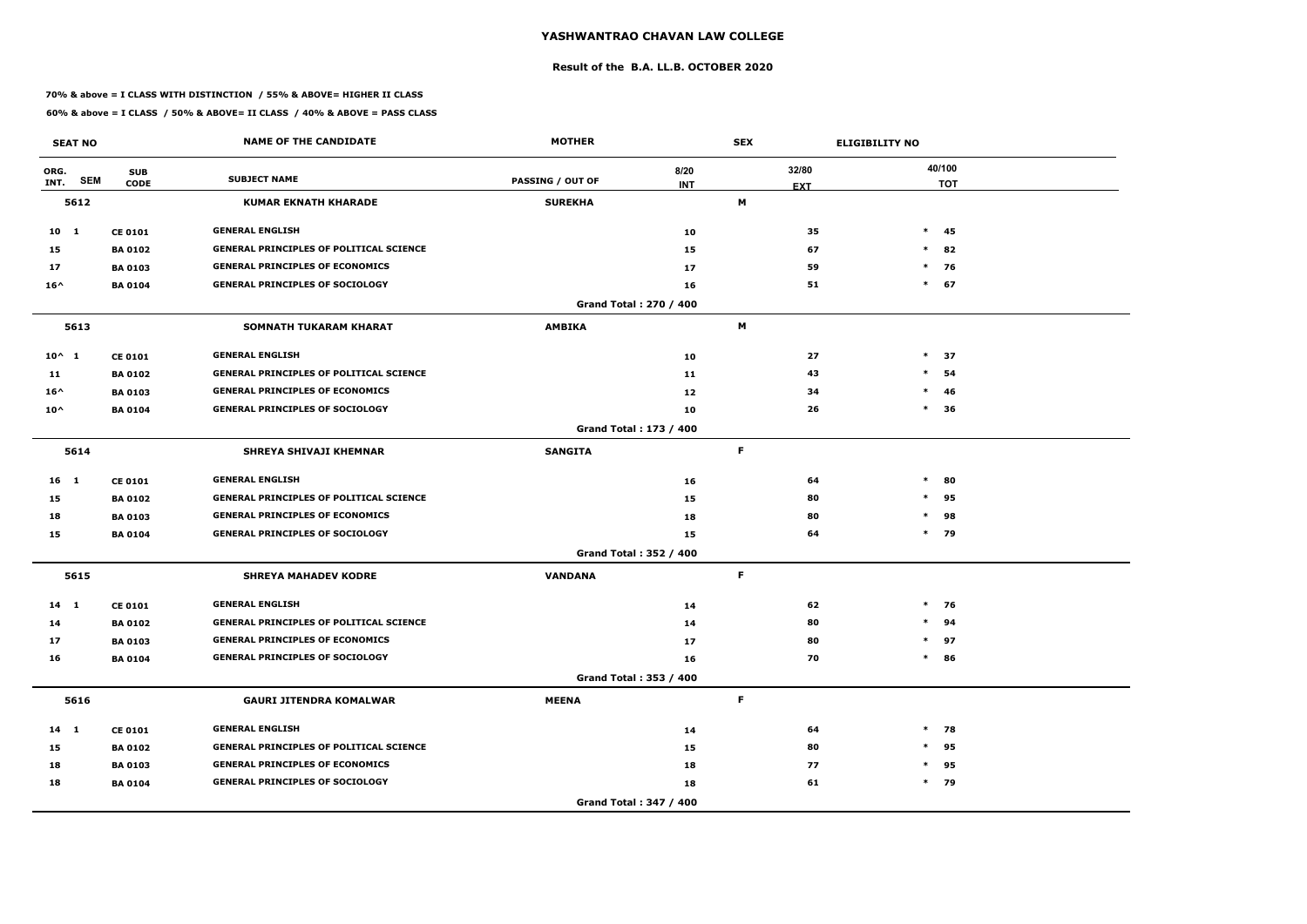### **Result of the B.A. LL.B. OCTOBER 2020**

### **70% & above = I CLASS WITH DISTINCTION / 55% & ABOVE= HIGHER II CLASS**

|                 | <b>SEAT NO</b> |                           | <b>NAME OF THE CANDIDATE</b>                   | <b>MOTHER</b>           |                               | <b>SEX</b>          |    | <b>ELIGIBILITY NO</b> |                      |
|-----------------|----------------|---------------------------|------------------------------------------------|-------------------------|-------------------------------|---------------------|----|-----------------------|----------------------|
| ORG.<br>INT.    | <b>SEM</b>     | <b>SUB</b><br><b>CODE</b> | <b>SUBJECT NAME</b>                            | <b>PASSING / OUT OF</b> | 8/20<br><b>INT</b>            | 32/80<br><b>EXT</b> |    |                       | 40/100<br><b>TOT</b> |
|                 | 5617           |                           | <b>BHAKTI BHARAT KONDHALKAR</b>                | <b>LAXMI</b>            |                               | F                   |    |                       |                      |
| $14^{\wedge} 1$ |                | <b>CE 0101</b>            | <b>GENERAL ENGLISH</b>                         |                         | 14                            |                     | 42 | $\ast$                | 56                   |
| 15              |                | <b>BA 0102</b>            | <b>GENERAL PRINCIPLES OF POLITICAL SCIENCE</b> |                         | 15                            |                     | 69 | $\ast$                | 84                   |
| 17              |                | <b>BA 0103</b>            | <b>GENERAL PRINCIPLES OF ECONOMICS</b>         |                         | 17                            |                     | 61 | $\ast$                | 78                   |
| $17^$           |                | <b>BA 0104</b>            | <b>GENERAL PRINCIPLES OF SOCIOLOGY</b>         |                         | 16                            |                     | 51 |                       | $*$ 67               |
|                 |                |                           |                                                |                         | <b>Grand Total: 285 / 400</b> |                     |    |                       |                      |
|                 | 5618           |                           | JAYJAGDISH ANIL KONDHALKAR                     | <b>SHAILAJA</b>         |                               | M                   |    |                       |                      |
| $14$ 1          |                | <b>CE 0101</b>            | <b>GENERAL ENGLISH</b>                         |                         | 14                            |                     | 51 | $\ast$                | 65                   |
| 12              |                | <b>BA0102</b>             | <b>GENERAL PRINCIPLES OF POLITICAL SCIENCE</b> |                         | 12                            |                     | 64 | $\ast$                | 76                   |
| 17              |                | <b>BA 0103</b>            | <b>GENERAL PRINCIPLES OF ECONOMICS</b>         |                         | 17                            |                     | 67 | $\ast$                | 84                   |
| $17^$           |                | <b>BA 0104</b>            | <b>GENERAL PRINCIPLES OF SOCIOLOGY</b>         |                         | 14                            |                     | 42 | $\ast$                | 56                   |
|                 |                |                           |                                                |                         | <b>Grand Total: 281 / 400</b> |                     |    |                       |                      |
|                 | 5619           |                           | <b>KRISHAN. KUMAR</b>                          | <b>RANJU DEVI</b>       |                               | M                   |    |                       |                      |
| 15 1            |                | <b>CE 0101</b>            | <b>GENERAL ENGLISH</b>                         |                         | 15                            |                     | 80 | $\ast$                | 95                   |
| 15              |                | <b>BA 0102</b>            | <b>GENERAL PRINCIPLES OF POLITICAL SCIENCE</b> |                         | 15                            |                     | 80 | $\ast$                | 95                   |
| 18              |                | <b>BA 0103</b>            | <b>GENERAL PRINCIPLES OF ECONOMICS</b>         |                         | 18                            |                     | 72 | $\ast$                | 90                   |
| 17              |                | <b>BA0104</b>             | <b>GENERAL PRINCIPLES OF SOCIOLOGY</b>         |                         | 17                            |                     | 61 |                       | $*$ 78               |
|                 |                |                           |                                                |                         | Grand Total: 358 / 400        |                     |    |                       |                      |
|                 | 5620           |                           | AKHILESH NILKANTH KULKARNI                     | <b>PADMAJA</b>          |                               | M                   |    |                       |                      |
| 13 1            |                | <b>CE 0101</b>            | <b>GENERAL ENGLISH</b>                         |                         | 13                            |                     | 67 | $\ast$                | 80                   |
| 14              |                | <b>BA 0102</b>            | <b>GENERAL PRINCIPLES OF POLITICAL SCIENCE</b> |                         | 14                            |                     | 80 | $\ast$                | 94                   |
| 18              |                | <b>BA 0103</b>            | <b>GENERAL PRINCIPLES OF ECONOMICS</b>         |                         | 18                            |                     | 75 |                       | $*$ 93               |
| 17              |                | <b>BA 0104</b>            | <b>GENERAL PRINCIPLES OF SOCIOLOGY</b>         |                         | 17                            |                     | 61 |                       | $*$ 78               |
|                 |                |                           |                                                |                         | Grand Total: 345 / 400        |                     |    |                       |                      |
|                 | 5621           |                           | HEMANT NARHARI KULKARNI                        | <b>PUSHPA</b>           |                               | M                   |    |                       |                      |
| 11 1            |                | <b>CE 0101</b>            | <b>GENERAL ENGLISH</b>                         |                         | 11                            |                     | 59 |                       | $*$ 70               |
| 14              |                | <b>BA 0102</b>            | <b>GENERAL PRINCIPLES OF POLITICAL SCIENCE</b> |                         | 14                            |                     | 80 |                       | $*$ 94               |
| 18              |                | <b>BA 0103</b>            | <b>GENERAL PRINCIPLES OF ECONOMICS</b>         |                         | 18                            |                     | 66 |                       | $*$ 84               |
| $17^{\wedge}$   |                | <b>BA 0104</b>            | <b>GENERAL PRINCIPLES OF SOCIOLOGY</b>         |                         | 16                            |                     | 53 |                       | $*$ 69               |
|                 |                |                           |                                                |                         | Grand Total: 317 / 400        |                     |    |                       |                      |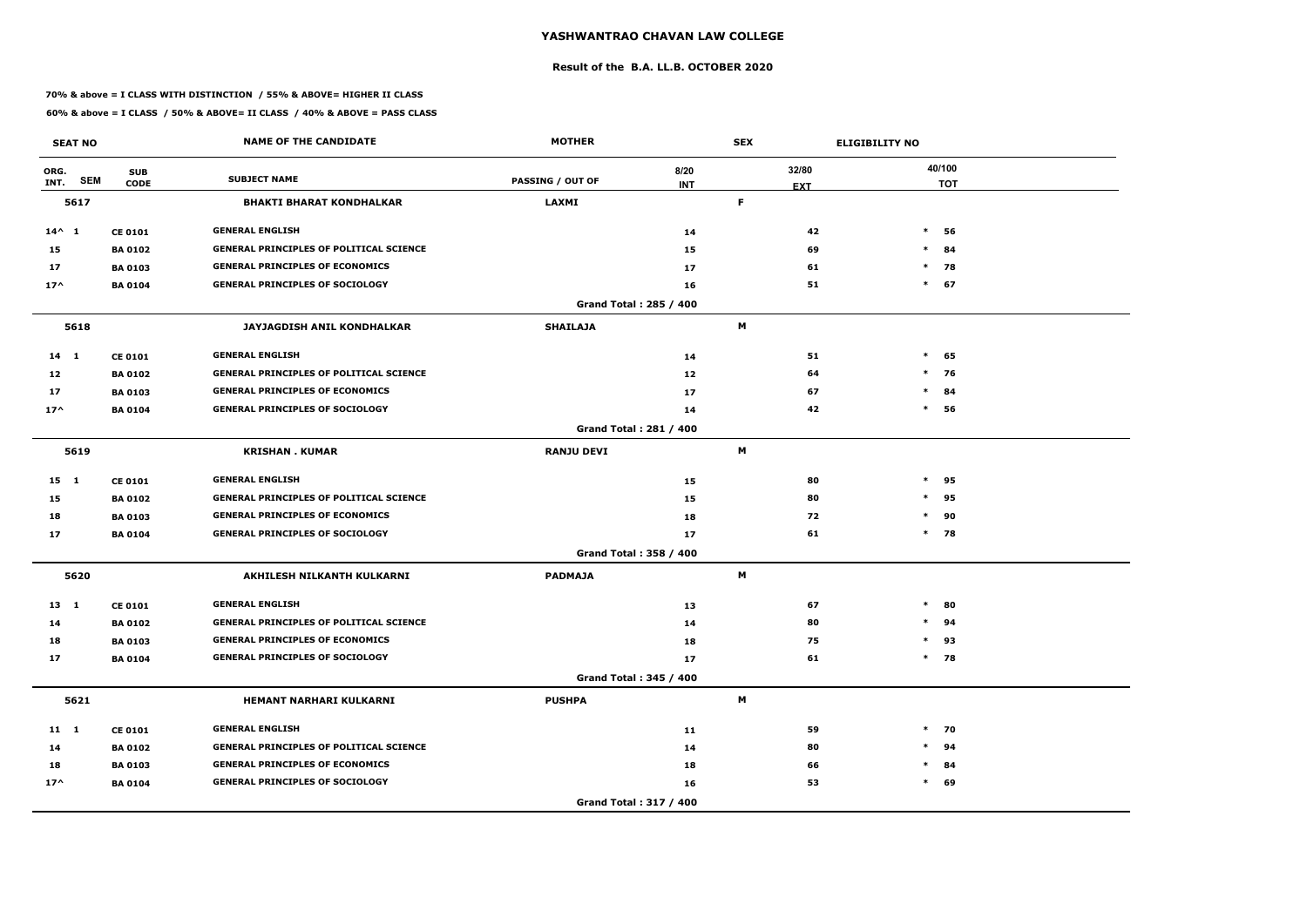### **Result of the B.A. LL.B. OCTOBER 2020**

### **70% & above = I CLASS WITH DISTINCTION / 55% & ABOVE= HIGHER II CLASS**

|                 | <b>SEAT NO</b> |                           | <b>NAME OF THE CANDIDATE</b>                   | <b>MOTHER</b>                 |                    | <b>SEX</b>          | <b>ELIGIBILITY NO</b> |                      |
|-----------------|----------------|---------------------------|------------------------------------------------|-------------------------------|--------------------|---------------------|-----------------------|----------------------|
| ORG.<br>INT.    | <b>SEM</b>     | <b>SUB</b><br><b>CODE</b> | <b>SUBJECT NAME</b>                            | <b>PASSING / OUT OF</b>       | 8/20<br><b>INT</b> | 32/80<br><b>EXT</b> |                       | 40/100<br><b>TOT</b> |
|                 | 5622           |                           | <b>SHREYA JITENDRA KULKARNI</b>                | <b>URMILA</b>                 |                    | F.                  |                       |                      |
| $12 \quad 1$    |                | <b>CE 0101</b>            | <b>GENERAL ENGLISH</b>                         |                               | 12                 | 67                  |                       | $*$ 79               |
| AB              |                | <b>BA 0102</b>            | <b>GENERAL PRINCIPLES OF POLITICAL SCIENCE</b> |                               | AB                 | 80                  | $\ast$                | 80                   |
| 16              |                | <b>BA 0103</b>            | <b>GENERAL PRINCIPLES OF ECONOMICS</b>         |                               | 16                 | 70                  | $\ast$                | 86                   |
| 13              |                | <b>BA 0104</b>            | <b>GENERAL PRINCIPLES OF SOCIOLOGY</b>         |                               | 13                 | 53                  | $\ast$                | 66                   |
|                 |                |                           |                                                | <b>Grand Total: 311 / 400</b> |                    |                     |                       |                      |
|                 | 5623           |                           | <b>DEVSHREE BHUPENDRA KUMAR</b>                | <b>RASHMI KUMAR</b>           |                    | $\mathsf F$         |                       |                      |
| 17 <sub>1</sub> |                | <b>CE 0101</b>            | <b>GENERAL ENGLISH</b>                         |                               | 17                 | 78                  | $\ast$                | 95                   |
| 16              |                | <b>BA0102</b>             | <b>GENERAL PRINCIPLES OF POLITICAL SCIENCE</b> |                               | 16                 | 80                  | $\ast$                | 96                   |
| 18              |                | <b>BA 0103</b>            | <b>GENERAL PRINCIPLES OF ECONOMICS</b>         |                               | 18                 | 80                  | $\ast$                | 98                   |
| 17              |                | <b>BA 0104</b>            | <b>GENERAL PRINCIPLES OF SOCIOLOGY</b>         |                               | 17                 | 77                  |                       | $*$ 94               |
|                 |                |                           |                                                | Grand Total: 383 / 400        |                    |                     |                       |                      |
|                 | 5624           |                           | ATHARVA SHIVAJI KUNJIR                         | <b>VAISHALI</b>               |                    | M                   |                       |                      |
| $12 \quad 1$    |                | <b>CE 0101</b>            | <b>GENERAL ENGLISH</b>                         |                               | 12                 | 70                  | $\ast$                | 82                   |
| 13              |                | <b>BA 0102</b>            | <b>GENERAL PRINCIPLES OF POLITICAL SCIENCE</b> |                               | 13                 | 80                  | $\ast$                | 93                   |
| 17              |                | <b>BA 0103</b>            | <b>GENERAL PRINCIPLES OF ECONOMICS</b>         |                               | 17                 | 59                  |                       | $*$ 76               |
| $17^$           |                | <b>BA 0104</b>            | <b>GENERAL PRINCIPLES OF SOCIOLOGY</b>         |                               | 14                 | 43                  |                       | $*$ 57               |
|                 |                |                           |                                                | <b>Grand Total: 308 / 400</b> |                    |                     |                       |                      |
|                 | 5625           |                           | PRATHAMESH SATISH KUNJIR                       | <b>RUPALI</b>                 |                    | M                   |                       |                      |
| 13 1            |                | <b>CE 0101</b>            | <b>GENERAL ENGLISH</b>                         |                               | 13                 | 51                  | $\ast$                | 64                   |
| 15              |                | <b>BA 0102</b>            | <b>GENERAL PRINCIPLES OF POLITICAL SCIENCE</b> |                               | 15                 | 74                  | $\ast$                | 89                   |
| 16              |                | <b>BA 0103</b>            | <b>GENERAL PRINCIPLES OF ECONOMICS</b>         |                               | 16                 | 67                  |                       | $*$ 83               |
| 16              |                | <b>BA 0104</b>            | <b>GENERAL PRINCIPLES OF SOCIOLOGY</b>         |                               | 16                 | 54                  |                       | $*$ 70               |
|                 |                |                           |                                                | Grand Total: 306 / 400        |                    |                     |                       |                      |
|                 | 5626           |                           | SANIKA KALURAM KUNJIR                          | <b>BHARTI</b>                 |                    | $\mathsf F$         |                       |                      |
| $17^{\wedge} 1$ |                | <b>CE 0101</b>            | <b>GENERAL ENGLISH</b>                         |                               | 14                 | 42                  | $\ast$                | 56                   |
| 15              |                | <b>BA 0102</b>            | <b>GENERAL PRINCIPLES OF POLITICAL SCIENCE</b> |                               | 15                 | 64                  |                       | $*$ 79               |
| 17              |                | <b>BA 0103</b>            | <b>GENERAL PRINCIPLES OF ECONOMICS</b>         |                               | 17                 | 59                  |                       | $*$ 76               |
| 17              |                | <b>BA 0104</b>            | <b>GENERAL PRINCIPLES OF SOCIOLOGY</b>         |                               | 17                 | 58                  |                       | $*$ 75               |
|                 |                |                           |                                                | Grand Total: 286 / 400        |                    |                     |                       |                      |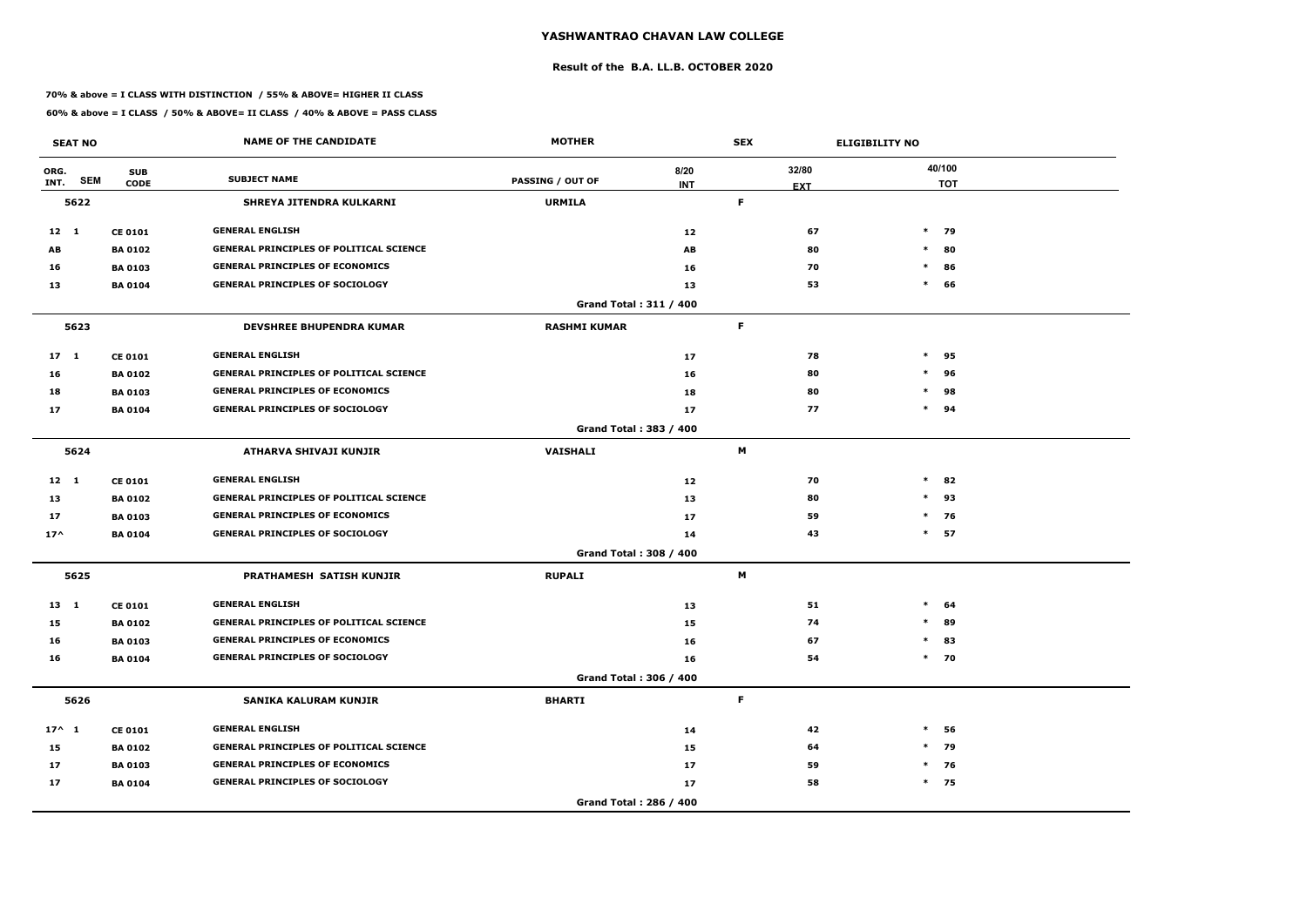### **Result of the B.A. LL.B. OCTOBER 2020**

### **70% & above = I CLASS WITH DISTINCTION / 55% & ABOVE= HIGHER II CLASS**

|                 | <b>SEAT NO</b> |                           | <b>NAME OF THE CANDIDATE</b>                   | <b>MOTHER</b>           |                        | <b>SEX</b>          | <b>ELIGIBILITY NO</b> |                      |
|-----------------|----------------|---------------------------|------------------------------------------------|-------------------------|------------------------|---------------------|-----------------------|----------------------|
| ORG.<br>INT.    | <b>SEM</b>     | <b>SUB</b><br><b>CODE</b> | <b>SUBJECT NAME</b>                            | <b>PASSING / OUT OF</b> | 8/20<br><b>INT</b>     | 32/80<br><b>EXT</b> |                       | 40/100<br><b>TOT</b> |
|                 | 5627           |                           | <b>SAURABH CHALU KUPEKAR</b>                   | <b>SUNITA</b>           |                        | М                   |                       |                      |
| 15 1            |                | <b>CE 0101</b>            | <b>GENERAL ENGLISH</b>                         |                         | 15                     | 51                  | $*$                   | 66                   |
| 14              |                | <b>BA 0102</b>            | <b>GENERAL PRINCIPLES OF POLITICAL SCIENCE</b> |                         | 14                     | 64                  |                       | $*$ 78               |
| 16              |                | <b>BA 0103</b>            | <b>GENERAL PRINCIPLES OF ECONOMICS</b>         |                         | 16                     | 56                  | $\ast$                | 72                   |
| 14              |                | <b>BA 0104</b>            | <b>GENERAL PRINCIPLES OF SOCIOLOGY</b>         |                         | 14                     | 56                  |                       | $*$ 70               |
|                 |                |                           |                                                |                         | Grand Total: 286 / 400 |                     |                       |                      |
|                 | 5628           |                           | <b>SRUSHTI LAXMAN LAWANDE</b>                  | <b>KALPANA</b>          |                        | F.                  |                       |                      |
| $14^{\wedge} 1$ |                | <b>CE 0101</b>            | <b>GENERAL ENGLISH</b>                         |                         | 13                     | 38                  | $\ast$                | 51                   |
| 15              |                | <b>BA0102</b>             | <b>GENERAL PRINCIPLES OF POLITICAL SCIENCE</b> |                         | 15                     | 66                  | $\ast$                | 81                   |
| 17              |                | <b>BA 0103</b>            | <b>GENERAL PRINCIPLES OF ECONOMICS</b>         |                         | 17                     | 80                  | $\ast$                | 97                   |
| 16              |                | <b>BA 0104</b>            | <b>GENERAL PRINCIPLES OF SOCIOLOGY</b>         |                         | 16                     | 61                  |                       | $*$ 77               |
|                 |                |                           |                                                |                         | Grand Total: 306 / 400 |                     |                       |                      |
|                 | 5629           |                           | <b>BABAN KAILAS LONDHE</b>                     | <b>SANGITA</b>          |                        | M                   |                       |                      |
| AB 1            |                | <b>CE 0101</b>            | <b>GENERAL ENGLISH</b>                         |                         | AB                     | 42                  | $\ast$                | 42                   |
| AB              |                | <b>BA 0102</b>            | <b>GENERAL PRINCIPLES OF POLITICAL SCIENCE</b> |                         | AB                     | 45                  | $*$                   | 45                   |
| AB              |                | <b>BA 0103</b>            | <b>GENERAL PRINCIPLES OF ECONOMICS</b>         |                         | AB                     | 56                  | $\ast$                | 56                   |
| AB              |                | <b>BA 0104</b>            | <b>GENERAL PRINCIPLES OF SOCIOLOGY</b>         |                         | AB                     | 42                  | $*$                   | 42                   |
|                 |                |                           |                                                |                         | Grand Total: 185 / 400 |                     |                       |                      |
|                 | 5631           |                           | <b>SAHIL SANTOSH MAGAR</b>                     | <b>RESHMA</b>           |                        | М                   |                       |                      |
| $12 \quad 1$    |                | <b>CE 0101</b>            | <b>GENERAL ENGLISH</b>                         |                         | 12                     | 67                  |                       | $*$ 79               |
| 14              |                | <b>BA 0102</b>            | <b>GENERAL PRINCIPLES OF POLITICAL SCIENCE</b> |                         | 14                     | 80                  | $\ast$                | 94                   |
| 15              |                | <b>BA 0103</b>            | <b>GENERAL PRINCIPLES OF ECONOMICS</b>         |                         | 15                     | 70                  | $\ast$                | 85                   |
| $18^{\wedge}$   |                | <b>BA 0104</b>            | <b>GENERAL PRINCIPLES OF SOCIOLOGY</b>         |                         | 17                     | 56                  |                       | $*$ 73               |
|                 |                |                           |                                                |                         | Grand Total: 331 / 400 |                     |                       |                      |
|                 | 5632           |                           | <b>RADHA MANIK MALAS</b>                       | <b>SHIVMALA</b>         |                        | F                   |                       |                      |
| $11 \quad 1$    |                | <b>CE 0101</b>            | <b>GENERAL ENGLISH</b>                         |                         | 11                     | 64                  |                       | $*$ 75               |
| 13              |                | <b>BA 0102</b>            | <b>GENERAL PRINCIPLES OF POLITICAL SCIENCE</b> |                         | 13                     | 74                  | $\ast$                | 87                   |
| 17              |                | <b>BA 0103</b>            | <b>GENERAL PRINCIPLES OF ECONOMICS</b>         |                         | 17                     | 70                  |                       | $*$ 87               |
| $17^{\wedge}$   |                | <b>BA 0104</b>            | <b>GENERAL PRINCIPLES OF SOCIOLOGY</b>         |                         | 15                     | 46                  |                       | $*$ 61               |
|                 |                |                           |                                                |                         | Grand Total: 310 / 400 |                     |                       |                      |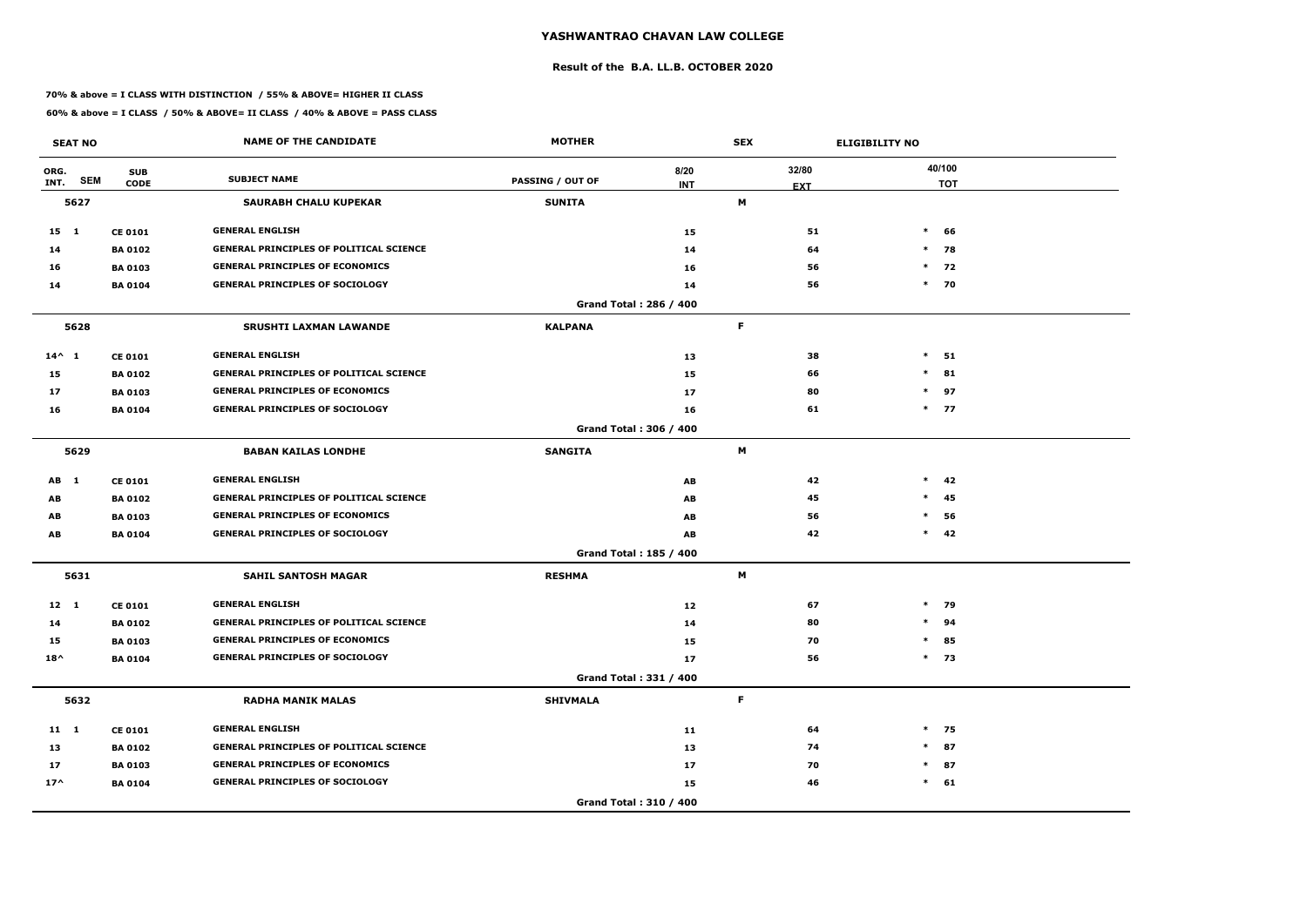### **Result of the B.A. LL.B. OCTOBER 2020**

### **70% & above = I CLASS WITH DISTINCTION / 55% & ABOVE= HIGHER II CLASS**

| <b>SEAT NO</b>  |                                         | <b>NAME OF THE CANDIDATE</b>                   | <b>MOTHER</b>                 |                    | <b>SEX</b>          | <b>ELIGIBILITY NO</b> |
|-----------------|-----------------------------------------|------------------------------------------------|-------------------------------|--------------------|---------------------|-----------------------|
| ORG.<br>INT.    | <b>SUB</b><br><b>SEM</b><br><b>CODE</b> | <b>SUBJECT NAME</b>                            | <b>PASSING / OUT OF</b>       | 8/20<br><b>INT</b> | 32/80<br><b>EXT</b> | 40/100<br><b>TOT</b>  |
| 5634            |                                         | <b>NIKITA SANJAY MANE</b>                      | <b>SANGITA</b>                |                    | F.                  |                       |
| 11 1            | <b>CE 0101</b>                          | <b>GENERAL ENGLISH</b>                         |                               | 11                 | 45                  | $\ast$<br>56          |
| 12              | <b>BA 0102</b>                          | <b>GENERAL PRINCIPLES OF POLITICAL SCIENCE</b> |                               | 12                 | 75                  | 87<br>$\ast$          |
| $16^{\wedge}$   | <b>BA 0103</b>                          | <b>GENERAL PRINCIPLES OF ECONOMICS</b>         |                               | 13                 | 40                  | $\ast$<br>53          |
| $17^$           | <b>BA 0104</b>                          | <b>GENERAL PRINCIPLES OF SOCIOLOGY</b>         |                               | 12                 | 37                  | $\ast$<br>49          |
|                 |                                         |                                                | Grand Total: 245 / 400        |                    |                     |                       |
| 5635            |                                         | <b>SHAKAMBARI VIJAY MANE</b>                   | <b>SADHANA</b>                |                    | F.                  |                       |
| $13 \quad 1$    | <b>CE 0101</b>                          | <b>GENERAL ENGLISH</b>                         |                               | 13                 | 54                  | $*$ 67                |
| 14              | <b>BA 0102</b>                          | <b>GENERAL PRINCIPLES OF POLITICAL SCIENCE</b> |                               | 14                 | 75                  | $\ast$<br>89          |
| 17              | <b>BA 0103</b>                          | <b>GENERAL PRINCIPLES OF ECONOMICS</b>         |                               | 17                 | 59                  | $\ast$<br>76          |
| 16              | <b>BA 0104</b>                          | <b>GENERAL PRINCIPLES OF SOCIOLOGY</b>         |                               | 16                 | 67                  | $*$ 83                |
|                 |                                         |                                                | <b>Grand Total: 315 / 400</b> |                    |                     |                       |
| 5636            |                                         | MANISHA SHAILENDRA AGARWAL                     | <b>NISHA AGARWAL</b>          |                    | F.                  |                       |
| $16 \quad 1$    | <b>CE 0101</b>                          | <b>GENERAL ENGLISH</b>                         |                               | 16                 | 72                  | $\ast$<br>88          |
| 16              | <b>BA 0102</b>                          | <b>GENERAL PRINCIPLES OF POLITICAL SCIENCE</b> |                               | 16                 | 80                  | 96<br>$\ast$          |
| 16              | <b>BA 0103</b>                          | <b>GENERAL PRINCIPLES OF ECONOMICS</b>         |                               | 16                 | 80                  | $\ast$<br>96          |
| 18              | <b>BA 0104</b>                          | <b>GENERAL PRINCIPLES OF SOCIOLOGY</b>         |                               | 18                 | 72                  | $*$ 90                |
|                 |                                         |                                                | Grand Total: 370 / 400        |                    |                     |                       |
| 5638            |                                         | <b>MAYUR MORESHWAR FUGE</b>                    | <b>JAYSHREE</b>               |                    | M                   |                       |
| $14$ 1          | <b>CE 0101</b>                          | <b>GENERAL ENGLISH</b>                         |                               | 14                 | 45                  | $\ast$<br>59          |
| 14              | <b>BA 0102</b>                          | <b>GENERAL PRINCIPLES OF POLITICAL SCIENCE</b> |                               | 14                 | 77                  | $\ast$<br>91          |
| 16              | <b>BA 0103</b>                          | <b>GENERAL PRINCIPLES OF ECONOMICS</b>         |                               | 16                 | 69                  | $\ast$<br>85          |
| 16              | <b>BA 0104</b>                          | <b>GENERAL PRINCIPLES OF SOCIOLOGY</b>         |                               | 16                 | 58                  | $*$ 74                |
|                 |                                         |                                                | Grand Total: 309 / 400        |                    |                     |                       |
| 5639            |                                         | <b>KAJAL SUDHAKAR MEDANKAR</b>                 | <b>MANISHA</b>                |                    | F.                  |                       |
| 16 <sub>1</sub> | <b>CE 0101</b>                          | <b>GENERAL ENGLISH</b>                         |                               | 16                 | 72                  | $\ast$<br>88          |
| 15              | <b>BA 0102</b>                          | <b>GENERAL PRINCIPLES OF POLITICAL SCIENCE</b> |                               | 15                 | 80                  | 95<br>$\ast$          |
| 18              | <b>BA 0103</b>                          | <b>GENERAL PRINCIPLES OF ECONOMICS</b>         |                               | 18                 | 80                  | 98<br>$\ast$          |
| 16              | <b>BA 0104</b>                          | <b>GENERAL PRINCIPLES OF SOCIOLOGY</b>         |                               | 16                 | 80                  | $*$ 96                |
|                 |                                         |                                                | Grand Total: 377 / 400        |                    |                     |                       |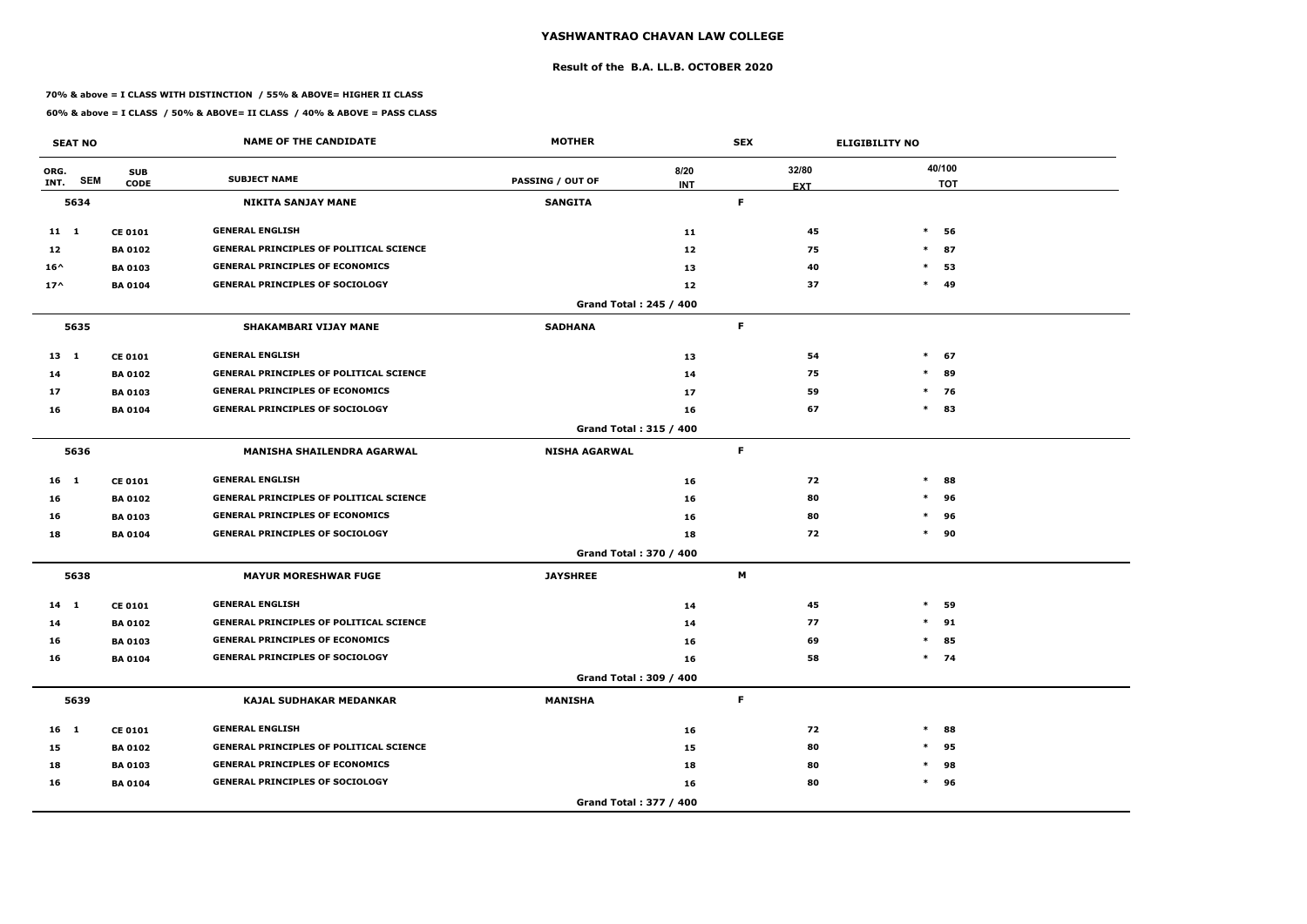### **Result of the B.A. LL.B. OCTOBER 2020**

### **70% & above = I CLASS WITH DISTINCTION / 55% & ABOVE= HIGHER II CLASS**

|                 | <b>SEAT NO</b> |                           | <b>NAME OF THE CANDIDATE</b>                   | <b>MOTHER</b>               |                               | <b>SEX</b>                |    |        | <b>ELIGIBILITY NO</b> |            |
|-----------------|----------------|---------------------------|------------------------------------------------|-----------------------------|-------------------------------|---------------------------|----|--------|-----------------------|------------|
| ORG.<br>INT.    | <b>SEM</b>     | <b>SUB</b><br><b>CODE</b> | <b>SUBJECT NAME</b>                            | PASSING / OUT OF            | 8/20<br><b>INT</b>            | 32/80<br><b>EXT</b>       |    |        | 40/100                | <b>TOT</b> |
|                 | 5640           |                           | <b>SAKSHI HANUMANT MHALASKAR</b>               | <b>MANISHA HANUMANT MHA</b> |                               | F                         |    |        |                       |            |
| 15 1            |                | <b>CE 0101</b>            | <b>GENERAL ENGLISH</b>                         |                             | 15                            |                           | 62 |        | $*$ 77                |            |
| 15              |                | <b>BA0102</b>             | <b>GENERAL PRINCIPLES OF POLITICAL SCIENCE</b> |                             | 15                            |                           | 80 |        | $*$                   | 95         |
| 17              |                | <b>BA 0103</b>            | <b>GENERAL PRINCIPLES OF ECONOMICS</b>         |                             | 17                            |                           | 62 |        | $\ast$                | 79         |
| 14              |                | <b>BA 0104</b>            | <b>GENERAL PRINCIPLES OF SOCIOLOGY</b>         |                             | 14                            |                           | 62 |        | $*$ 76                |            |
|                 |                |                           |                                                |                             | Grand Total: 327 / 400        |                           |    |        |                       |            |
|                 | 5641           |                           | <b>SARATHI SADANAND MHAMUNKAR</b>              | <b>SUCHITA</b>              |                               | M                         |    |        |                       |            |
| $14^{\wedge} 1$ |                | <b>CE 0101</b>            | <b>GENERAL ENGLISH</b>                         |                             | 12                            |                           | 37 | $\ast$ |                       | 49         |
| 14              |                | <b>BA0102</b>             | <b>GENERAL PRINCIPLES OF POLITICAL SCIENCE</b> |                             | 14                            |                           | 50 |        | $\ast$                | 64         |
| $17^$           |                | <b>BA0103</b>             | <b>GENERAL PRINCIPLES OF ECONOMICS</b>         |                             | 14                            |                           | 43 | $\ast$ |                       | 57         |
| $18^{\wedge}$   |                | <b>BA 0104</b>            | <b>GENERAL PRINCIPLES OF SOCIOLOGY</b>         |                             | 14                            |                           | 45 |        | $\ast$                | 59         |
|                 |                |                           |                                                |                             | Grand Total: 229 / 400        |                           |    |        |                       |            |
| 5642            |                |                           | <b>TRUPTI HAUSRAO MHASKE</b>                   | <b>LAXMI</b>                |                               | F.                        |    |        |                       |            |
| $11^{\wedge} 1$ |                | <b>CE 0101</b>            | <b>GENERAL ENGLISH</b>                         |                             | 09                            |                           | 24 | $\ast$ |                       | 33         |
| $15^{\wedge}$   |                | <b>BA0102</b>             | <b>GENERAL PRINCIPLES OF POLITICAL SCIENCE</b> |                             | 14                            |                           | 42 |        | $\ast$                | 56         |
| $18^{\wedge}$   |                | <b>BA 0103</b>            | <b>GENERAL PRINCIPLES OF ECONOMICS</b>         |                             | 15                            |                           | 46 |        | $\ast$                | 61         |
| $17^$           |                | <b>BA 0104</b>            | <b>GENERAL PRINCIPLES OF SOCIOLOGY</b>         |                             | 12                            |                           | 37 |        | $\ast$                | 49         |
|                 |                |                           |                                                |                             | <b>Grand Total: 199 / 400</b> |                           |    |        |                       |            |
|                 | 5643           |                           | <b>VAIDEHI MAHESH MODAK</b>                    | <b>MOHINI</b>               |                               | F.                        |    |        |                       |            |
| $13 \quad 1$    |                | <b>CE 0101</b>            | <b>GENERAL ENGLISH</b>                         |                             | 13                            |                           | 69 |        | $\ast$                | 82         |
| 15              |                | <b>BA0102</b>             | <b>GENERAL PRINCIPLES OF POLITICAL SCIENCE</b> |                             | 15                            |                           | 74 |        | $\ast$                | 89         |
| 17              |                | <b>BA 0103</b>            | <b>GENERAL PRINCIPLES OF ECONOMICS</b>         |                             | 17                            |                           | 61 |        | $*$ 78                |            |
| 16              |                | <b>BA 0104</b>            | <b>GENERAL PRINCIPLES OF SOCIOLOGY</b>         |                             | 16                            |                           | 66 |        | $*$ 82                |            |
|                 |                |                           |                                                |                             | Grand Total: 331 / 400        |                           |    |        |                       |            |
|                 | 5644           |                           | <b>OMKAR SANTOSH MODHAVE</b>                   | <b>ANITA</b>                |                               | $\boldsymbol{\mathsf{M}}$ |    |        |                       |            |
| 15 1            |                | <b>CE 0101</b>            | <b>GENERAL ENGLISH</b>                         |                             | 15                            |                           | 72 |        | $\ast$                | 87         |
| 15              |                | <b>BA 0102</b>            | <b>GENERAL PRINCIPLES OF POLITICAL SCIENCE</b> |                             | 15                            |                           | 80 |        | $\ast$                | 95         |
| 18              |                | <b>BA 0103</b>            | <b>GENERAL PRINCIPLES OF ECONOMICS</b>         |                             | 18                            |                           | 74 |        | $\ast$                | 92         |
| 17              |                | <b>BA 0104</b>            | <b>GENERAL PRINCIPLES OF SOCIOLOGY</b>         |                             | 17                            |                           | 67 |        | $*$ 84                |            |
|                 |                |                           |                                                |                             | Grand Total: 358 / 400        |                           |    |        |                       |            |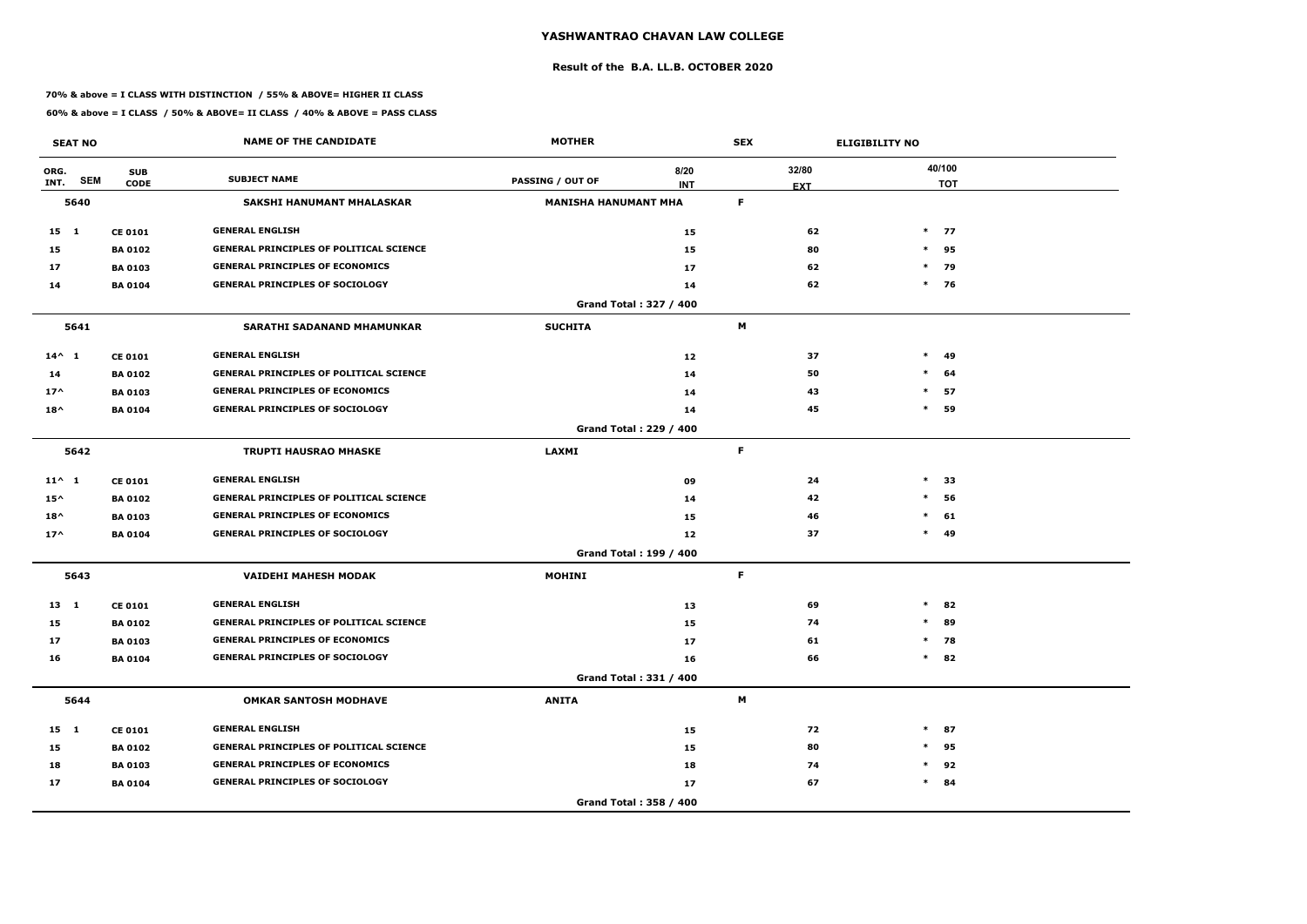### **Result of the B.A. LL.B. OCTOBER 2020**

### **70% & above = I CLASS WITH DISTINCTION / 55% & ABOVE= HIGHER II CLASS**

|               | <b>SEAT NO</b> |                           | <b>NAME OF THE CANDIDATE</b>                   | <b>MOTHER</b>           |                        | <b>SEX</b>  |                     | <b>ELIGIBILITY NO</b> |                      |
|---------------|----------------|---------------------------|------------------------------------------------|-------------------------|------------------------|-------------|---------------------|-----------------------|----------------------|
| ORG.<br>INT.  | <b>SEM</b>     | <b>SUB</b><br><b>CODE</b> | <b>SUBJECT NAME</b>                            | <b>PASSING / OUT OF</b> | 8/20<br><b>INT</b>     |             | 32/80<br><b>EXT</b> |                       | 40/100<br><b>TOT</b> |
|               | 5645           |                           | SANIKA JAGANNATH MOHITE                        | <b>MANISHA</b>          |                        | M           |                     |                       |                      |
| $13 \quad 1$  |                | <b>CE 0101</b>            | <b>GENERAL ENGLISH</b>                         |                         | 13                     |             | 62                  |                       | $*$ 75               |
| 13            |                | <b>BA 0102</b>            | <b>GENERAL PRINCIPLES OF POLITICAL SCIENCE</b> |                         | 13                     |             | 77                  |                       | $*$ 90               |
| 17            |                | <b>BA 0103</b>            | <b>GENERAL PRINCIPLES OF ECONOMICS</b>         |                         | 17                     |             | 69                  | $\ast$                | 86                   |
| 16            |                | <b>BA 0104</b>            | <b>GENERAL PRINCIPLES OF SOCIOLOGY</b>         |                         | 16                     |             | 56                  |                       | $*$ 72               |
|               |                |                           |                                                |                         | Grand Total: 323 / 400 |             |                     |                       |                      |
|               | 5646           |                           | <b>TANAYA MILIND MOHOLKAR</b>                  | <b>CHANDANA</b>         |                        | F           |                     |                       |                      |
| $13 \quad 1$  |                | <b>CE 0101</b>            | <b>GENERAL ENGLISH</b>                         |                         | 13                     |             | 80                  |                       | $*$ 93               |
| 16            |                | <b>BA 0102</b>            | <b>GENERAL PRINCIPLES OF POLITICAL SCIENCE</b> |                         | 16                     |             | 62                  |                       | $*$ 78               |
| 17            |                | <b>BA 0103</b>            | <b>GENERAL PRINCIPLES OF ECONOMICS</b>         |                         | 17                     |             | 74                  |                       | $*$ 91               |
| 18            |                | <b>BA 0104</b>            | <b>GENERAL PRINCIPLES OF SOCIOLOGY</b>         |                         | 18                     |             | 64                  |                       | $*$ 82               |
|               |                |                           |                                                |                         | Grand Total: 344 / 400 |             |                     |                       |                      |
|               | 5647           |                           | <b>ANAGHA SANJAY MORE</b>                      | <b>SANJANA</b>          |                        | $\mathsf F$ |                     |                       |                      |
| $15 \quad 1$  |                | <b>CE 0101</b>            | <b>GENERAL ENGLISH</b>                         |                         | 15                     |             | 62                  |                       | $*$ 77               |
| 17            |                | <b>BA 0102</b>            | <b>GENERAL PRINCIPLES OF POLITICAL SCIENCE</b> |                         | 17                     |             | 78                  |                       | $*$ 95               |
| 16            |                | <b>BA 0103</b>            | <b>GENERAL PRINCIPLES OF ECONOMICS</b>         |                         | 16                     |             | 77                  |                       | $*$ 93               |
| 17            |                | <b>BA 0104</b>            | <b>GENERAL PRINCIPLES OF SOCIOLOGY</b>         |                         | 17                     |             | 61                  |                       | $*$ 78               |
|               |                |                           |                                                |                         | Grand Total: 343 / 400 |             |                     |                       |                      |
|               | 5648           |                           | YASHWANT PRAVIN MORE                           | <b>PRAMILA</b>          |                        | M           |                     |                       |                      |
| 9             | $\mathbf{1}$   | <b>CE 0101</b>            | <b>GENERAL ENGLISH</b>                         |                         | 09                     |             | 58                  | $\ast$                | 67                   |
| 16            |                | <b>BA 0102</b>            | <b>GENERAL PRINCIPLES OF POLITICAL SCIENCE</b> |                         | 16                     |             | 67                  | $\ast$                | 83                   |
| 15            |                | <b>BA 0103</b>            | <b>GENERAL PRINCIPLES OF ECONOMICS</b>         |                         | 15                     |             | 62                  |                       | $*$ 77               |
| 15            |                | <b>BA 0104</b>            | <b>GENERAL PRINCIPLES OF SOCIOLOGY</b>         |                         | 15                     |             | 67                  |                       | $*$ 82               |
|               |                |                           |                                                |                         | Grand Total: 309 / 400 |             |                     |                       |                      |
|               | 5649           |                           | PRATHAMESH BALASAHEB MUJUMALE                  | <b>SAVITA</b>           |                        | M           |                     |                       |                      |
| AB 1          |                | <b>CE 0101</b>            | <b>GENERAL ENGLISH</b>                         |                         | AB                     |             | 26                  | $\ast$                | 26                   |
| $12^{\wedge}$ |                | <b>BA 0102</b>            | <b>GENERAL PRINCIPLES OF POLITICAL SCIENCE</b> |                         | 09                     |             | 24                  | $\ast$                | 33                   |
| $16^{\wedge}$ |                | <b>BA 0103</b>            | <b>GENERAL PRINCIPLES OF ECONOMICS</b>         |                         | 12                     |             | 35                  |                       | $*$ 47               |
| $15^{\wedge}$ |                | <b>BA 0104</b>            | <b>GENERAL PRINCIPLES OF SOCIOLOGY</b>         |                         | 08                     |             | 18                  |                       | $*$ 26               |
|               |                |                           |                                                |                         | Grand Total: 132 / 400 |             |                     |                       |                      |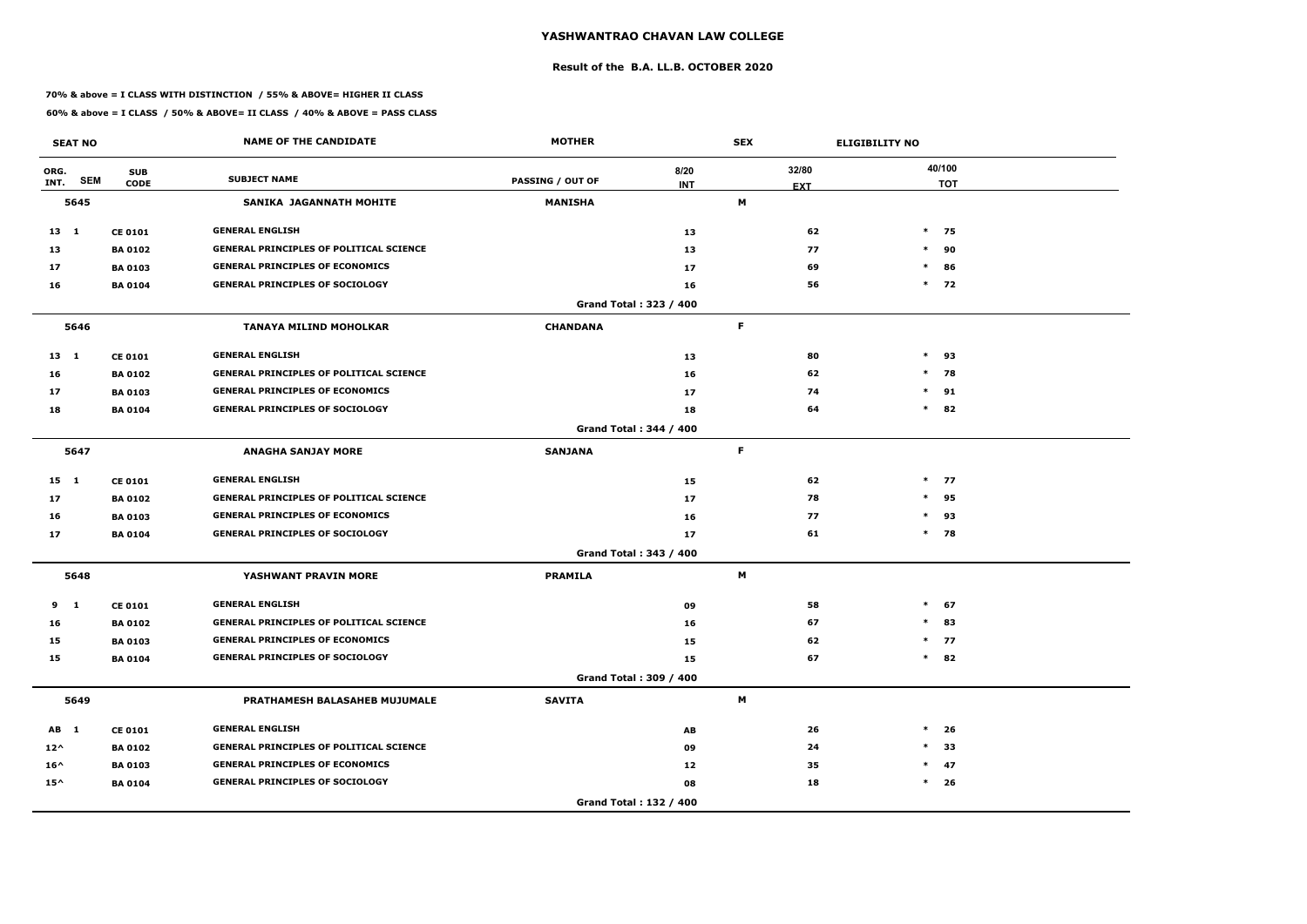### **Result of the B.A. LL.B. OCTOBER 2020**

### **70% & above = I CLASS WITH DISTINCTION / 55% & ABOVE= HIGHER II CLASS**

|                 | <b>SEAT NO</b> |                           | <b>NAME OF THE CANDIDATE</b>                   | <b>MOTHER</b>           |                        | <b>SEX</b>          | <b>ELIGIBILITY NO</b> |
|-----------------|----------------|---------------------------|------------------------------------------------|-------------------------|------------------------|---------------------|-----------------------|
| ORG.<br>INT.    | <b>SEM</b>     | <b>SUB</b><br><b>CODE</b> | <b>SUBJECT NAME</b>                            | <b>PASSING / OUT OF</b> | 8/20<br><b>INT</b>     | 32/80<br><b>EXT</b> | 40/100<br><b>TOT</b>  |
|                 | 5650           |                           | <b>OMKAR SHAM MUSALE</b>                       | <b>SHAMAL</b>           |                        | М                   |                       |
| 13 1            |                | <b>CE 0101</b>            | <b>GENERAL ENGLISH</b>                         |                         | 13                     | 48                  | $*$<br>61             |
| 14              |                | <b>BA 0102</b>            | <b>GENERAL PRINCIPLES OF POLITICAL SCIENCE</b> |                         | 14                     | 58                  | $*$ 72                |
| 17              |                | <b>BA 0103</b>            | <b>GENERAL PRINCIPLES OF ECONOMICS</b>         |                         | 17                     | 61                  | $\ast$<br>78          |
| $16^{\wedge}$   |                | <b>BA 0104</b>            | <b>GENERAL PRINCIPLES OF SOCIOLOGY</b>         |                         | 14                     | 45                  | $\ast$<br>59          |
|                 |                |                           |                                                |                         | Grand Total: 270 / 400 |                     |                       |
|                 | 5651           |                           | <b>SHUBHAM VISHNU NAGARE</b>                   | <b>KALINDA</b>          |                        | M                   |                       |
| $13^{\wedge} 1$ |                | <b>CE 0101</b>            | <b>GENERAL ENGLISH</b>                         |                         | 12                     | 34                  | $\ast$<br>-46         |
| 14              |                | <b>BA 0102</b>            | <b>GENERAL PRINCIPLES OF POLITICAL SCIENCE</b> |                         | 14                     | 51                  | $\ast$<br>65          |
| $17^$           |                | <b>BA 0103</b>            | <b>GENERAL PRINCIPLES OF ECONOMICS</b>         |                         | 14                     | 42                  | $\ast$<br>56          |
| $16^{\wedge}$   |                | <b>BA 0104</b>            | <b>GENERAL PRINCIPLES OF SOCIOLOGY</b>         |                         | 15                     | 46                  | $\ast$<br>61          |
|                 |                |                           |                                                |                         | Grand Total: 228 / 400 |                     |                       |
|                 | 5652           |                           | <b>AVINASH BHAUSAHEB NAGARGOJE</b>             | <b>SUMAN</b>            |                        | M                   |                       |
| 15 1            |                | <b>CE 0101</b>            | <b>GENERAL ENGLISH</b>                         |                         | 15                     | 50                  | $\ast$<br>65          |
| 12              |                | <b>BA 0102</b>            | <b>GENERAL PRINCIPLES OF POLITICAL SCIENCE</b> |                         | 12                     | 64                  | $*$<br>76             |
| 17              |                | <b>BA 0103</b>            | <b>GENERAL PRINCIPLES OF ECONOMICS</b>         |                         | 17                     | 64                  | $\ast$<br>81          |
| $18^{\wedge}$   |                | <b>BA0104</b>             | <b>GENERAL PRINCIPLES OF SOCIOLOGY</b>         |                         | 15                     | 48                  | 63<br>$\ast$          |
|                 |                |                           |                                                |                         | Grand Total: 285 / 400 |                     |                       |
|                 | 5653           |                           | <b>ANKITA SURESH NAIK</b>                      | <b>ASHWINI</b>          |                        | F.                  |                       |
| $12 \quad 1$    |                | <b>CE 0101</b>            | <b>GENERAL ENGLISH</b>                         |                         | 12                     | 50                  | $\ast$<br>62          |
| 15              |                | <b>BA 0102</b>            | <b>GENERAL PRINCIPLES OF POLITICAL SCIENCE</b> |                         | 15                     | 80                  | $\ast$<br>95          |
| 16              |                | <b>BA 0103</b>            | <b>GENERAL PRINCIPLES OF ECONOMICS</b>         |                         | 16                     | 69                  | $\ast$<br>85          |
| 15              |                | <b>BA 0104</b>            | <b>GENERAL PRINCIPLES OF SOCIOLOGY</b>         |                         | 15                     | 54                  | 69<br>$\ast$          |
|                 |                |                           |                                                |                         | Grand Total: 311 / 400 |                     |                       |
|                 | 5654           |                           | AISHWARYA SACHIN NANEKAR                       | <b>RESHMA</b>           |                        | F                   |                       |
| $14 \quad 1$    |                | <b>CE 0101</b>            | <b>GENERAL ENGLISH</b>                         |                         | 14                     | 46                  | $\ast$<br>60          |
| 14              |                | <b>BA 0102</b>            | <b>GENERAL PRINCIPLES OF POLITICAL SCIENCE</b> |                         | 14                     | 80                  | 94<br>$\ast$          |
| 16              |                | <b>BA 0103</b>            | <b>GENERAL PRINCIPLES OF ECONOMICS</b>         |                         | 16                     | 72                  | 88<br>$\ast$          |
| $16^{\wedge}$   |                | <b>BA 0104</b>            | <b>GENERAL PRINCIPLES OF SOCIOLOGY</b>         |                         | 16                     | 50                  | $\ast$<br>66          |
|                 |                |                           |                                                |                         | Grand Total: 308 / 400 |                     |                       |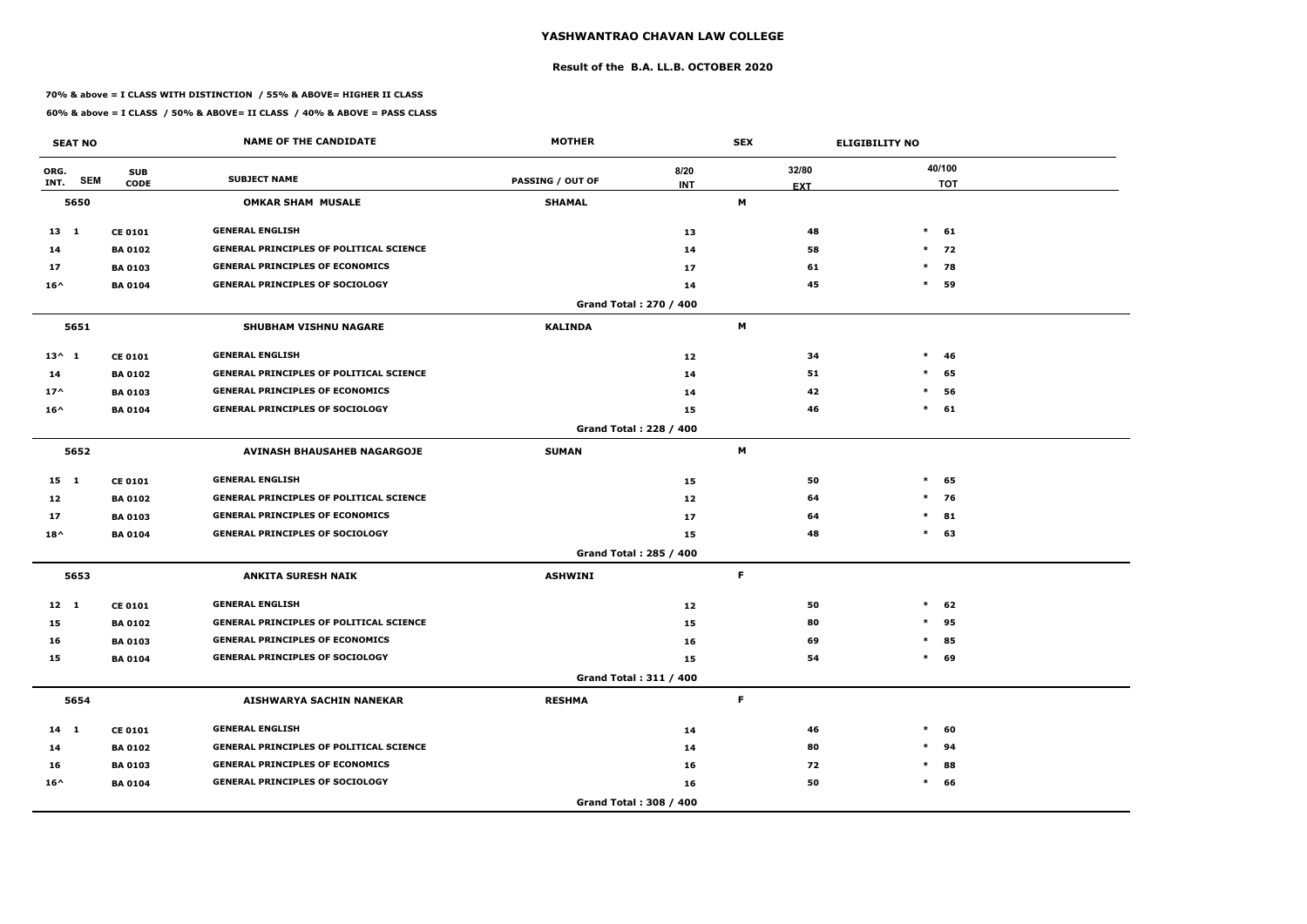### **Result of the B.A. LL.B. OCTOBER 2020**

### **70% & above = I CLASS WITH DISTINCTION / 55% & ABOVE= HIGHER II CLASS**

|                 | <b>SEAT NO</b> |                           | <b>NAME OF THE CANDIDATE</b>                   | <b>MOTHER</b>           |                               | <b>SEX</b>          |    | <b>ELIGIBILITY NO</b> |                      |
|-----------------|----------------|---------------------------|------------------------------------------------|-------------------------|-------------------------------|---------------------|----|-----------------------|----------------------|
| ORG.<br>INT.    | <b>SEM</b>     | <b>SUB</b><br><b>CODE</b> | <b>SUBJECT NAME</b>                            | <b>PASSING / OUT OF</b> | 8/20<br><b>INT</b>            | 32/80<br><b>EXT</b> |    |                       | 40/100<br><b>TOT</b> |
|                 | 5656           |                           | NAYANKUMAR VASNATRAO NAZIRKAR                  | <b>VIJAYA</b>           |                               | M                   |    |                       |                      |
| $15 \quad 1$    |                | <b>CE 0101</b>            | <b>GENERAL ENGLISH</b>                         |                         | 15                            |                     | 66 |                       | $*$ 81               |
| 15              |                | <b>BA 0102</b>            | <b>GENERAL PRINCIPLES OF POLITICAL SCIENCE</b> |                         | 15                            |                     | 80 |                       | $*$ 95               |
| 15              |                | <b>BA 0103</b>            | <b>GENERAL PRINCIPLES OF ECONOMICS</b>         |                         | 15                            |                     | 75 | $\ast$                | 90                   |
| 15              |                | <b>BA 0104</b>            | <b>GENERAL PRINCIPLES OF SOCIOLOGY</b>         |                         | 15                            |                     | 54 | $\ast$                | 69                   |
|                 |                |                           |                                                |                         | Grand Total: 335 / 400        |                     |    |                       |                      |
|                 | 5657           |                           | <b>NIKITA . SONI</b>                           | <b>EKTA SONI</b>        |                               | F                   |    |                       |                      |
| $16^{\wedge} 1$ |                | <b>CE 0101</b>            | <b>GENERAL ENGLISH</b>                         |                         | 14                            |                     | 45 | $\ast$                | 59                   |
| 13              |                | <b>BA 0102</b>            | <b>GENERAL PRINCIPLES OF POLITICAL SCIENCE</b> |                         | 13                            |                     | 74 | $\ast$                | 87                   |
| 16              |                | <b>BA 0103</b>            | <b>GENERAL PRINCIPLES OF ECONOMICS</b>         |                         | 16                            |                     | 72 | $\ast$                | 88                   |
| 15              |                | <b>BA 0104</b>            | <b>GENERAL PRINCIPLES OF SOCIOLOGY</b>         |                         | 15                            |                     | 66 |                       | $*$ 81               |
|                 |                |                           |                                                |                         | <b>Grand Total: 315 / 400</b> |                     |    |                       |                      |
|                 | 5659           |                           | <b>PRANAV BANDU PAGAR</b>                      | <b>ARCHANA</b>          |                               | M                   |    |                       |                      |
| $13 \quad 1$    |                | <b>CE 0101</b>            | <b>GENERAL ENGLISH</b>                         |                         | 13                            |                     | 70 | $\ast$                | 83                   |
| 14              |                | <b>BA 0102</b>            | <b>GENERAL PRINCIPLES OF POLITICAL SCIENCE</b> |                         | 14                            |                     | 80 | $\ast$                | 94                   |
| 17              |                | <b>BA 0103</b>            | <b>GENERAL PRINCIPLES OF ECONOMICS</b>         |                         | 17                            |                     | 72 | $\ast$                | 89                   |
| $17^$           |                | <b>BA 0104</b>            | <b>GENERAL PRINCIPLES OF SOCIOLOGY</b>         |                         | 16                            |                     | 50 |                       | $*$ 66               |
|                 |                |                           |                                                |                         | Grand Total: 332 / 400        |                     |    |                       |                      |
|                 | 5660           |                           | PIYUSH TARACHANDRA PAL                         | <b>SARITA</b>           |                               | M                   |    |                       |                      |
| $15 \quad 1$    |                | <b>CE 0101</b>            | <b>GENERAL ENGLISH</b>                         |                         | 15                            |                     | 51 | $\ast$                | 66                   |
| 15              |                | <b>BA 0102</b>            | <b>GENERAL PRINCIPLES OF POLITICAL SCIENCE</b> |                         | 15                            |                     | 77 | $\ast$                | 92                   |
| $18^{\wedge}$   |                | <b>BA 0103</b>            | <b>GENERAL PRINCIPLES OF ECONOMICS</b>         |                         | 18                            |                     | 59 |                       | $*$ 77               |
| $18^{\wedge}$   |                | <b>BA 0104</b>            | <b>GENERAL PRINCIPLES OF SOCIOLOGY</b>         |                         | 18                            |                     | 59 |                       | $*$ 77               |
|                 |                |                           |                                                |                         | Grand Total: 312 / 400        |                     |    |                       |                      |
|                 | 5662           |                           | SHRUTI SANTOSH PALSHETKAR                      | <b>SAYALI</b>           |                               | $\mathsf F$         |    |                       |                      |
| $13 \quad 1$    |                | <b>CE 0101</b>            | <b>GENERAL ENGLISH</b>                         |                         | 13                            |                     | 46 | $\ast$                | 59                   |
| 13              |                | <b>BA 0102</b>            | <b>GENERAL PRINCIPLES OF POLITICAL SCIENCE</b> |                         | 13                            |                     | 77 | $\ast$                | 90                   |
| $18^{\wedge}$   |                | <b>BA 0103</b>            | <b>GENERAL PRINCIPLES OF ECONOMICS</b>         |                         | 16                            |                     | 51 |                       | $*$ 67               |
| $14^{\wedge}$   |                | <b>BA 0104</b>            | <b>GENERAL PRINCIPLES OF SOCIOLOGY</b>         |                         | 10                            |                     | 29 |                       | $*$ 39               |
|                 |                |                           |                                                |                         | Grand Total: 255 / 400        |                     |    |                       |                      |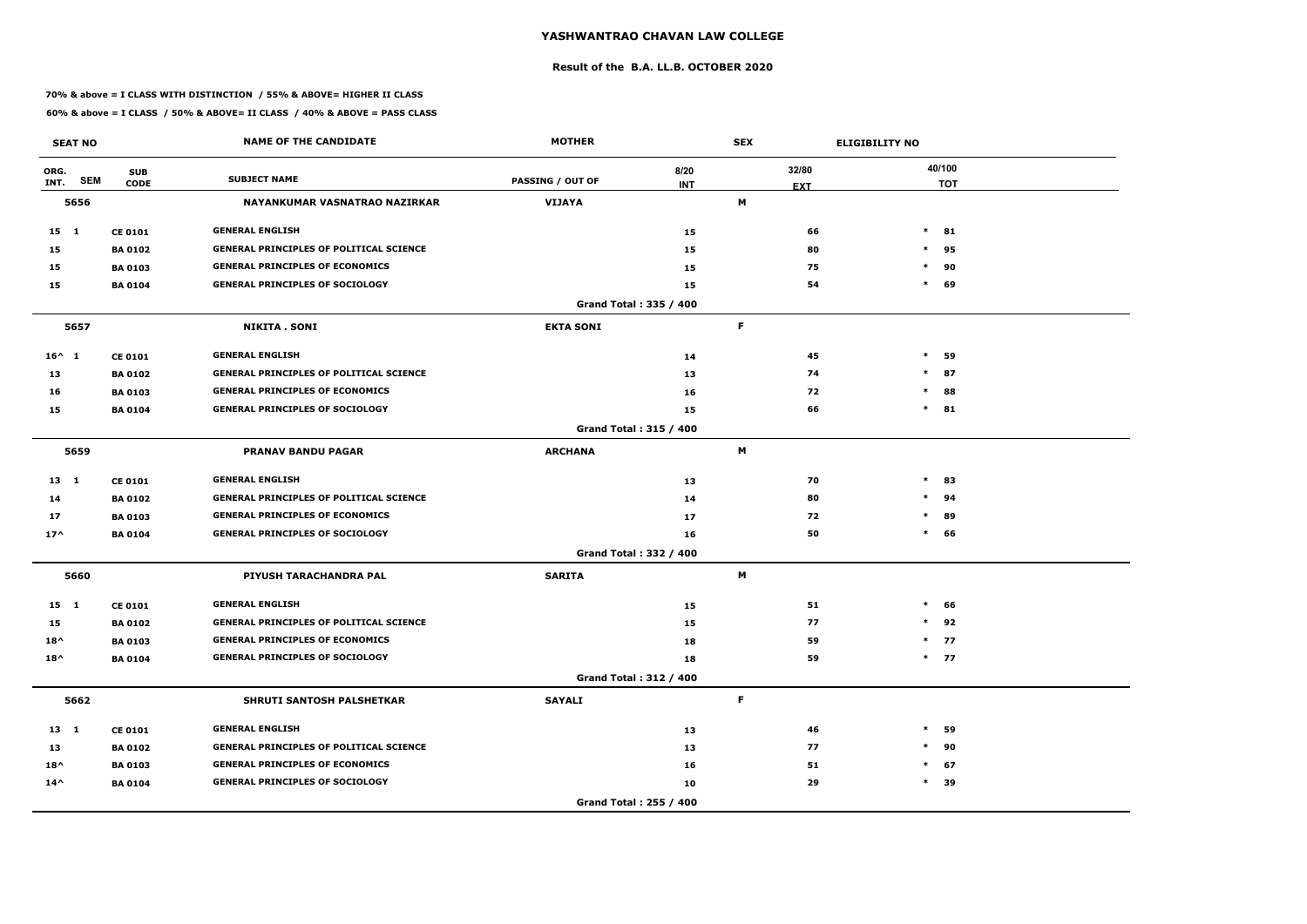### **Result of the B.A. LL.B. OCTOBER 2020**

### **70% & above = I CLASS WITH DISTINCTION / 55% & ABOVE= HIGHER II CLASS**

| <b>SEAT NO</b> |            |                           | <b>NAME OF THE CANDIDATE</b>                   | <b>MOTHER</b>           |                               | <b>SEX</b>      | <b>ELIGIBILITY NO</b> |        |                      |
|----------------|------------|---------------------------|------------------------------------------------|-------------------------|-------------------------------|-----------------|-----------------------|--------|----------------------|
| ORG.<br>INT.   | <b>SEM</b> | <b>SUB</b><br><b>CODE</b> | <b>SUBJECT NAME</b>                            | <b>PASSING / OUT OF</b> | 8/20<br><b>INT</b>            | 32/80           |                       |        | 40/100<br><b>TOT</b> |
|                | 5663       |                           | <b>PANKAJ BABULAL CHAHAR</b>                   | <b>MEWADEVI</b>         |                               | <b>EXT</b><br>M |                       |        |                      |
| $14 \quad 1$   |            | <b>CE 0101</b>            | <b>GENERAL ENGLISH</b>                         |                         | 14                            |                 | 54                    | $\ast$ | 68                   |
| 15             |            | <b>BA 0102</b>            | <b>GENERAL PRINCIPLES OF POLITICAL SCIENCE</b> |                         | 15                            |                 | 78                    | $\ast$ | 93                   |
| 18             |            | <b>BA 0103</b>            | <b>GENERAL PRINCIPLES OF ECONOMICS</b>         |                         | 18                            |                 | 80                    | $\ast$ | 98                   |
| 17             |            | <b>BA 0104</b>            | <b>GENERAL PRINCIPLES OF SOCIOLOGY</b>         |                         | 17                            |                 | 72                    | $\ast$ | 89                   |
|                |            |                           |                                                |                         | Grand Total: 348 / 400        |                 |                       |        |                      |
|                | 5664       |                           | <b>KANCHI VINOD PARMAR</b>                     | <b>SAPANA</b>           |                               | F.              |                       |        |                      |
| 14 1           |            | <b>CE 0101</b>            | <b>GENERAL ENGLISH</b>                         |                         | 14                            |                 | 62                    |        | $*$ 76               |
| 12             |            | <b>BA 0102</b>            | GENERAL PRINCIPLES OF POLITICAL SCIENCE        |                         | 12                            |                 | 75                    |        | $*$ 87               |
| 17             |            | <b>BA 0103</b>            | <b>GENERAL PRINCIPLES OF ECONOMICS</b>         |                         | 17                            |                 | 67                    | $\ast$ | 84                   |
| $17^$          |            | <b>BA 0104</b>            | <b>GENERAL PRINCIPLES OF SOCIOLOGY</b>         |                         | 16                            |                 | 51                    |        | $*$ 67               |
|                |            |                           |                                                |                         | <b>Grand Total: 314 / 400</b> |                 |                       |        |                      |
|                | 5667       |                           | ANUSHKA SHIVAJI PATIL                          | KIRTI SHIVAJI PATIL     |                               | F.              |                       |        |                      |
| $14 \quad 1$   |            | <b>CE 0101</b>            | <b>GENERAL ENGLISH</b>                         |                         | 14                            |                 | 69                    | $\ast$ | 83                   |
| 14             |            | <b>BA 0102</b>            | <b>GENERAL PRINCIPLES OF POLITICAL SCIENCE</b> |                         | 14                            |                 | 80                    | $\ast$ | 94                   |
| 18             |            | <b>BA 0103</b>            | <b>GENERAL PRINCIPLES OF ECONOMICS</b>         |                         | 18                            |                 | 77                    | $\ast$ | 95                   |
| 18             |            | <b>BA 0104</b>            | <b>GENERAL PRINCIPLES OF SOCIOLOGY</b>         |                         | 18                            |                 | 67                    |        | $*$ 85               |
|                |            |                           |                                                |                         | Grand Total: 357 / 400        |                 |                       |        |                      |
|                | 5668       |                           | <b>KIRTI NITIN PATIL</b>                       | <b>NUTAN</b>            |                               | F.              |                       |        |                      |
| 11 1           |            | <b>CE 0101</b>            | <b>GENERAL ENGLISH</b>                         |                         | 11                            |                 | 75                    | $\ast$ | 86                   |
| 12             |            | <b>BA 0102</b>            | <b>GENERAL PRINCIPLES OF POLITICAL SCIENCE</b> |                         | 12                            |                 | 80                    | $*$    | 92                   |
| 14             |            | <b>BA 0103</b>            | <b>GENERAL PRINCIPLES OF ECONOMICS</b>         |                         | 14                            |                 | 80                    | $\ast$ | 94                   |
| 15             |            | <b>BA 0104</b>            | <b>GENERAL PRINCIPLES OF SOCIOLOGY</b>         |                         | 15                            |                 | 62                    |        | $*$ 77               |
|                |            |                           |                                                |                         | Grand Total: 349 / 400        |                 |                       |        |                      |
|                | 5669       |                           | SAMRUDDHI KALMESHWAR PATIL                     | <b>LATA</b>             |                               | F.              |                       |        |                      |
| 15 1           |            | <b>CE 0101</b>            | <b>GENERAL ENGLISH</b>                         |                         | 15                            |                 | 61                    |        | $*$ 76               |
| 16             |            | <b>BA 0102</b>            | <b>GENERAL PRINCIPLES OF POLITICAL SCIENCE</b> |                         | 16                            |                 | 62                    |        | $*$ 78               |
| 18             |            | <b>BA 0103</b>            | <b>GENERAL PRINCIPLES OF ECONOMICS</b>         |                         | 18                            |                 | 75                    | $\ast$ | 93                   |
| $17^$          |            | <b>BA 0104</b>            | <b>GENERAL PRINCIPLES OF SOCIOLOGY</b>         |                         | 14                            |                 | 42                    | $\ast$ | 56                   |
|                |            |                           |                                                |                         | Grand Total: 303 / 400        |                 |                       |        |                      |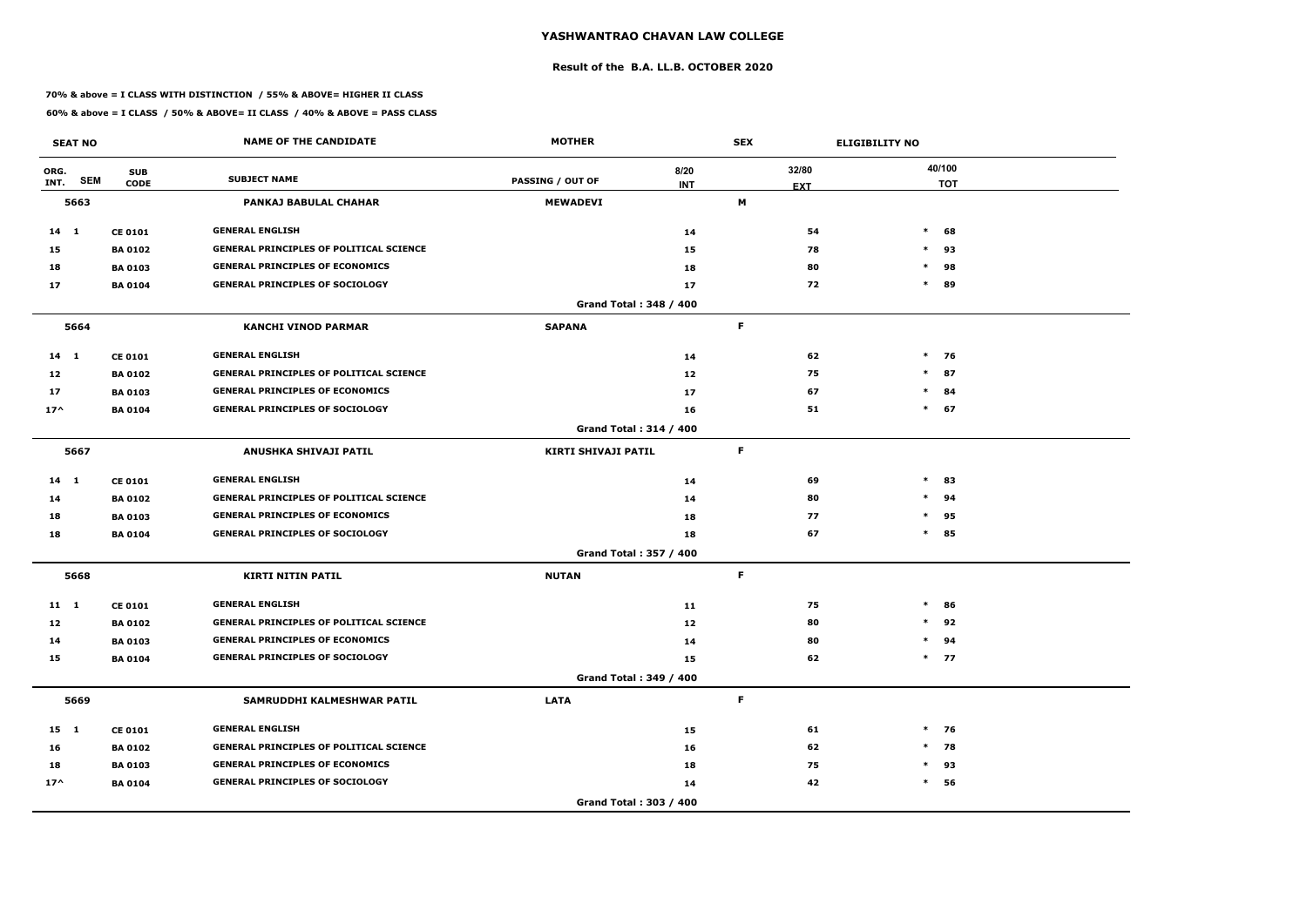### **Result of the B.A. LL.B. OCTOBER 2020**

### **70% & above = I CLASS WITH DISTINCTION / 55% & ABOVE= HIGHER II CLASS**

|                 | <b>SEAT NO</b> |                                  | <b>NAME OF THE CANDIDATE</b>                   | <b>MOTHER</b>                 |            | <b>SEX</b> |            | <b>ELIGIBILITY NO</b> |                      |
|-----------------|----------------|----------------------------------|------------------------------------------------|-------------------------------|------------|------------|------------|-----------------------|----------------------|
| ORG.<br>INT.    | <b>SEM</b>     | <b>SUB</b><br><b>CODE</b>        | <b>SUBJECT NAME</b>                            | <b>PASSING / OUT OF</b>       | 8/20       |            | 32/80      |                       | 40/100<br><b>TOT</b> |
|                 | 5670           |                                  | YASH JAYENDRA PATIL                            | <b>SUSHAMA</b>                | <b>INT</b> | M          | <b>EXT</b> |                       |                      |
|                 |                |                                  | <b>GENERAL ENGLISH</b>                         |                               |            |            |            | $\ast$                |                      |
| $13 \quad 1$    |                | <b>CE 0101</b>                   | <b>GENERAL PRINCIPLES OF POLITICAL SCIENCE</b> |                               | 13         |            | 56         |                       | 69                   |
| 12<br>18        |                | <b>BA 0102</b><br><b>BA 0103</b> | <b>GENERAL PRINCIPLES OF ECONOMICS</b>         |                               | 12         |            | 75<br>66   | $\ast$                | $*$ 87<br>84         |
|                 |                |                                  | <b>GENERAL PRINCIPLES OF SOCIOLOGY</b>         |                               | 18         |            | 69         | $\ast$                |                      |
| 16              |                | <b>BA 0104</b>                   |                                                | Grand Total: 325 / 400        | 16         |            |            |                       | 85                   |
|                 | 5671           |                                  | <b>PRATAP JAYPAL PAWAR</b>                     | <b>MOHINI</b>                 |            | M          |            |                       |                      |
| $11 \quad 1$    |                | <b>CE 0101</b>                   | <b>GENERAL ENGLISH</b>                         |                               | 11         |            | 43         | $\ast$                | 54                   |
| 11              |                | <b>BA 0102</b>                   | <b>GENERAL PRINCIPLES OF POLITICAL SCIENCE</b> |                               | 11         |            | 64         | $\ast$                | 75                   |
| $15^{\wedge}$   |                | <b>BA 0103</b>                   | <b>GENERAL PRINCIPLES OF ECONOMICS</b>         |                               | 13         |            | 38         | $\ast$                | 51                   |
| $17^$           |                | <b>BA 0104</b>                   | <b>GENERAL PRINCIPLES OF SOCIOLOGY</b>         |                               | 10         |            | 27         |                       | $*$ 37               |
|                 |                |                                  |                                                | <b>Grand Total: 217 / 400</b> |            |            |            |                       |                      |
|                 | 5672           |                                  | <b>GAURI RAMLAL PAWAR</b>                      | <b>SAVITA</b>                 |            | F.         |            |                       |                      |
| $12 \quad 1$    |                | <b>CE 0101</b>                   | <b>GENERAL ENGLISH</b>                         |                               | 12         |            | 46         | $\ast$                | 58                   |
| 15              |                | <b>BA 0102</b>                   | <b>GENERAL PRINCIPLES OF POLITICAL SCIENCE</b> |                               | 15         |            | 72         | $\ast$                | 87                   |
| 15              |                | <b>BA 0103</b>                   | <b>GENERAL PRINCIPLES OF ECONOMICS</b>         |                               | 15         |            | 50         | $\ast$                | 65                   |
| $15^{\wedge}$   |                | <b>BA 0104</b>                   | <b>GENERAL PRINCIPLES OF SOCIOLOGY</b>         |                               | 15         |            | 46         |                       | $*$ 61               |
|                 |                |                                  |                                                | Grand Total: 271 / 400        |            |            |            |                       |                      |
|                 | 5673           |                                  | <b>KALYANI CHANDRASHEKHAR PAWAR</b>            | <b>JAYASHREE PAWAR</b>        |            | F.         |            |                       |                      |
| $14$ 1          |                | <b>CE 0101</b>                   | <b>GENERAL ENGLISH</b>                         |                               | 14         |            | 48         | $\ast$                | 62                   |
| 12 <sub>2</sub> |                | <b>BA 0102</b>                   | <b>GENERAL PRINCIPLES OF POLITICAL SCIENCE</b> |                               | 12         |            | 80         | $*$                   | 92                   |
| 17              |                | <b>BA 0103</b>                   | <b>GENERAL PRINCIPLES OF ECONOMICS</b>         |                               | 17         |            | 70         |                       | $*$ 87               |
| 18              |                | <b>BA 0104</b>                   | <b>GENERAL PRINCIPLES OF SOCIOLOGY</b>         |                               | 18         |            | 69         |                       | $*$ 87               |
|                 |                |                                  |                                                | Grand Total: 328 / 400        |            |            |            |                       |                      |
|                 | 5674           |                                  | PIYUSH PANDURANG PAWAR                         | <b>SUJATA</b>                 |            | M          |            |                       |                      |
| $13 \quad 1$    |                | <b>CE 0101</b>                   | <b>GENERAL ENGLISH</b>                         |                               | 13         |            | AB         |                       | $*$ 13               |
| 14              |                | <b>BA 0102</b>                   | <b>GENERAL PRINCIPLES OF POLITICAL SCIENCE</b> |                               | 14         |            | AB         |                       | $*$ 14               |
| 17              |                | <b>BA 0103</b>                   | <b>GENERAL PRINCIPLES OF ECONOMICS</b>         |                               | 17         |            | AB         |                       | $*$ 17               |
| 17              |                | <b>BA 0104</b>                   | <b>GENERAL PRINCIPLES OF SOCIOLOGY</b>         |                               | 17         |            | AB         |                       | $*$ 17               |
|                 |                |                                  |                                                | <b>Grand Total: 61 / 400</b>  |            |            |            |                       |                      |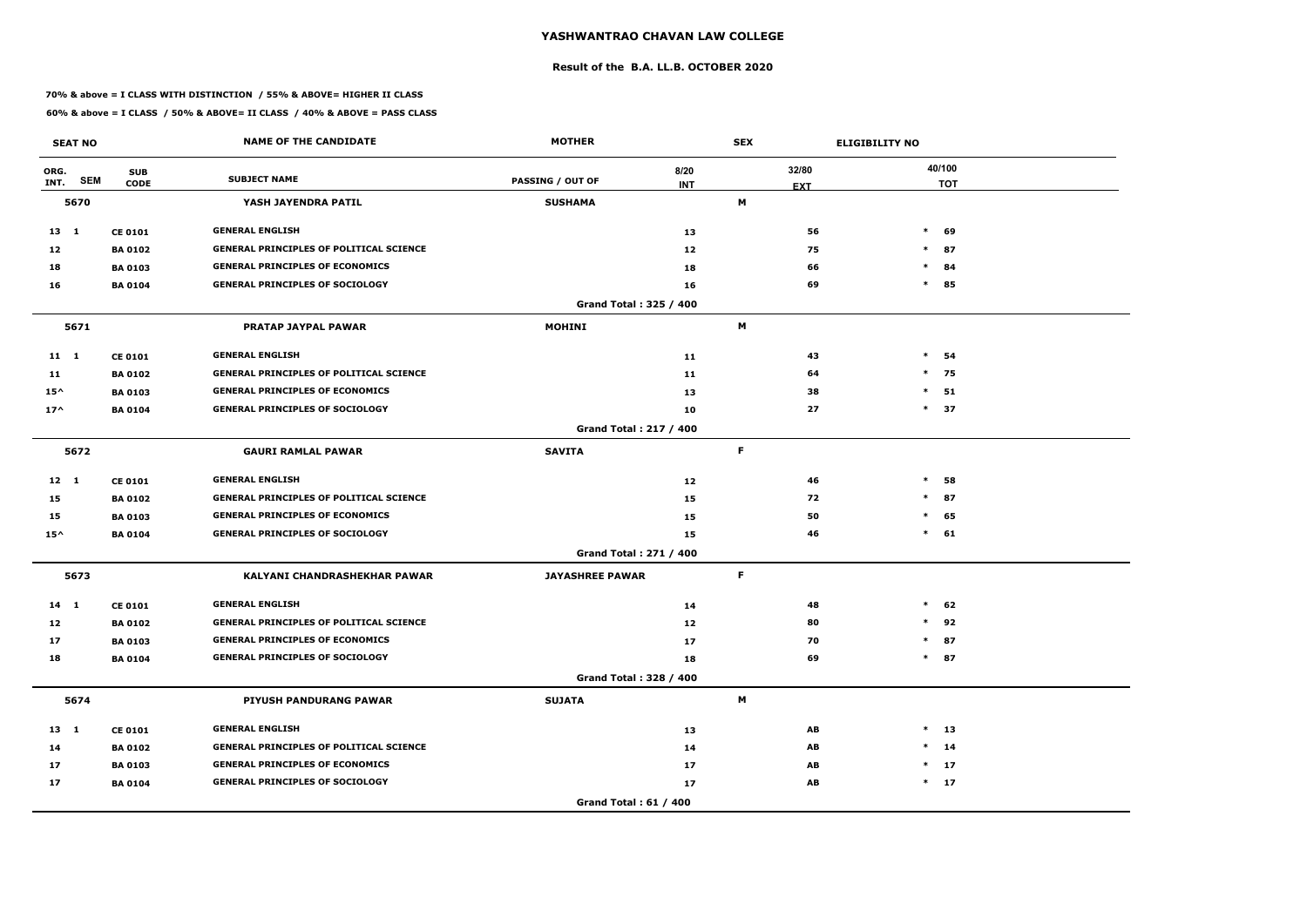### **Result of the B.A. LL.B. OCTOBER 2020**

### **70% & above = I CLASS WITH DISTINCTION / 55% & ABOVE= HIGHER II CLASS**

|               | <b>SEAT NO</b> |                           | <b>NAME OF THE CANDIDATE</b>                   | <b>MOTHER</b>           |                        | <b>SEX</b>          | <b>ELIGIBILITY NO</b> |
|---------------|----------------|---------------------------|------------------------------------------------|-------------------------|------------------------|---------------------|-----------------------|
| ORG.<br>INT.  | <b>SEM</b>     | <b>SUB</b><br><b>CODE</b> | <b>SUBJECT NAME</b>                            | <b>PASSING / OUT OF</b> | 8/20<br><b>INT</b>     | 32/80<br><b>EXT</b> | 40/100<br><b>TOT</b>  |
|               | 5675           |                           | PRAJWAL DATTATRAYA PAWAR                       | <b>MANISHA</b>          |                        | М                   |                       |
| $12 \quad 1$  |                | <b>CE 0101</b>            | <b>GENERAL ENGLISH</b>                         |                         | 12                     | 59                  | $*$ 71                |
| 13            |                | <b>BA 0102</b>            | <b>GENERAL PRINCIPLES OF POLITICAL SCIENCE</b> |                         | 13                     | 74                  | $*$ 87                |
| 16            |                | <b>BA 0103</b>            | <b>GENERAL PRINCIPLES OF ECONOMICS</b>         |                         | 16                     | 59                  | $\ast$<br>75          |
| $16^{\wedge}$ |                | <b>BA 0104</b>            | <b>GENERAL PRINCIPLES OF SOCIOLOGY</b>         |                         | 14                     | 42                  | $\ast$<br>56          |
|               |                |                           |                                                |                         | Grand Total: 289 / 400 |                     |                       |
|               | 5676           |                           | <b>PRANIT LAXMAN PAWAR</b>                     | <b>SADHANA</b>          |                        | M                   |                       |
| $13 \quad 1$  |                | <b>CE 0101</b>            | <b>GENERAL ENGLISH</b>                         |                         | 13                     | 54                  | $*$<br>67             |
| 10            |                | <b>BA 0102</b>            | <b>GENERAL PRINCIPLES OF POLITICAL SCIENCE</b> |                         | 10                     | 80                  | $\ast$<br>90          |
| 16            |                | <b>BA 0103</b>            | <b>GENERAL PRINCIPLES OF ECONOMICS</b>         |                         | 16                     | 72                  | $\ast$<br>88          |
| $17^$         |                | <b>BA 0104</b>            | <b>GENERAL PRINCIPLES OF SOCIOLOGY</b>         |                         | 16                     | 51                  | $*$ 67                |
|               |                |                           |                                                |                         | Grand Total: 312 / 400 |                     |                       |
|               | 5677           |                           | <b>PRIYANSHU SUBHASH PAWAR</b>                 | <b>PRATIBHA</b>         |                        | M                   |                       |
| $14 \quad 1$  |                | <b>CE 0101</b>            | <b>GENERAL ENGLISH</b>                         |                         | 14                     | 53                  | $*$ 67                |
| 11            |                | <b>BA 0102</b>            | <b>GENERAL PRINCIPLES OF POLITICAL SCIENCE</b> |                         | 11                     | 72                  | 83<br>$\ast$          |
| 16            |                | <b>BA 0103</b>            | <b>GENERAL PRINCIPLES OF ECONOMICS</b>         |                         | 16                     | 56                  | $\ast$<br>72          |
| 14            |                | <b>BA 0104</b>            | <b>GENERAL PRINCIPLES OF SOCIOLOGY</b>         |                         | 14                     | 54                  | 68<br>$\ast$          |
|               |                |                           |                                                |                         | Grand Total: 290 / 400 |                     |                       |
|               | 5678           |                           | <b>RUTUJA KAILAS PAWAR</b>                     | <b>VIDYA</b>            |                        | F.                  |                       |
| $15 \quad 1$  |                | <b>CE 0101</b>            | <b>GENERAL ENGLISH</b>                         |                         | 15                     | 69                  | $\ast$<br>84          |
| 17            |                | <b>BA 0102</b>            | <b>GENERAL PRINCIPLES OF POLITICAL SCIENCE</b> |                         | 17                     | 78                  | $\ast$<br>95          |
| 15            |                | <b>BA 0103</b>            | <b>GENERAL PRINCIPLES OF ECONOMICS</b>         |                         | 15                     | 78                  | $\ast$<br>93          |
| $16^{\wedge}$ |                | <b>BA 0104</b>            | <b>GENERAL PRINCIPLES OF SOCIOLOGY</b>         |                         | 15                     | 47                  | $*$ 62                |
|               |                |                           |                                                |                         | Grand Total: 334 / 400 |                     |                       |
|               | 5679           |                           | PRATHAMESH SANDIP PHADTARE                     | <b>MEGHA</b>            |                        | M                   |                       |
| $14$ 1        |                | <b>CE 0101</b>            | <b>GENERAL ENGLISH</b>                         |                         | 14                     | 62                  | $*$ 76                |
| 13            |                | <b>BA 0102</b>            | <b>GENERAL PRINCIPLES OF POLITICAL SCIENCE</b> |                         | 13                     | 80                  | $\ast$<br>93          |
| 16            |                | <b>BA 0103</b>            | <b>GENERAL PRINCIPLES OF ECONOMICS</b>         |                         | 16                     | 80                  | 96<br>$\ast$          |
| 16            |                | <b>BA 0104</b>            | <b>GENERAL PRINCIPLES OF SOCIOLOGY</b>         |                         | 16                     | 80                  | $*$ 96                |
|               |                |                           |                                                |                         | Grand Total: 361 / 400 |                     |                       |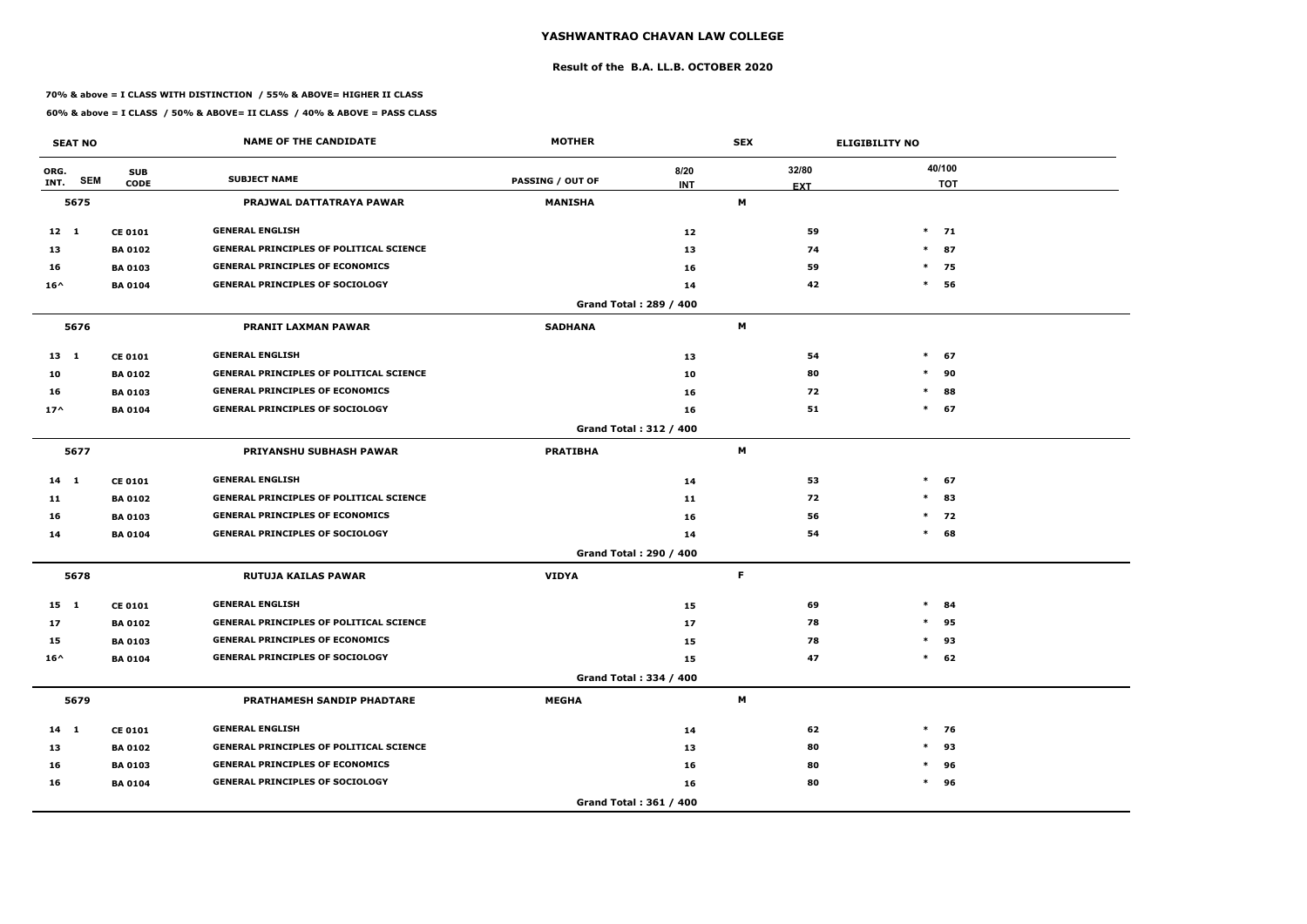### **Result of the B.A. LL.B. OCTOBER 2020**

### **70% & above = I CLASS WITH DISTINCTION / 55% & ABOVE= HIGHER II CLASS**

|               | <b>SEAT NO</b> |                           | <b>NAME OF THE CANDIDATE</b>                   | <b>MOTHER</b>                 |                    | <b>SEX</b>                |            | <b>ELIGIBILITY NO</b> |        |                      |
|---------------|----------------|---------------------------|------------------------------------------------|-------------------------------|--------------------|---------------------------|------------|-----------------------|--------|----------------------|
| ORG.<br>INT.  | <b>SEM</b>     | <b>SUB</b><br><b>CODE</b> | <b>SUBJECT NAME</b>                            | <b>PASSING / OUT OF</b>       | 8/20<br><b>INT</b> | 32/80                     | <b>EXT</b> |                       |        | 40/100<br><b>TOT</b> |
|               | 5680           |                           | <b>DIGVIJAY SATISH POKHARNA</b>                | <b>KALPANA</b>                |                    | M                         |            |                       |        |                      |
| $14 \quad 1$  |                | <b>CE 0101</b>            | <b>GENERAL ENGLISH</b>                         |                               | 14                 |                           | 58         |                       |        | $*$ 72               |
| 14            |                | <b>BA 0102</b>            | <b>GENERAL PRINCIPLES OF POLITICAL SCIENCE</b> |                               | 14                 |                           | 80         |                       | $\ast$ | 94                   |
| 17            |                | <b>BA 0103</b>            | <b>GENERAL PRINCIPLES OF ECONOMICS</b>         |                               | 17                 |                           | 69         |                       | $\ast$ | 86                   |
| $17^$         |                | <b>BA 0104</b>            | <b>GENERAL PRINCIPLES OF SOCIOLOGY</b>         |                               | 16                 |                           | 50         |                       | $\ast$ | 66                   |
|               |                |                           |                                                | Grand Total: 318 / 400        |                    |                           |            |                       |        |                      |
|               | 5681           |                           | <b>JEETESH DAYANAND POL</b>                    | <b>SHARDA</b>                 |                    | M                         |            |                       |        |                      |
| $13 \quad 1$  |                | <b>CE 0101</b>            | <b>GENERAL ENGLISH</b>                         |                               | 13                 |                           | 42         |                       | $\ast$ | 55                   |
| 10            |                | <b>BA0102</b>             | <b>GENERAL PRINCIPLES OF POLITICAL SCIENCE</b> |                               | 10                 |                           | 80         |                       | $\ast$ | 90                   |
| 18            |                | <b>BA0103</b>             | <b>GENERAL PRINCIPLES OF ECONOMICS</b>         |                               | 18                 |                           | 67         |                       | $\ast$ | 85                   |
| 18            |                | <b>BA0104</b>             | <b>GENERAL PRINCIPLES OF SOCIOLOGY</b>         |                               | 18                 |                           | 61         |                       | $*$ 79 |                      |
|               |                |                           |                                                | Grand Total: 309 / 400        |                    |                           |            |                       |        |                      |
|               | 5682           |                           | UTKARSH RAJARAM PONDKULE                       | <b>MANISHA</b>                |                    | M                         |            |                       |        |                      |
| $12 \quad 1$  |                | <b>CE 0101</b>            | <b>GENERAL ENGLISH</b>                         |                               | 12                 |                           | 66         |                       | $\ast$ | 78                   |
| 15            |                | <b>BA0102</b>             | <b>GENERAL PRINCIPLES OF POLITICAL SCIENCE</b> |                               | 15                 |                           | 80         |                       | $\ast$ | 95                   |
| 18            |                | <b>BA 0103</b>            | <b>GENERAL PRINCIPLES OF ECONOMICS</b>         |                               | 18                 |                           | 80         |                       | $\ast$ | 98                   |
| $17^$         |                | <b>BA 0104</b>            | <b>GENERAL PRINCIPLES OF SOCIOLOGY</b>         |                               | 17                 |                           | 54         |                       |        | $*$ 71               |
|               |                |                           |                                                | <b>Grand Total: 342 / 400</b> |                    |                           |            |                       |        |                      |
|               | 5683           |                           | <b>PRAGYA.SEN</b>                              | <b>HANSA SEN</b>              |                    | F.                        |            |                       |        |                      |
| $15 \quad 1$  |                | <b>CE 0101</b>            | <b>GENERAL ENGLISH</b>                         |                               | 15                 |                           | 66         |                       | $\ast$ | 81                   |
| 15            |                | <b>BA0102</b>             | <b>GENERAL PRINCIPLES OF POLITICAL SCIENCE</b> |                               | 15                 |                           | 80         |                       | $\ast$ | 95                   |
| 17            |                | <b>BA 0103</b>            | <b>GENERAL PRINCIPLES OF ECONOMICS</b>         |                               | 17                 |                           | 80         |                       | $\ast$ | 97                   |
| $17^{\wedge}$ |                | <b>BA 0104</b>            | <b>GENERAL PRINCIPLES OF SOCIOLOGY</b>         |                               | 16                 |                           | 50         |                       | $\ast$ | 66                   |
|               |                |                           |                                                | Grand Total: 339 / 400        |                    |                           |            |                       |        |                      |
|               | 5684           |                           | SOURAV ARUNKUMAR PULEKAR                       | <b>ANKITA ARUNKUMAR PULE</b>  |                    | $\boldsymbol{\mathsf{M}}$ |            |                       |        |                      |
| $14$ 1        |                | <b>CE 0101</b>            | <b>GENERAL ENGLISH</b>                         |                               | 14                 |                           | 69         |                       | $\ast$ | 83                   |
| 15            |                | <b>BA 0102</b>            | <b>GENERAL PRINCIPLES OF POLITICAL SCIENCE</b> |                               | 15                 |                           | 74         |                       | $\ast$ | 89                   |
| 17            |                | <b>BA 0103</b>            | <b>GENERAL PRINCIPLES OF ECONOMICS</b>         |                               | 17                 |                           | 70         |                       |        | $*$ 87               |
| 16            |                | <b>BA 0104</b>            | <b>GENERAL PRINCIPLES OF SOCIOLOGY</b>         |                               | 16                 |                           | 70         |                       |        | $*$ 86               |
|               |                |                           |                                                | Grand Total: 345 / 400        |                    |                           |            |                       |        |                      |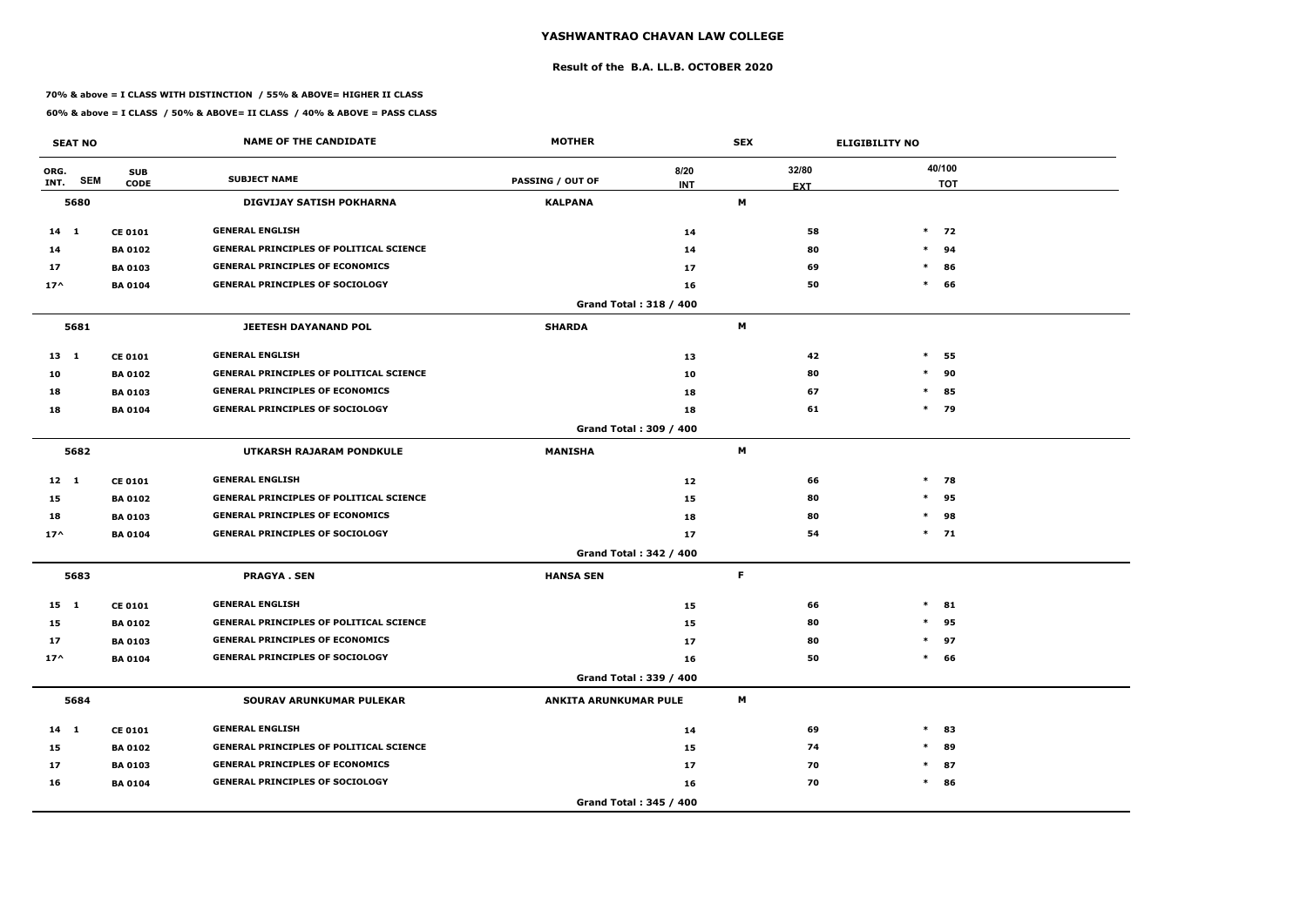### **Result of the B.A. LL.B. OCTOBER 2020**

### **70% & above = I CLASS WITH DISTINCTION / 55% & ABOVE= HIGHER II CLASS**

| <b>SEAT NO</b>  |                                         | <b>NAME OF THE CANDIDATE</b>                   | <b>MOTHER</b>           |                               | <b>SEX</b>      |    | <b>ELIGIBILITY NO</b> |                      |
|-----------------|-----------------------------------------|------------------------------------------------|-------------------------|-------------------------------|-----------------|----|-----------------------|----------------------|
| ORG.<br>INT.    | <b>SUB</b><br><b>SEM</b><br><b>CODE</b> | <b>SUBJECT NAME</b>                            | <b>PASSING / OUT OF</b> | 8/20                          | 32/80           |    |                       | 40/100<br><b>TOT</b> |
| 5685            |                                         | <b>SHALABH PRAVIN RAKH</b>                     | <b>TEJASWINI</b>        | <b>INT</b>                    | <b>EXT</b><br>M |    |                       |                      |
|                 |                                         |                                                |                         |                               |                 |    |                       |                      |
| $12 \quad 1$    | <b>CE 0101</b>                          | <b>GENERAL ENGLISH</b>                         |                         | 12                            |                 | 58 |                       | $*$ 70               |
| AB              | <b>BA 0102</b>                          | <b>GENERAL PRINCIPLES OF POLITICAL SCIENCE</b> |                         | AB                            |                 | 64 | $\ast$                | 64                   |
| AB              | <b>BA 0103</b>                          | <b>GENERAL PRINCIPLES OF ECONOMICS</b>         |                         | AB                            |                 | 69 | $\ast$                | 69                   |
| AB              | <b>BA 0104</b>                          | <b>GENERAL PRINCIPLES OF SOCIOLOGY</b>         |                         | AB                            |                 | 58 | $\ast$                | 58                   |
|                 |                                         |                                                |                         | Grand Total: 261 / 400        |                 |    |                       |                      |
| 5686            |                                         | <b>RAJESH SHIVAJI RANDIVE</b>                  | <b>NIRMALA</b>          |                               | M               |    |                       |                      |
| $13 \quad 1$    | <b>CE 0101</b>                          | <b>GENERAL ENGLISH</b>                         |                         | 13                            |                 | 45 | $\ast$                | 58                   |
| 14              | <b>BA 0102</b>                          | <b>GENERAL PRINCIPLES OF POLITICAL SCIENCE</b> |                         | 14                            |                 | 75 | $\ast$                | 89                   |
| 17              | <b>BA 0103</b>                          | <b>GENERAL PRINCIPLES OF ECONOMICS</b>         |                         | 17                            |                 | 69 | $\ast$                | 86                   |
| 13              | <b>BA 0104</b>                          | <b>GENERAL PRINCIPLES OF SOCIOLOGY</b>         |                         | 13                            |                 | 59 |                       | $*$ 72               |
|                 |                                         |                                                |                         | Grand Total: 305 / 400        |                 |    |                       |                      |
| 5687            |                                         | <b>PRANIT SONAL RAWOOL</b>                     | <b>PRACHI</b>           |                               | M               |    |                       |                      |
| $13 \quad 1$    | <b>CE 0101</b>                          | <b>GENERAL ENGLISH</b>                         |                         | 13                            |                 | 62 |                       | $*$ 75               |
| 14              | <b>BA 0102</b>                          | <b>GENERAL PRINCIPLES OF POLITICAL SCIENCE</b> |                         | 14                            |                 | 80 | $\ast$                | 94                   |
| 17              | <b>BA 0103</b>                          | <b>GENERAL PRINCIPLES OF ECONOMICS</b>         |                         | 17                            |                 | 72 | $\ast$                | 89                   |
| $16^{\wedge}$   | <b>BA 0104</b>                          | <b>GENERAL PRINCIPLES OF SOCIOLOGY</b>         |                         | 16                            |                 | 51 |                       | $*$ 67               |
|                 |                                         |                                                |                         | Grand Total: 325 / 400        |                 |    |                       |                      |
| 5689            |                                         | <b>SHRADHA BHARAT SABARE</b>                   | <b>JYOTI</b>            |                               | F               |    |                       |                      |
| $14^{\wedge} 1$ | <b>CE 0101</b>                          | <b>GENERAL ENGLISH</b>                         |                         | 10                            |                 | 29 | $\ast$                | 39                   |
| 16              | <b>BA 0102</b>                          | <b>GENERAL PRINCIPLES OF POLITICAL SCIENCE</b> |                         | 16                            |                 | 69 | $\ast$                | 85                   |
| 17              | <b>BA 0103</b>                          | <b>GENERAL PRINCIPLES OF ECONOMICS</b>         |                         | 17                            |                 | 64 |                       | $*$ 81               |
| $18^{\wedge}$   | <b>BA 0104</b>                          | <b>GENERAL PRINCIPLES OF SOCIOLOGY</b>         |                         | 16                            |                 | 51 |                       | $*$ 67               |
|                 |                                         |                                                |                         | <b>Grand Total: 272 / 400</b> |                 |    |                       |                      |
| 5690            |                                         | SAKSHI SHIRISH SAHASRABUDHE                    | <b>SHRUTI</b>           |                               | F.              |    |                       |                      |
| $17 \quad 1$    | <b>CE 0101</b>                          | <b>GENERAL ENGLISH</b>                         |                         | 17                            |                 | 72 | $\ast$                | 89                   |
| 15              | <b>BA 0102</b>                          | <b>GENERAL PRINCIPLES OF POLITICAL SCIENCE</b> |                         | 15                            |                 | 80 | $\ast$                | 95                   |
| 16              | <b>BA 0103</b>                          | <b>GENERAL PRINCIPLES OF ECONOMICS</b>         |                         | 16                            |                 | 74 | $\ast$                | 90                   |
| 16              | <b>BA 0104</b>                          | <b>GENERAL PRINCIPLES OF SOCIOLOGY</b>         |                         | 16                            |                 | 69 |                       | $*$ 85               |
|                 |                                         |                                                |                         | Grand Total: 359 / 400        |                 |    |                       |                      |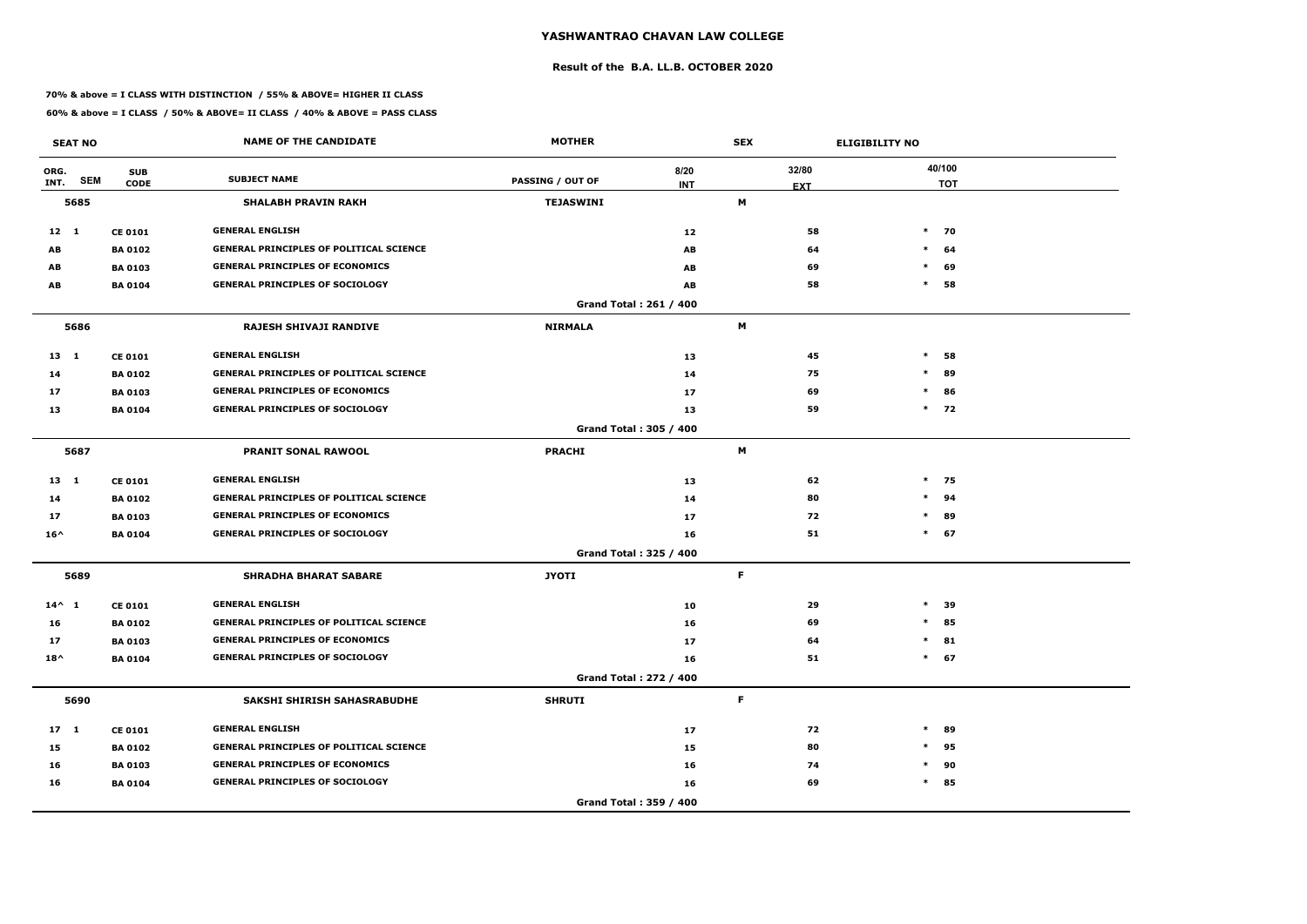### **Result of the B.A. LL.B. OCTOBER 2020**

### **70% & above = I CLASS WITH DISTINCTION / 55% & ABOVE= HIGHER II CLASS**

| <b>SEAT NO</b>  |            |                           | <b>NAME OF THE CANDIDATE</b>                   | <b>MOTHER</b>                 |                    | <b>SEX</b>  |                     | <b>ELIGIBILITY NO</b> |                      |
|-----------------|------------|---------------------------|------------------------------------------------|-------------------------------|--------------------|-------------|---------------------|-----------------------|----------------------|
| ORG.<br>INT.    | <b>SEM</b> | <b>SUB</b><br><b>CODE</b> | <b>SUBJECT NAME</b>                            | <b>PASSING / OUT OF</b>       | 8/20<br><b>INT</b> |             | 32/80<br><b>EXT</b> |                       | 40/100<br><b>TOT</b> |
|                 | 5691       |                           | <b>SAKAR . SHARMA</b>                          | <b>KAVITA SHARMA</b>          |                    | М           |                     |                       |                      |
| $15 \quad 1$    |            | <b>CE 0101</b>            | <b>GENERAL ENGLISH</b>                         |                               | 15                 |             | 74                  | $\ast$                | 89                   |
| 14              |            | <b>BA 0102</b>            | <b>GENERAL PRINCIPLES OF POLITICAL SCIENCE</b> |                               | 14                 |             | 80                  | $\ast$                | 94                   |
| 18              |            | <b>BA 0103</b>            | <b>GENERAL PRINCIPLES OF ECONOMICS</b>         |                               | 18                 |             | 80                  | $\ast$                | 98                   |
| $18^{\wedge}$   |            | <b>BA 0104</b>            | <b>GENERAL PRINCIPLES OF SOCIOLOGY</b>         |                               | 16                 |             | 50                  | $\ast$                | 66                   |
|                 |            |                           |                                                | Grand Total: 347 / 400        |                    |             |                     |                       |                      |
|                 | 5692       |                           | <b>AAKASH SHRIPATI SAKORE</b>                  | <b>JAIBAI</b>                 |                    | M           |                     |                       |                      |
| $13^{\wedge} 1$ |            | <b>CE 0101</b>            | <b>GENERAL ENGLISH</b>                         |                               | 12                 |             | 37                  | $*$                   | 49                   |
| 14              |            | <b>BA 0102</b>            | <b>GENERAL PRINCIPLES OF POLITICAL SCIENCE</b> |                               | 14                 |             | 62                  | $\ast$                | 76                   |
| 17              |            | <b>BA 0103</b>            | <b>GENERAL PRINCIPLES OF ECONOMICS</b>         |                               | 17                 |             | 72                  | $\ast$                | 89                   |
| $16^{\wedge}$   |            | <b>BA 0104</b>            | <b>GENERAL PRINCIPLES OF SOCIOLOGY</b>         |                               | 16                 |             | 51                  |                       | $*$ 67               |
|                 |            |                           |                                                | <b>Grand Total: 281 / 400</b> |                    |             |                     |                       |                      |
|                 | 5693       |                           | TANUJA BHALCHANDRA SAMEL                       | <b>POOJA</b>                  |                    | F.          |                     |                       |                      |
| $14 \quad 1$    |            | <b>CE 0101</b>            | <b>GENERAL ENGLISH</b>                         |                               | 14                 |             | 59                  |                       | $*$ 73               |
| 17              |            | <b>BA 0102</b>            | <b>GENERAL PRINCIPLES OF POLITICAL SCIENCE</b> |                               | 17                 |             | 80                  | $*$                   | 97                   |
| 18              |            | <b>BA 0103</b>            | <b>GENERAL PRINCIPLES OF ECONOMICS</b>         |                               | 18                 |             | 75                  | $\ast$                | 93                   |
| 16              |            | <b>BA 0104</b>            | <b>GENERAL PRINCIPLES OF SOCIOLOGY</b>         |                               | 16                 |             | 64                  |                       | $*$ 80               |
|                 |            |                           |                                                | Grand Total: 343 / 400        |                    |             |                     |                       |                      |
|                 | 5694       |                           | SARTHAK AMITKUMAR CHATURVEDI                   | YAMINI                        |                    | M           |                     |                       |                      |
| 16 <sub>1</sub> |            | <b>CE 0101</b>            | <b>GENERAL ENGLISH</b>                         |                               | 16                 |             | 75                  | $\ast$                | 91                   |
| 16              |            | <b>BA 0102</b>            | <b>GENERAL PRINCIPLES OF POLITICAL SCIENCE</b> |                               | 16                 |             | 80                  | $\ast$                | 96                   |
| 18              |            | <b>BA 0103</b>            | <b>GENERAL PRINCIPLES OF ECONOMICS</b>         |                               | 18                 |             | 80                  | $\ast$                | 98                   |
| 16              |            | <b>BA 0104</b>            | <b>GENERAL PRINCIPLES OF SOCIOLOGY</b>         |                               | 16                 |             | 67                  |                       | $*$ 83               |
|                 |            |                           |                                                | Grand Total: 368 / 400        |                    |             |                     |                       |                      |
|                 | 5695       |                           | <b>DNYANESHWARI GANESH SATALE</b>              | <b>VARSHA</b>                 |                    | $\mathsf F$ |                     |                       |                      |
| $12 \quad 1$    |            | <b>CE 0101</b>            | <b>GENERAL ENGLISH</b>                         |                               | 12                 |             | 37                  | $\ast$                | 49                   |
| 13              |            | <b>BA 0102</b>            | <b>GENERAL PRINCIPLES OF POLITICAL SCIENCE</b> |                               | 13                 |             | 53                  | $\ast$                | 66                   |
| 16              |            | <b>BA 0103</b>            | <b>GENERAL PRINCIPLES OF ECONOMICS</b>         |                               | 16                 |             | 62                  |                       | $*$ 78               |
| $15^{\wedge}$   |            | <b>BA 0104</b>            | <b>GENERAL PRINCIPLES OF SOCIOLOGY</b>         |                               | 15                 |             | 46                  |                       | $*$ 61               |
|                 |            |                           |                                                | Grand Total: 254 / 400        |                    |             |                     |                       |                      |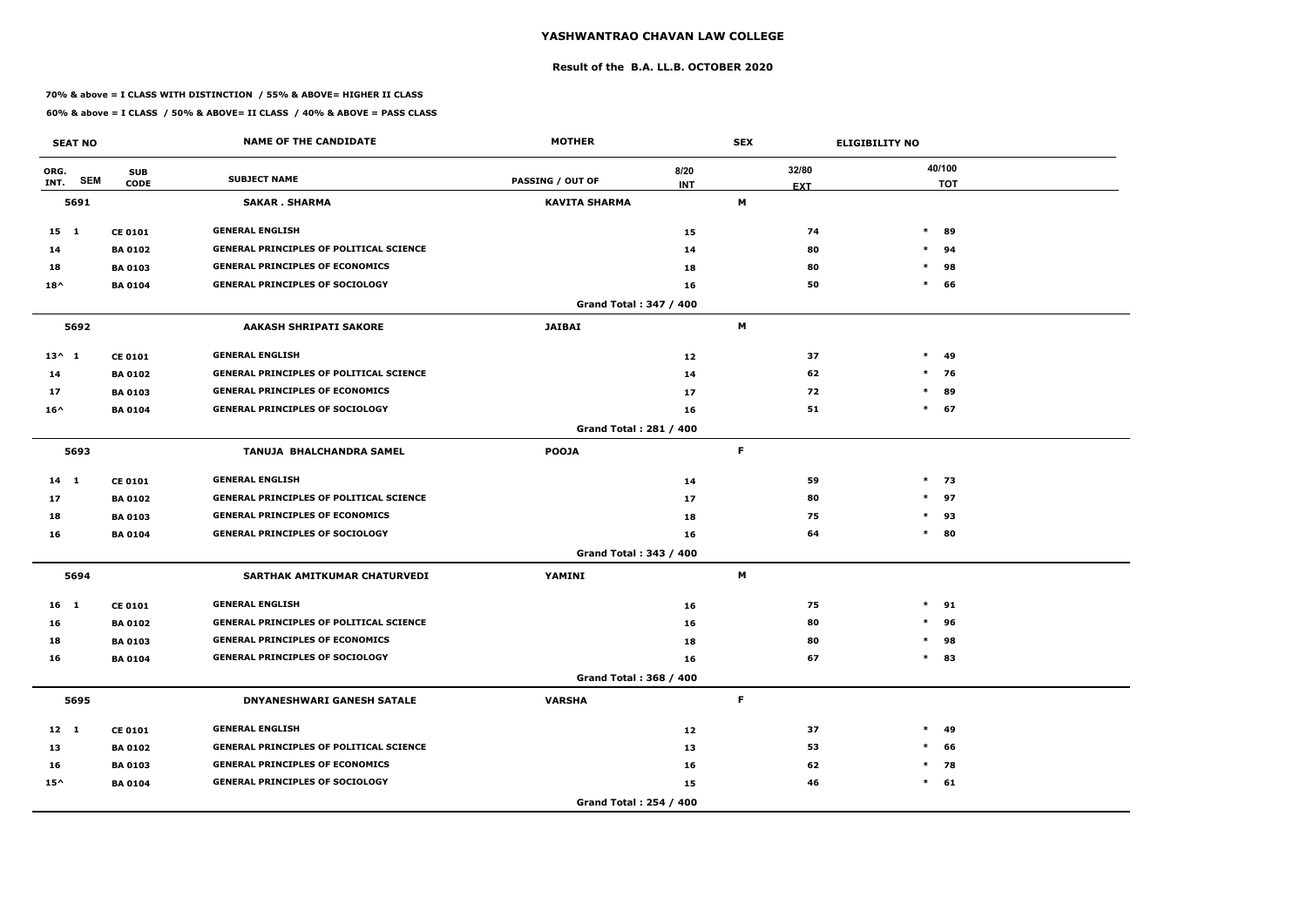### **Result of the B.A. LL.B. OCTOBER 2020**

### **70% & above = I CLASS WITH DISTINCTION / 55% & ABOVE= HIGHER II CLASS**

|                 | <b>SEAT NO</b> |                           | <b>NAME OF THE CANDIDATE</b>                   | <b>MOTHER</b>                |                        | <b>SEX</b> |                     | <b>ELIGIBILITY NO</b> |                      |
|-----------------|----------------|---------------------------|------------------------------------------------|------------------------------|------------------------|------------|---------------------|-----------------------|----------------------|
| ORG.<br>INT.    | <b>SEM</b>     | <b>SUB</b><br><b>CODE</b> | <b>SUBJECT NAME</b>                            | <b>PASSING / OUT OF</b>      | 8/20<br><b>INT</b>     |            | 32/80<br><b>EXT</b> |                       | 40/100<br><b>TOT</b> |
|                 | 5696           |                           | <b>AKASH CHANDRAKANT SAWAR</b>                 | <b>GEETA CHANDRAKANT SAW</b> |                        | M          |                     |                       |                      |
| 16 <sub>1</sub> |                | <b>CE 0101</b>            | <b>GENERAL ENGLISH</b>                         |                              | 16                     |            | 54                  |                       | $*$ 70               |
| 15              |                | <b>BA 0102</b>            | <b>GENERAL PRINCIPLES OF POLITICAL SCIENCE</b> |                              | 15                     |            | 80                  | $\ast$                | 95                   |
| 16              |                | <b>BA 0103</b>            | <b>GENERAL PRINCIPLES OF ECONOMICS</b>         |                              | 16                     |            | 67                  | $\ast$                | 83                   |
| 14              |                | <b>BA 0104</b>            | <b>GENERAL PRINCIPLES OF SOCIOLOGY</b>         |                              | 14                     |            | 62                  |                       | $*$ 76               |
|                 |                |                           |                                                |                              | Grand Total: 324 / 400 |            |                     |                       |                      |
|                 | 5697           |                           | <b>IRFAN AMJAD SHAIKH</b>                      | <b>RESHMA</b>                |                        | M          |                     |                       |                      |
| $15 \quad 1$    |                | <b>CE 0101</b>            | <b>GENERAL ENGLISH</b>                         |                              | 15                     |            | 69                  | $\ast$                | 84                   |
| 15              |                | <b>BA0102</b>             | <b>GENERAL PRINCIPLES OF POLITICAL SCIENCE</b> |                              | 15                     |            | 80                  | $\ast$                | 95                   |
| 17              |                | <b>BA 0103</b>            | <b>GENERAL PRINCIPLES OF ECONOMICS</b>         |                              | 17                     |            | 70                  | $\ast$                | 87                   |
| $16^{\wedge}$   |                | <b>BA 0104</b>            | <b>GENERAL PRINCIPLES OF SOCIOLOGY</b>         |                              | 15                     |            | 46                  | $\ast$                | 61                   |
|                 |                |                           |                                                |                              | Grand Total: 327 / 400 |            |                     |                       |                      |
|                 | 5699           |                           | YASH ANIL SHELAR                               | <b>UJJWALA</b>               |                        | M          |                     |                       |                      |
| $15 \quad 1$    |                | <b>CE 0101</b>            | <b>GENERAL ENGLISH</b>                         |                              | 15                     |            | 56                  |                       | $*$ 71               |
| AB              |                | <b>BA 0102</b>            | <b>GENERAL PRINCIPLES OF POLITICAL SCIENCE</b> |                              | AB                     |            | 67                  | $*$                   | 67                   |
| 18              |                | <b>BA 0103</b>            | <b>GENERAL PRINCIPLES OF ECONOMICS</b>         |                              | 18                     |            | 64                  | $\ast$                | 82                   |
| 15              |                | <b>BA 0104</b>            | <b>GENERAL PRINCIPLES OF SOCIOLOGY</b>         |                              | 15                     |            | 54                  | $\ast$                | 69                   |
|                 |                |                           |                                                |                              | Grand Total: 289 / 400 |            |                     |                       |                      |
|                 | 5700           |                           | <b>SAKSHI RAJESH SHELKE</b>                    | <b>TEJASHREE</b>             |                        | F.         |                     |                       |                      |
| $13^{\wedge} 1$ |                | <b>CE 0101</b>            | <b>GENERAL ENGLISH</b>                         |                              | 11                     |            | 32                  | $\ast$                | -43                  |
| $15^{\wedge}$   |                | <b>BA 0102</b>            | <b>GENERAL PRINCIPLES OF POLITICAL SCIENCE</b> |                              | 14                     |            | 43                  | $\ast$                | 57                   |
| $17^$           |                | <b>BA 0103</b>            | <b>GENERAL PRINCIPLES OF ECONOMICS</b>         |                              | 10                     |            | 29                  | $\ast$                | 39                   |
| $14^{\wedge}$   |                | <b>BA 0104</b>            | <b>GENERAL PRINCIPLES OF SOCIOLOGY</b>         |                              | 09                     |            | 22                  | $\ast$                | 31                   |
|                 |                |                           |                                                |                              | Grand Total: 170 / 400 |            |                     |                       |                      |
|                 | 5701           |                           | SHWETA RAMCHANDRA SHELKE                       | <b>SEEMA</b>                 |                        | F          |                     |                       |                      |
| $17 \quad 1$    |                | <b>CE 0101</b>            | <b>GENERAL ENGLISH</b>                         |                              | 17                     |            | 59                  |                       | $*$ 76               |
| 17              |                | <b>BA 0102</b>            | <b>GENERAL PRINCIPLES OF POLITICAL SCIENCE</b> |                              | $17$                   |            | 80                  | $\ast$                | 97                   |
| 18              |                | <b>BA 0103</b>            | <b>GENERAL PRINCIPLES OF ECONOMICS</b>         |                              | 18                     |            | 80                  | $\ast$                | 98                   |
| 16              |                | <b>BA 0104</b>            | <b>GENERAL PRINCIPLES OF SOCIOLOGY</b>         |                              | 16                     |            | 77                  |                       | $*$ 93               |
|                 |                |                           |                                                |                              | Grand Total: 364 / 400 |            |                     |                       |                      |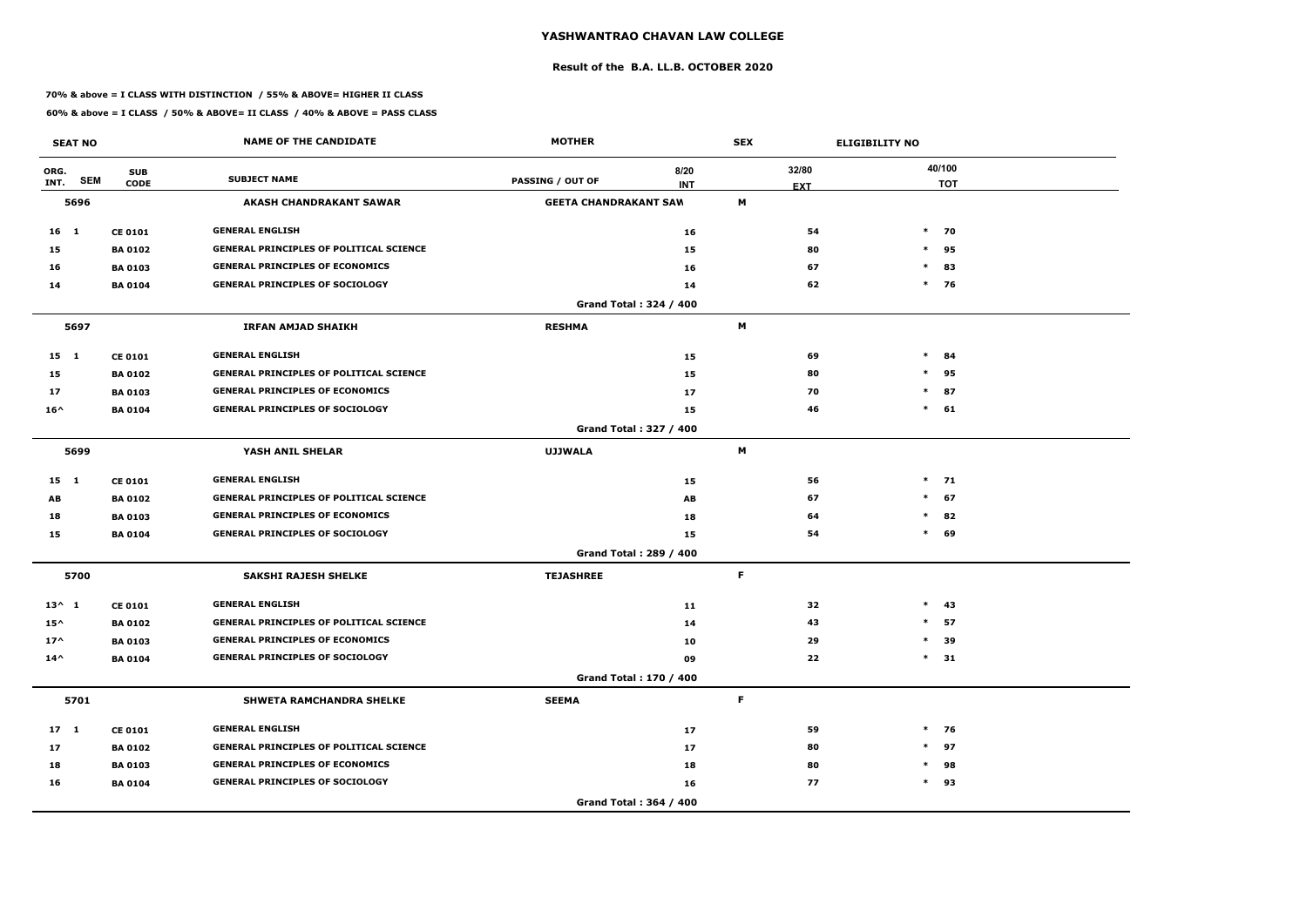### **Result of the B.A. LL.B. OCTOBER 2020**

### **70% & above = I CLASS WITH DISTINCTION / 55% & ABOVE= HIGHER II CLASS**

|                 | <b>SEAT NO</b> |                           | <b>NAME OF THE CANDIDATE</b>                   | <b>MOTHER</b>              |                               | <b>SEX</b> |                     | <b>ELIGIBILITY NO</b> |                      |
|-----------------|----------------|---------------------------|------------------------------------------------|----------------------------|-------------------------------|------------|---------------------|-----------------------|----------------------|
| ORG.<br>INT.    | <b>SEM</b>     | <b>SUB</b><br><b>CODE</b> | <b>SUBJECT NAME</b>                            | <b>PASSING / OUT OF</b>    | 8/20<br><b>INT</b>            |            | 32/80<br><b>EXT</b> |                       | 40/100<br><b>TOT</b> |
|                 | 5702           |                           | <b>SAURAV YOGESH SHIMPI</b>                    | <b>GEETA YOGESH SHIMPI</b> |                               | М          |                     |                       |                      |
| 13 1            |                | <b>CE 0101</b>            | <b>GENERAL ENGLISH</b>                         |                            | 13                            |            | 48                  | $*$                   | 61                   |
| 14              |                | <b>BA 0102</b>            | <b>GENERAL PRINCIPLES OF POLITICAL SCIENCE</b> |                            | 14                            |            | 66                  | $\ast$                | 80                   |
| 15              |                | <b>BA 0103</b>            | <b>GENERAL PRINCIPLES OF ECONOMICS</b>         |                            | 15                            |            | 67                  | $\ast$                | 82                   |
| $16^{\wedge}$   |                | <b>BA 0104</b>            | <b>GENERAL PRINCIPLES OF SOCIOLOGY</b>         |                            | 15                            |            | 46                  | $\ast$                | 61                   |
|                 |                |                           |                                                |                            | <b>Grand Total: 284 / 400</b> |            |                     |                       |                      |
|                 | 5704           |                           | <b>DEEPALI SANTOSH SHINDE</b>                  | <b>SUREKHA</b>             |                               | F          |                     |                       |                      |
| $13 \quad 1$    |                | <b>CE 0101</b>            | <b>GENERAL ENGLISH</b>                         |                            | 13                            |            | 56                  | $\ast$                | 69                   |
| 16              |                | <b>BA0102</b>             | <b>GENERAL PRINCIPLES OF POLITICAL SCIENCE</b> |                            | 16                            |            | 70                  | $\ast$                | 86                   |
| 15              |                | <b>BA 0103</b>            | <b>GENERAL PRINCIPLES OF ECONOMICS</b>         |                            | 15                            |            | 66                  | $\ast$                | 81                   |
| $17^$           |                | <b>BA 0104</b>            | <b>GENERAL PRINCIPLES OF SOCIOLOGY</b>         |                            | 16                            |            | 50                  | $\ast$                | 66                   |
|                 |                |                           |                                                |                            | Grand Total: 302 / 400        |            |                     |                       |                      |
|                 | 5705           |                           | <b>NANDKISHOR SHANKAR SHINDE</b>               | <b>DAMAYANTI</b>           |                               | М          |                     |                       |                      |
| $14$ 1          |                | <b>CE 0101</b>            | <b>GENERAL ENGLISH</b>                         |                            | 14                            |            | 50                  | $\ast$                | 64                   |
| 14              |                | <b>BA 0102</b>            | <b>GENERAL PRINCIPLES OF POLITICAL SCIENCE</b> |                            | 14                            |            | 75                  | $\ast$                | 89                   |
| 16              |                | <b>BA 0103</b>            | <b>GENERAL PRINCIPLES OF ECONOMICS</b>         |                            | 16                            |            | 70                  | $\ast$                | 86                   |
| 16              |                | <b>BA0104</b>             | <b>GENERAL PRINCIPLES OF SOCIOLOGY</b>         |                            | 16                            |            | 59                  |                       | $*$ 75               |
|                 |                |                           |                                                |                            | Grand Total: 314 / 400        |            |                     |                       |                      |
|                 | 5706           |                           | SAKSHI CHANDRAKANT SHINDE                      | <b>ANITA</b>               |                               | F.         |                     |                       |                      |
| $16^{\wedge} 1$ |                | <b>CE 0101</b>            | <b>GENERAL ENGLISH</b>                         |                            | 15                            |            | 48                  | $\ast$                | 63                   |
| 16              |                | <b>BA 0102</b>            | <b>GENERAL PRINCIPLES OF POLITICAL SCIENCE</b> |                            | 16                            |            | 75                  | $*$                   | 91                   |
| 16              |                | <b>BA 0103</b>            | <b>GENERAL PRINCIPLES OF ECONOMICS</b>         |                            | 16                            |            | 61                  |                       | $*$ 77               |
| $18^{\wedge}$   |                | <b>BA 0104</b>            | <b>GENERAL PRINCIPLES OF SOCIOLOGY</b>         |                            | 15                            |            | 46                  |                       | $*$ 61               |
|                 |                |                           |                                                |                            | Grand Total: 292 / 400        |            |                     |                       |                      |
|                 | 5707           |                           | SHIVANI DNYANESHWAR SHINDE                     | <b>URMILA</b>              |                               | F          |                     |                       |                      |
| $14 \quad 1$    |                | <b>CE 0101</b>            | <b>GENERAL ENGLISH</b>                         |                            | 14                            |            | 58                  |                       | $*$ 72               |
| $15^{\wedge}$   |                | <b>BA 0102</b>            | <b>GENERAL PRINCIPLES OF POLITICAL SCIENCE</b> |                            | 14                            |            | 43                  | $\ast$                | 57                   |
| $17^$           |                | <b>BA 0103</b>            | <b>GENERAL PRINCIPLES OF ECONOMICS</b>         |                            | 17                            |            | 54                  |                       | $*$ 71               |
| 17              |                | <b>BA 0104</b>            | <b>GENERAL PRINCIPLES OF SOCIOLOGY</b>         |                            | 17                            |            | 59                  |                       | $*$ 76               |
|                 |                |                           |                                                |                            | Grand Total: 276 / 400        |            |                     |                       |                      |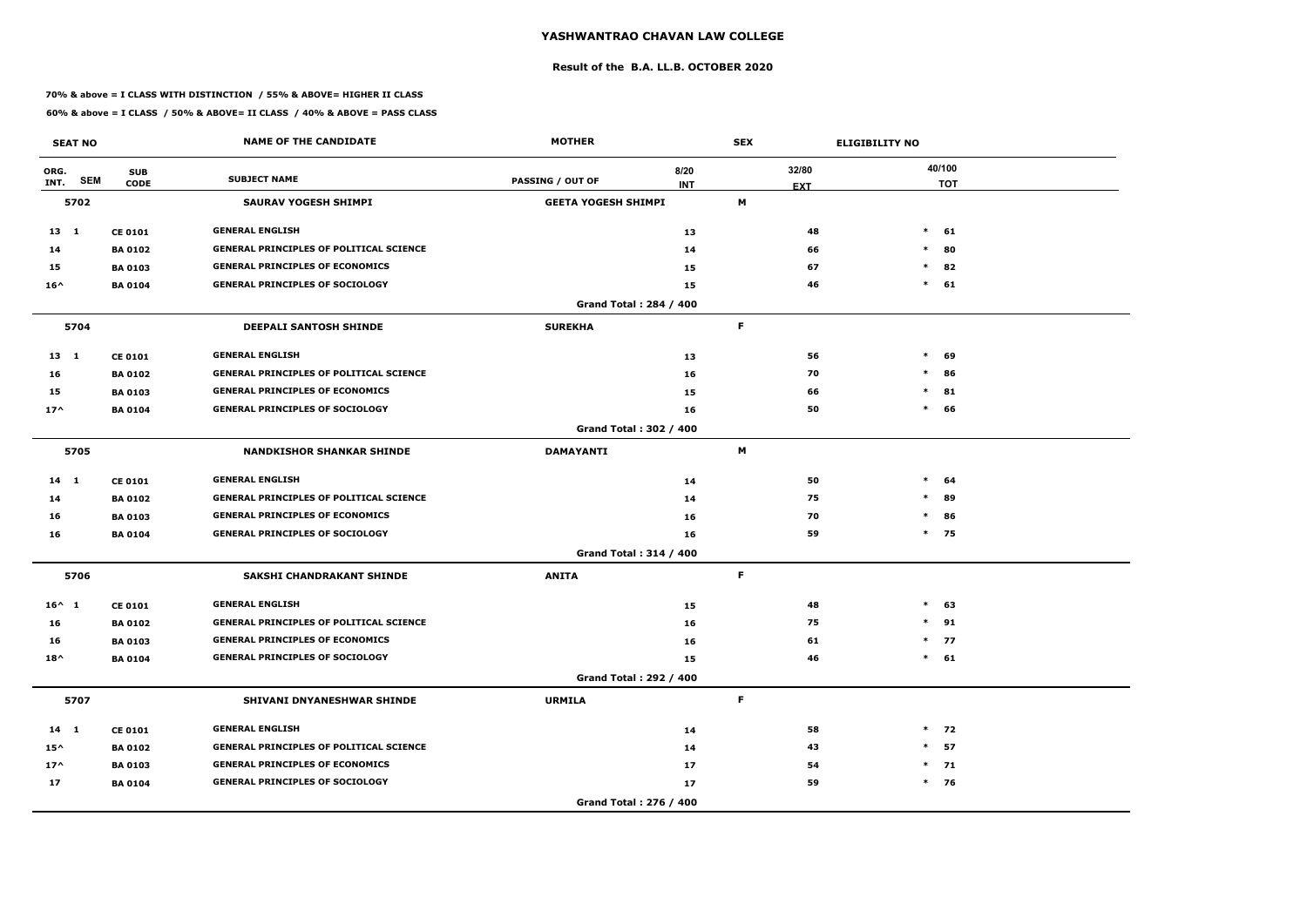### **Result of the B.A. LL.B. OCTOBER 2020**

### **70% & above = I CLASS WITH DISTINCTION / 55% & ABOVE= HIGHER II CLASS**

|               | <b>SEAT NO</b> |                           | <b>NAME OF THE CANDIDATE</b>                   | <b>MOTHER</b>           |                        | <b>SEX</b>          | <b>ELIGIBILITY NO</b> |
|---------------|----------------|---------------------------|------------------------------------------------|-------------------------|------------------------|---------------------|-----------------------|
| ORG.<br>INT.  | <b>SEM</b>     | <b>SUB</b><br><b>CODE</b> | <b>SUBJECT NAME</b>                            | <b>PASSING / OUT OF</b> | 8/20<br><b>INT</b>     | 32/80<br><b>EXT</b> | 40/100<br><b>TOT</b>  |
|               | 5708           |                           | SAKSHI UTTRESHWAR SHINGNAPURE                  | <b>ASHWINI</b>          |                        | F.                  |                       |
| $14 \quad 1$  |                | <b>CE 0101</b>            | <b>GENERAL ENGLISH</b>                         |                         | 14                     | 51                  | $*$<br>65             |
| 15            |                | <b>BA 0102</b>            | <b>GENERAL PRINCIPLES OF POLITICAL SCIENCE</b> |                         | 15                     | 80                  | $\ast$<br>95          |
| 16            |                | <b>BA 0103</b>            | <b>GENERAL PRINCIPLES OF ECONOMICS</b>         |                         | 16                     | 70                  | $\ast$<br>86          |
| $17^$         |                | <b>BA 0104</b>            | <b>GENERAL PRINCIPLES OF SOCIOLOGY</b>         |                         | 15                     | 48                  | $\ast$<br>63          |
|               |                |                           |                                                |                         | Grand Total: 309 / 400 |                     |                       |
|               | 5709           |                           | <b>SHRUTI JYOTIBA SHIRGURE</b>                 | <b>MEERABAI</b>         |                        | F.                  |                       |
| $13 \quad 1$  |                | <b>CE 0101</b>            | <b>GENERAL ENGLISH</b>                         |                         | 13                     | 64                  | $*$ 77                |
| 15            |                | <b>BA 0102</b>            | <b>GENERAL PRINCIPLES OF POLITICAL SCIENCE</b> |                         | 15                     | 80                  | $\ast$<br>95          |
| 17            |                | <b>BA 0103</b>            | <b>GENERAL PRINCIPLES OF ECONOMICS</b>         |                         | 17                     | 80                  | $\ast$<br>97          |
| $16^{\wedge}$ |                | <b>BA 0104</b>            | <b>GENERAL PRINCIPLES OF SOCIOLOGY</b>         |                         | 16                     | 50                  | $\ast$<br>66          |
|               |                |                           |                                                |                         | Grand Total: 335 / 400 |                     |                       |
|               | 5710           |                           | <b>MAHESH NAVNATH SHIRSAT</b>                  | <b>CHHABUBAI</b>        |                        | М                   |                       |
| $13 \quad 1$  |                | <b>CE 0101</b>            | <b>GENERAL ENGLISH</b>                         |                         | 13                     | 61                  | $*$ 74                |
| 12            |                | <b>BA 0102</b>            | <b>GENERAL PRINCIPLES OF POLITICAL SCIENCE</b> |                         | 12                     | 66                  | $\ast$<br>78          |
| 17            |                | <b>BA 0103</b>            | <b>GENERAL PRINCIPLES OF ECONOMICS</b>         |                         | 17                     | 61                  | $*$ 78                |
| 15            |                | <b>BA 0104</b>            | <b>GENERAL PRINCIPLES OF SOCIOLOGY</b>         |                         | 15                     | 58                  | $*$ 73                |
|               |                |                           |                                                |                         | Grand Total: 303 / 400 |                     |                       |
|               | 5711           |                           | <b>SHIVALI SHOBHA SHITOLE</b>                  | <b>SHOBHA</b>           |                        | F.                  |                       |
| $14$ 1        |                | <b>CE 0101</b>            | <b>GENERAL ENGLISH</b>                         |                         | 14                     | 72                  | $\ast$<br>86          |
| 17            |                | <b>BA 0102</b>            | <b>GENERAL PRINCIPLES OF POLITICAL SCIENCE</b> |                         | 17                     | 80                  | $*$<br>97             |
| 18            |                | <b>BA 0103</b>            | <b>GENERAL PRINCIPLES OF ECONOMICS</b>         |                         | 18                     | 70                  | $\ast$<br>88          |
| 15            |                | <b>BA 0104</b>            | <b>GENERAL PRINCIPLES OF SOCIOLOGY</b>         |                         | 15                     | 54                  | 69<br>$\ast$          |
|               |                |                           |                                                |                         | Grand Total: 340 / 400 |                     |                       |
|               | 5712           |                           | <b>SHREYA VAKIL VERMA</b>                      | <b>SUMITRA</b>          |                        | F                   |                       |
| 15 1          |                | <b>CE 0101</b>            | <b>GENERAL ENGLISH</b>                         |                         | 15                     | 66                  | $*$<br>81             |
| 15            |                | <b>BA 0102</b>            | <b>GENERAL PRINCIPLES OF POLITICAL SCIENCE</b> |                         | 15                     | 80                  | $\ast$<br>95          |
| 16            |                | <b>BA 0103</b>            | <b>GENERAL PRINCIPLES OF ECONOMICS</b>         |                         | 16                     | 77                  | 93<br>$\ast$          |
| 18            |                | <b>BA 0104</b>            | <b>GENERAL PRINCIPLES OF SOCIOLOGY</b>         |                         | 18                     | 69                  | $*$ 87                |
|               |                |                           |                                                |                         | Grand Total: 356 / 400 |                     |                       |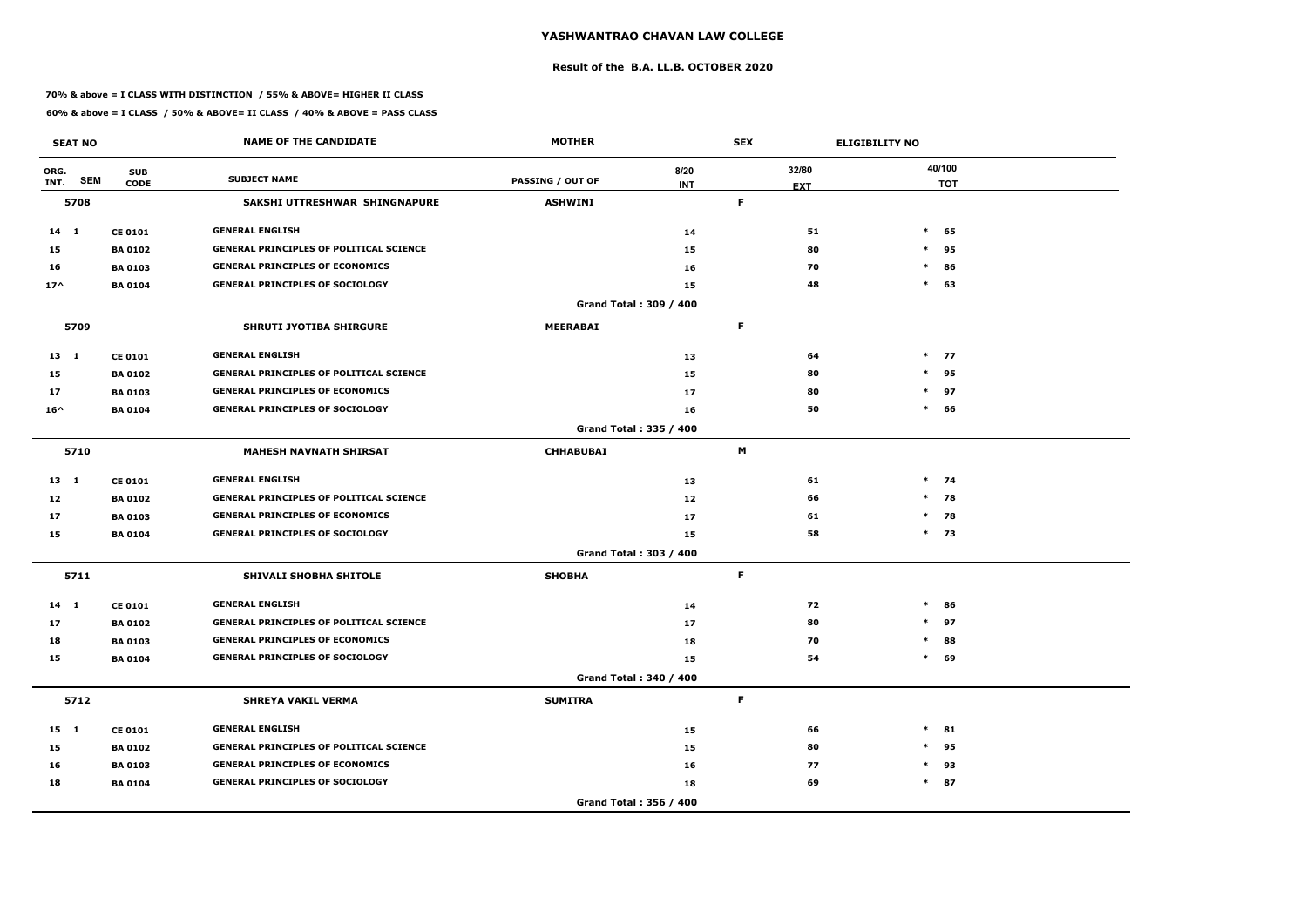### **Result of the B.A. LL.B. OCTOBER 2020**

### **70% & above = I CLASS WITH DISTINCTION / 55% & ABOVE= HIGHER II CLASS**

|                 | <b>SEAT NO</b> |                           | <b>NAME OF THE CANDIDATE</b>                   | <b>MOTHER</b>           |                        | <b>SEX</b>       | <b>ELIGIBILITY NO</b> |
|-----------------|----------------|---------------------------|------------------------------------------------|-------------------------|------------------------|------------------|-----------------------|
| ORG.<br>INT.    | <b>SEM</b>     | <b>SUB</b><br><b>CODE</b> | <b>SUBJECT NAME</b>                            | <b>PASSING / OUT OF</b> | 8/20<br><b>INT</b>     | 32/80            | 40/100<br><b>TOT</b>  |
|                 | 5713           |                           | <b>VEDANTI OMPRAKASH SOMWANSHI</b>             | <b>VRUNDA</b>           |                        | <b>EXT</b><br>F. |                       |
| $12 \quad 1$    |                | <b>CE 0101</b>            | <b>GENERAL ENGLISH</b>                         |                         | 12                     | 59               | $*$ 71                |
| 13              |                | <b>BA 0102</b>            | <b>GENERAL PRINCIPLES OF POLITICAL SCIENCE</b> |                         | 13                     | 80               | 93<br>$\ast$          |
| 17              |                | <b>BA 0103</b>            | <b>GENERAL PRINCIPLES OF ECONOMICS</b>         |                         | 17                     | 72               | $\ast$<br>89          |
| 18              |                | <b>BA 0104</b>            | <b>GENERAL PRINCIPLES OF SOCIOLOGY</b>         |                         | 18                     | 61               | $*$ 79                |
|                 |                |                           |                                                |                         | Grand Total: 332 / 400 |                  |                       |
|                 | 5714           |                           | YASH RAJENDRA SONAWALE                         | <b>LATA</b>             |                        | M                |                       |
| 16 <sub>1</sub> |                | <b>CE 0101</b>            | <b>GENERAL ENGLISH</b>                         |                         | 16                     | 61               | $*$ 77                |
| 15              |                | <b>BA 0102</b>            | <b>GENERAL PRINCIPLES OF POLITICAL SCIENCE</b> |                         | 15                     | 75               | $\ast$<br>90          |
| 18              |                | <b>BA 0103</b>            | <b>GENERAL PRINCIPLES OF ECONOMICS</b>         |                         | 18                     | 75               | $*$<br>93             |
| 18              |                | <b>BA 0104</b>            | <b>GENERAL PRINCIPLES OF SOCIOLOGY</b>         |                         | 18                     | 61               | $*$ 79                |
|                 |                |                           |                                                |                         | Grand Total: 339 / 400 |                  |                       |
|                 | 5715           |                           | <b>SAKSHI BAPU SONAWANE</b>                    | <b>ANITA</b>            |                        | F.               |                       |
| $15^{\wedge} 1$ |                | <b>CE 0101</b>            | <b>GENERAL ENGLISH</b>                         |                         | 14                     | 43               | $\ast$<br>57          |
| 14              |                | <b>BA 0102</b>            | <b>GENERAL PRINCIPLES OF POLITICAL SCIENCE</b> |                         | 14                     | 75               | 89<br>$\ast$          |
| $17^$           |                | <b>BA 0103</b>            | <b>GENERAL PRINCIPLES OF ECONOMICS</b>         |                         | 16                     | 50               | $\ast$<br>66          |
| $17^$           |                | <b>BA 0104</b>            | <b>GENERAL PRINCIPLES OF SOCIOLOGY</b>         |                         | 14                     | 45               | $\ast$<br>59          |
|                 |                |                           |                                                |                         | Grand Total: 271 / 400 |                  |                       |
|                 | 5716           |                           | <b>SHAMBHURAJE SUMANT SONAWANE</b>             | <b>MADHUMALTI</b>       |                        | M                |                       |
| 10 <sub>1</sub> |                | <b>CE 0101</b>            | <b>GENERAL ENGLISH</b>                         |                         | 10                     | 38               | $\ast$<br>-48         |
| 15              |                | <b>BA 0102</b>            | <b>GENERAL PRINCIPLES OF POLITICAL SCIENCE</b> |                         | 15                     | 80               | $\ast$<br>95          |
| 15              |                | <b>BA 0103</b>            | <b>GENERAL PRINCIPLES OF ECONOMICS</b>         |                         | 15                     | 66               | $*$ 81                |
| $18^{\wedge}$   |                | <b>BA 0104</b>            | <b>GENERAL PRINCIPLES OF SOCIOLOGY</b>         |                         | 15                     | 48               | $*$ 63                |
|                 |                |                           |                                                |                         | Grand Total: 287 / 400 |                  |                       |
|                 | 5717           |                           | <b>SRUSHTI SHRIKANT JADHAV</b>                 | <b>PRATIBHA</b>         |                        | F.               |                       |
| $14 \quad 1$    |                | <b>CE 0101</b>            | <b>GENERAL ENGLISH</b>                         |                         | 14                     | 66               | $\ast$<br>80          |
| 16              |                | <b>BA 0102</b>            | <b>GENERAL PRINCIPLES OF POLITICAL SCIENCE</b> |                         | 16                     | 80               | 96<br>$\ast$          |
| 16              |                | <b>BA 0103</b>            | <b>GENERAL PRINCIPLES OF ECONOMICS</b>         |                         | 16                     | 80               | 96<br>$\ast$          |
| 18              |                | <b>BA 0104</b>            | <b>GENERAL PRINCIPLES OF SOCIOLOGY</b>         |                         | 18                     | 72               | $*$ 90                |
|                 |                |                           |                                                |                         | Grand Total: 362 / 400 |                  |                       |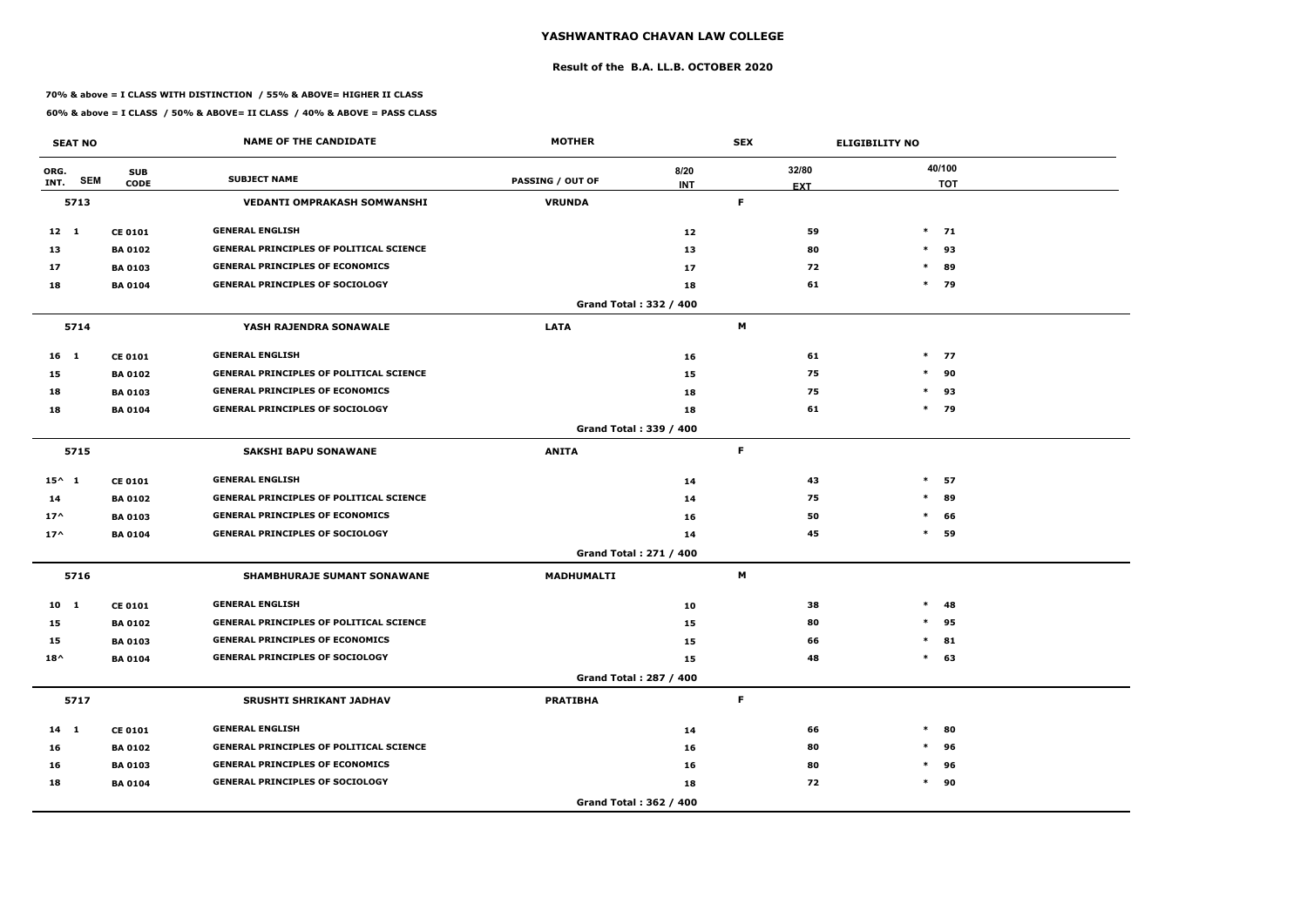### **Result of the B.A. LL.B. OCTOBER 2020**

### **70% & above = I CLASS WITH DISTINCTION / 55% & ABOVE= HIGHER II CLASS**

|               | <b>SEAT NO</b> |                           | <b>NAME OF THE CANDIDATE</b>                   | <b>MOTHER</b>                 |                        | <b>SEX</b>                |    | <b>ELIGIBILITY NO</b> |        |                      |
|---------------|----------------|---------------------------|------------------------------------------------|-------------------------------|------------------------|---------------------------|----|-----------------------|--------|----------------------|
| ORG.<br>INT.  | <b>SEM</b>     | <b>SUB</b><br><b>CODE</b> | <b>SUBJECT NAME</b>                            | <b>PASSING / OUT OF</b>       | 8/20<br><b>INT</b>     | 32/80<br><b>EXT</b>       |    |                       |        | 40/100<br><b>TOT</b> |
|               | 5718           |                           | SONALI BABASAHEB SURYAWANSHI                   | <b>JYOTI</b>                  |                        | F                         |    |                       |        |                      |
| $13 \quad 1$  |                | <b>CE 0101</b>            | <b>GENERAL ENGLISH</b>                         |                               | 13                     |                           | 56 |                       | $*$    | 69                   |
| 13            |                | <b>BA0102</b>             | <b>GENERAL PRINCIPLES OF POLITICAL SCIENCE</b> |                               | 13                     |                           | 69 |                       | $\ast$ | 82                   |
| 16            |                | <b>BA 0103</b>            | <b>GENERAL PRINCIPLES OF ECONOMICS</b>         |                               | 16                     |                           | 62 |                       | $\ast$ | 78                   |
| 17            |                | <b>BA 0104</b>            | <b>GENERAL PRINCIPLES OF SOCIOLOGY</b>         |                               | 17                     |                           | 61 |                       | $*$ 78 |                      |
|               |                |                           |                                                |                               | Grand Total: 307 / 400 |                           |    |                       |        |                      |
|               | 5719           |                           | <b>ANIKET SHAHADEV TANDALE</b>                 | <b>ANURADHA</b>               |                        | M                         |    |                       |        |                      |
| $12 \quad 1$  |                | <b>CE 0101</b>            | <b>GENERAL ENGLISH</b>                         |                               | 12                     |                           | 48 |                       | $\ast$ | 60                   |
| 14            |                | <b>BA0102</b>             | <b>GENERAL PRINCIPLES OF POLITICAL SCIENCE</b> |                               | 14                     |                           | 54 |                       | $\ast$ | 68                   |
| 17            |                | <b>BA0103</b>             | <b>GENERAL PRINCIPLES OF ECONOMICS</b>         |                               | 17                     |                           | 69 |                       | $\ast$ | 86                   |
| 15            |                | <b>BA0104</b>             | <b>GENERAL PRINCIPLES OF SOCIOLOGY</b>         |                               | 15                     |                           | 51 |                       | $*$    | 66                   |
|               |                |                           |                                                |                               | Grand Total: 280 / 400 |                           |    |                       |        |                      |
|               | 5721           |                           | <b>BHUSHAN AMOL TATIYA</b>                     | <b>RAKHI</b>                  |                        | M                         |    |                       |        |                      |
| $10 \quad 1$  |                | <b>CE 0101</b>            | <b>GENERAL ENGLISH</b>                         |                               | 10                     |                           | 66 |                       | $*$ 76 |                      |
| 14            |                | <b>BA0102</b>             | <b>GENERAL PRINCIPLES OF POLITICAL SCIENCE</b> |                               | 14                     |                           | 80 |                       | $\ast$ | 94                   |
| 15            |                | <b>BA 0103</b>            | <b>GENERAL PRINCIPLES OF ECONOMICS</b>         |                               | 15                     |                           | 67 |                       | $\ast$ | 82                   |
| 16            |                | <b>BA 0104</b>            | <b>GENERAL PRINCIPLES OF SOCIOLOGY</b>         |                               | 16                     |                           | 67 |                       | $\ast$ | 83                   |
|               |                |                           |                                                |                               | Grand Total: 335 / 400 |                           |    |                       |        |                      |
|               | 5722           |                           | <b>TEJAS HARIBHAU TATTU</b>                    | <b>MANISHA</b>                |                        | M                         |    |                       |        |                      |
| $13 \quad 1$  |                | <b>CE 0101</b>            | <b>GENERAL ENGLISH</b>                         |                               | 13                     |                           | 50 |                       | $\ast$ | 63                   |
| 11            |                | <b>BA0102</b>             | <b>GENERAL PRINCIPLES OF POLITICAL SCIENCE</b> |                               | 11                     |                           | 64 |                       | $\ast$ | 75                   |
| 16            |                | <b>BA 0103</b>            | <b>GENERAL PRINCIPLES OF ECONOMICS</b>         |                               | 16                     |                           | 66 |                       | $*$ 82 |                      |
| $14^{\wedge}$ |                | <b>BA 0104</b>            | <b>GENERAL PRINCIPLES OF SOCIOLOGY</b>         |                               | 12                     |                           | 35 |                       | $*$ 47 |                      |
|               |                |                           |                                                |                               | Grand Total: 267 / 400 |                           |    |                       |        |                      |
|               | 5723           |                           | VISHWAJEET VISHNU VAJIRE                       | <b>VAISHALI VISHNU VAJIRE</b> |                        | $\boldsymbol{\mathsf{M}}$ |    |                       |        |                      |
| $14$ 1        |                | <b>CE 0101</b>            | <b>GENERAL ENGLISH</b>                         |                               | 14                     |                           | 58 |                       |        | $*$ 72               |
| 15            |                | <b>BA 0102</b>            | <b>GENERAL PRINCIPLES OF POLITICAL SCIENCE</b> |                               | 15                     |                           | 78 |                       | $\ast$ | 93                   |
| 16            |                | <b>BA 0103</b>            | <b>GENERAL PRINCIPLES OF ECONOMICS</b>         |                               | 16                     |                           | 72 |                       | $\ast$ | 88                   |
| $17^{\wedge}$ |                | <b>BA 0104</b>            | <b>GENERAL PRINCIPLES OF SOCIOLOGY</b>         |                               | 15                     |                           | 46 |                       | $*$ 61 |                      |
|               |                |                           |                                                |                               | Grand Total: 314 / 400 |                           |    |                       |        |                      |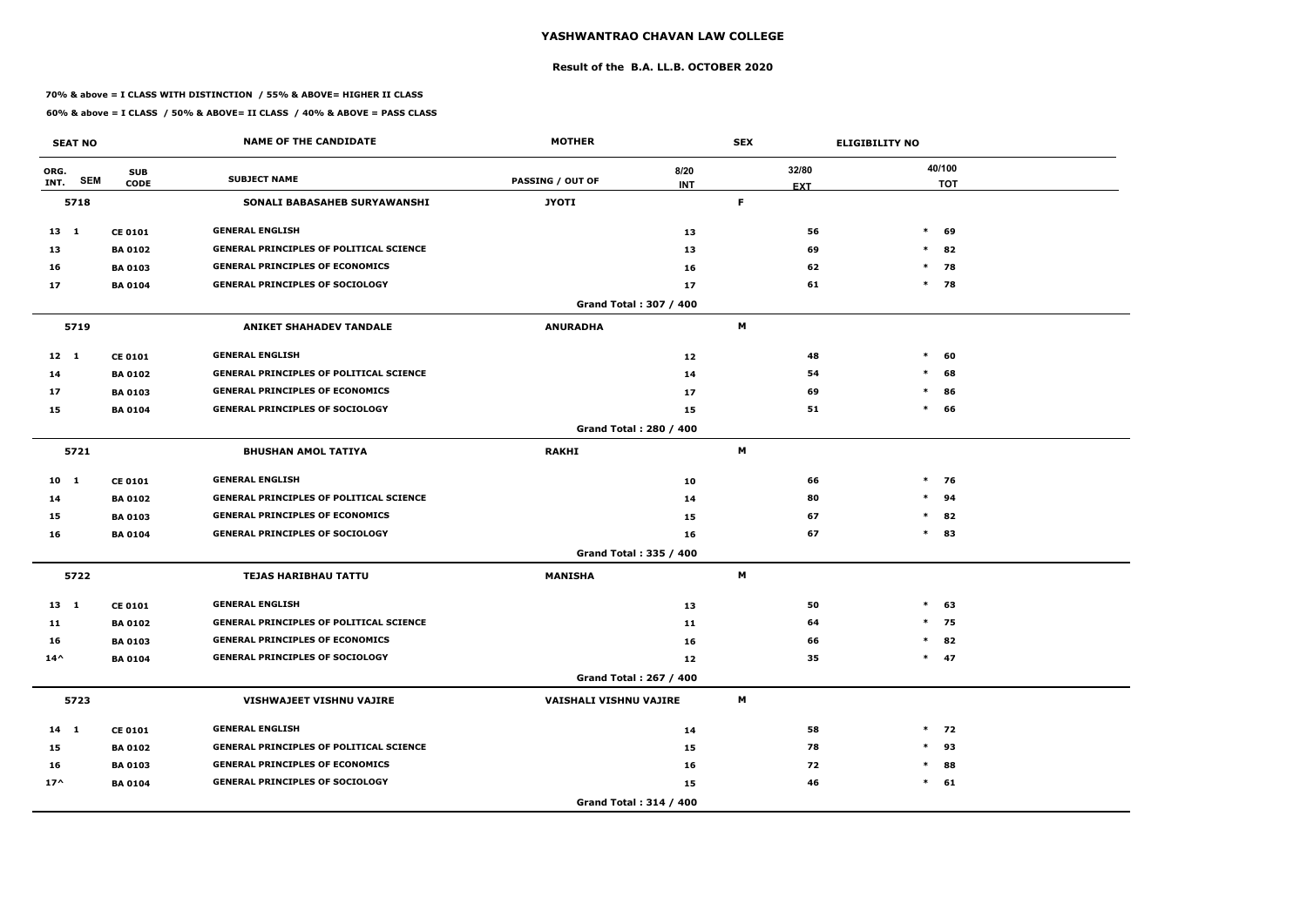### **Result of the B.A. LL.B. OCTOBER 2020**

### **70% & above = I CLASS WITH DISTINCTION / 55% & ABOVE= HIGHER II CLASS**

|                 | <b>SEAT NO</b> |                           | <b>NAME OF THE CANDIDATE</b>                   | <b>MOTHER</b>                 |                    | <b>SEX</b>          |    | <b>ELIGIBILITY NO</b> |                      |  |
|-----------------|----------------|---------------------------|------------------------------------------------|-------------------------------|--------------------|---------------------|----|-----------------------|----------------------|--|
| ORG.<br>INT.    | <b>SEM</b>     | <b>SUB</b><br><b>CODE</b> | <b>SUBJECT NAME</b>                            | <b>PASSING / OUT OF</b>       | 8/20<br><b>INT</b> | 32/80<br><b>EXT</b> |    |                       | 40/100<br><b>TOT</b> |  |
|                 | 5724           |                           | <b>OMKAR ANNASAHEB VEER</b>                    | <b>GOURI</b>                  |                    | М                   |    |                       |                      |  |
| $14 \quad 1$    |                | <b>CE 0101</b>            | <b>GENERAL ENGLISH</b>                         |                               | 14                 |                     | 45 | $*$                   | 59                   |  |
| 12              |                | <b>BA 0102</b>            | <b>GENERAL PRINCIPLES OF POLITICAL SCIENCE</b> |                               | 12                 |                     | 58 |                       | $*$ 70               |  |
| $17^$           |                | <b>BA 0103</b>            | <b>GENERAL PRINCIPLES OF ECONOMICS</b>         |                               | 16                 |                     | 51 | $\ast$                | 67                   |  |
| $16^{\wedge}$   |                | <b>BA 0104</b>            | <b>GENERAL PRINCIPLES OF SOCIOLOGY</b>         |                               | 13                 |                     | 38 | $\ast$                | 51                   |  |
|                 |                |                           |                                                | Grand Total: 247 / 400        |                    |                     |    |                       |                      |  |
|                 | 5725           |                           | VIKASH RAM PRASAD RAY KUMAR                    | <b>SHEEMA DEVI</b>            |                    | M                   |    |                       |                      |  |
| $14$ 1          |                | <b>CE 0101</b>            | <b>GENERAL ENGLISH</b>                         |                               | 14                 |                     | 61 |                       | $*$ 75               |  |
| 13              |                | <b>BA 0102</b>            | <b>GENERAL PRINCIPLES OF POLITICAL SCIENCE</b> |                               | 13                 |                     | 80 | $\ast$                | 93                   |  |
| 17              |                | <b>BA 0103</b>            | <b>GENERAL PRINCIPLES OF ECONOMICS</b>         |                               | 17                 |                     | 62 |                       | $\ast$<br>79         |  |
| $18^{\wedge}$   |                | <b>BA 0104</b>            | <b>GENERAL PRINCIPLES OF SOCIOLOGY</b>         |                               | 18                 |                     | 59 |                       | $*$ 77               |  |
|                 |                |                           |                                                | Grand Total: 324 / 400        |                    |                     |    |                       |                      |  |
|                 | 5726           |                           | <b>VAISHNAVI DATTA WAGHMARE</b>                | <b>SUREKHA</b>                |                    | F.                  |    |                       |                      |  |
| 8               | $\blacksquare$ | <b>CE 0101</b>            | <b>GENERAL ENGLISH</b>                         |                               | 08                 |                     | 34 |                       | $*$ 42               |  |
| 15              |                | <b>BA 0102</b>            | <b>GENERAL PRINCIPLES OF POLITICAL SCIENCE</b> |                               | 15                 |                     | 72 |                       | 87<br>$\ast$         |  |
| 18              |                | <b>BA 0103</b>            | <b>GENERAL PRINCIPLES OF ECONOMICS</b>         |                               | 18                 |                     | 69 |                       | $*$ 87               |  |
| 8               |                | <b>BA 0104</b>            | <b>GENERAL PRINCIPLES OF SOCIOLOGY</b>         |                               | 08                 |                     | 53 |                       | $*$ 61               |  |
|                 |                |                           |                                                | <b>Grand Total: 277 / 400</b> |                    |                     |    |                       |                      |  |
|                 | 5727           |                           | DATTATRAY TUKARAM WAGHMODE                     | <b>JAYASHRI</b>               |                    | М                   |    |                       |                      |  |
| 10 <sub>1</sub> |                | <b>CE 0101</b>            | <b>GENERAL ENGLISH</b>                         |                               | 10                 |                     | 42 | $\ast$                | 52                   |  |
| $14^{\wedge}$   |                | <b>BA 0102</b>            | <b>GENERAL PRINCIPLES OF POLITICAL SCIENCE</b> |                               | 14                 |                     | 43 | $\ast$                | 57                   |  |
| 16              |                | <b>BA 0103</b>            | <b>GENERAL PRINCIPLES OF ECONOMICS</b>         |                               | 16                 |                     | 59 |                       | $*$ 75               |  |
| 8               |                | <b>BA 0104</b>            | <b>GENERAL PRINCIPLES OF SOCIOLOGY</b>         |                               | 08                 |                     | 64 |                       | $*$ 72               |  |
|                 |                |                           |                                                | Grand Total: 256 / 400        |                    |                     |    |                       |                      |  |
|                 | 5728           |                           | <b>HRITIKA PANDURANG WALKE</b>                 | <b>PRAGATI</b>                |                    | F                   |    |                       |                      |  |
| $16$ 1          |                | <b>CE 0101</b>            | <b>GENERAL ENGLISH</b>                         |                               | 16                 |                     | 59 |                       | $*$ 75               |  |
| 16              |                | <b>BA 0102</b>            | <b>GENERAL PRINCIPLES OF POLITICAL SCIENCE</b> |                               | 16                 |                     | 58 |                       | $*$ 74               |  |
| 16              |                | <b>BA 0103</b>            | <b>GENERAL PRINCIPLES OF ECONOMICS</b>         |                               | 16                 |                     | 66 |                       | $*$ 82               |  |
| 18              |                | <b>BA 0104</b>            | <b>GENERAL PRINCIPLES OF SOCIOLOGY</b>         |                               | 18                 |                     | 61 |                       | $*$ 79               |  |
|                 |                |                           |                                                | Grand Total: 310 / 400        |                    |                     |    |                       |                      |  |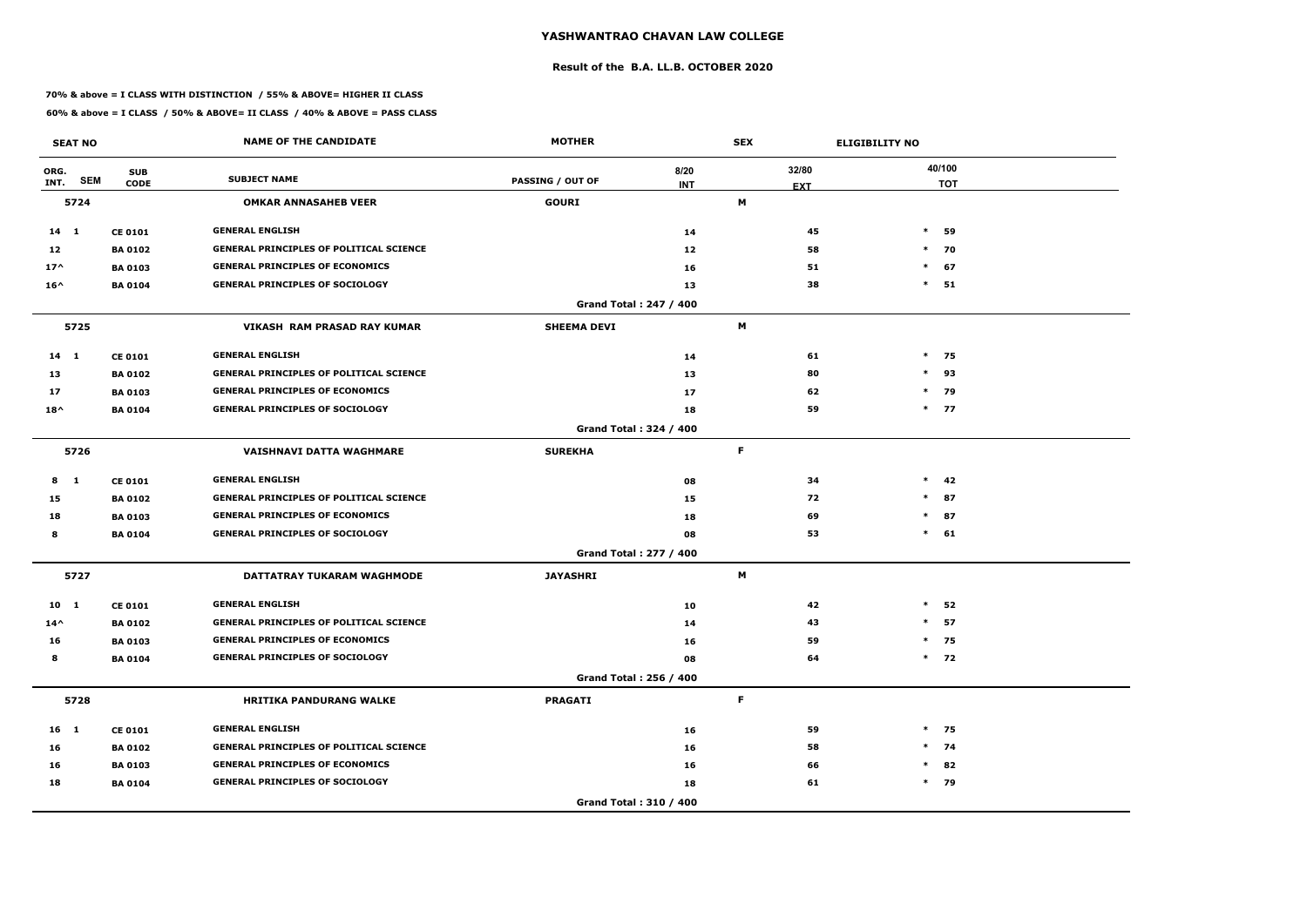### **Result of the B.A. LL.B. OCTOBER 2020**

### **70% & above = I CLASS WITH DISTINCTION / 55% & ABOVE= HIGHER II CLASS**

|                 | <b>SEAT NO</b> |                           | <b>NAME OF THE CANDIDATE</b>                   | <b>MOTHER</b>           |                               | <b>SEX</b>  |                     | <b>ELIGIBILITY NO</b> |                      |
|-----------------|----------------|---------------------------|------------------------------------------------|-------------------------|-------------------------------|-------------|---------------------|-----------------------|----------------------|
| ORG.<br>INT.    | <b>SEM</b>     | <b>SUB</b><br><b>CODE</b> | <b>SUBJECT NAME</b>                            | <b>PASSING / OUT OF</b> | 8/20<br><b>INT</b>            |             | 32/80<br><b>EXT</b> |                       | 40/100<br><b>TOT</b> |
|                 | 5729           |                           | JYOTI BALASAHEB WALKUNDE                       | <b>MANISHA</b>          |                               | F           |                     |                       |                      |
| $15^{\wedge}$ 1 |                | <b>CE 0101</b>            | <b>GENERAL ENGLISH</b>                         |                         | 14                            |             | 42                  | $\ast$                | 56                   |
| 15              |                | <b>BA 0102</b>            | <b>GENERAL PRINCIPLES OF POLITICAL SCIENCE</b> |                         | 15                            |             | 80                  |                       | $*$ 95               |
| 17              |                | <b>BA 0103</b>            | <b>GENERAL PRINCIPLES OF ECONOMICS</b>         |                         | 17                            |             | 69                  | $\ast$                | 86                   |
| 16              |                | <b>BA 0104</b>            | <b>GENERAL PRINCIPLES OF SOCIOLOGY</b>         |                         | 16                            |             | 66                  | $\ast$                | 82                   |
|                 |                |                           |                                                |                         | <b>Grand Total: 319 / 400</b> |             |                     |                       |                      |
|                 | 5730           |                           | SHUBHAM MAHADEO WALINJ                         | JYOTI MAHADEO WALUNJ    |                               | M           |                     |                       |                      |
| $13 \quad 1$    |                | <b>CE 0101</b>            | <b>GENERAL ENGLISH</b>                         |                         | 13                            |             | 59                  |                       | $*$ 72               |
| 16              |                | <b>BA 0102</b>            | <b>GENERAL PRINCIPLES OF POLITICAL SCIENCE</b> |                         | 16                            |             | 75                  |                       | $*$ 91               |
| 15              |                | <b>BA 0103</b>            | <b>GENERAL PRINCIPLES OF ECONOMICS</b>         |                         | 15                            |             | 69                  | $\ast$                | 84                   |
| 16              |                | <b>BA 0104</b>            | <b>GENERAL PRINCIPLES OF SOCIOLOGY</b>         |                         | 16                            |             | 56                  |                       | $*$ 72               |
|                 |                |                           |                                                |                         | <b>Grand Total: 319 / 400</b> |             |                     |                       |                      |
|                 | 5731           |                           | <b>HARSHAD VITTHAL WANGANE</b>                 | <b>ANITA</b>            |                               | M           |                     |                       |                      |
| $13 \quad 1$    |                | <b>CE 0101</b>            | <b>GENERAL ENGLISH</b>                         |                         | 13                            |             | 45                  | $\ast$                | 58                   |
| 15              |                | <b>BA 0102</b>            | <b>GENERAL PRINCIPLES OF POLITICAL SCIENCE</b> |                         | 15                            |             | 54                  | $\ast$                | 69                   |
| 17              |                | <b>BA 0103</b>            | <b>GENERAL PRINCIPLES OF ECONOMICS</b>         |                         | 17                            |             | 74                  |                       | $*$ 91               |
| $20^{\prime}$   |                | <b>BA 0104</b>            | <b>GENERAL PRINCIPLES OF SOCIOLOGY</b>         |                         | 17                            |             | 56                  |                       | $*$ 73               |
|                 |                |                           |                                                |                         | Grand Total: 291 / 400        |             |                     |                       |                      |
|                 | 5732           |                           | <b>UMANG DATTATRAY YADAV</b>                   | <b>RUPALI</b>           |                               | M           |                     |                       |                      |
| $12 \quad 1$    |                | <b>CE 0101</b>            | <b>GENERAL ENGLISH</b>                         |                         | 12                            |             | 69                  | $\ast$                | 81                   |
| 14              |                | <b>BA 0102</b>            | <b>GENERAL PRINCIPLES OF POLITICAL SCIENCE</b> |                         | 14                            |             | 80                  | $*$                   | 94                   |
| 17              |                | <b>BA 0103</b>            | <b>GENERAL PRINCIPLES OF ECONOMICS</b>         |                         | 17                            |             | 66                  |                       | $*$ 83               |
| 16              |                | <b>BA 0104</b>            | <b>GENERAL PRINCIPLES OF SOCIOLOGY</b>         |                         | 16                            |             | 62                  |                       | $*$ 78               |
|                 |                |                           |                                                |                         | Grand Total: 336 / 400        |             |                     |                       |                      |
|                 | 5733           |                           | YASHASWINI SHAMBHU NATH CHOUDHARY              | <b>MAMTA</b>            |                               | $\mathsf F$ |                     |                       |                      |
| $16 \quad 1$    |                | <b>CE 0101</b>            | <b>GENERAL ENGLISH</b>                         |                         | 16                            |             | 78                  |                       | $*$ 94               |
| 15              |                | <b>BA 0102</b>            | <b>GENERAL PRINCIPLES OF POLITICAL SCIENCE</b> |                         | 15                            |             | 80                  |                       | $*$ 95               |
| 18              |                | <b>BA 0103</b>            | <b>GENERAL PRINCIPLES OF ECONOMICS</b>         |                         | 18                            |             | 80                  |                       | $*$ 98               |
| 15              |                | <b>BA 0104</b>            | <b>GENERAL PRINCIPLES OF SOCIOLOGY</b>         |                         | 15                            |             | 67                  |                       | $*$ 82               |
|                 |                |                           |                                                |                         | Grand Total: 369 / 400        |             |                     |                       |                      |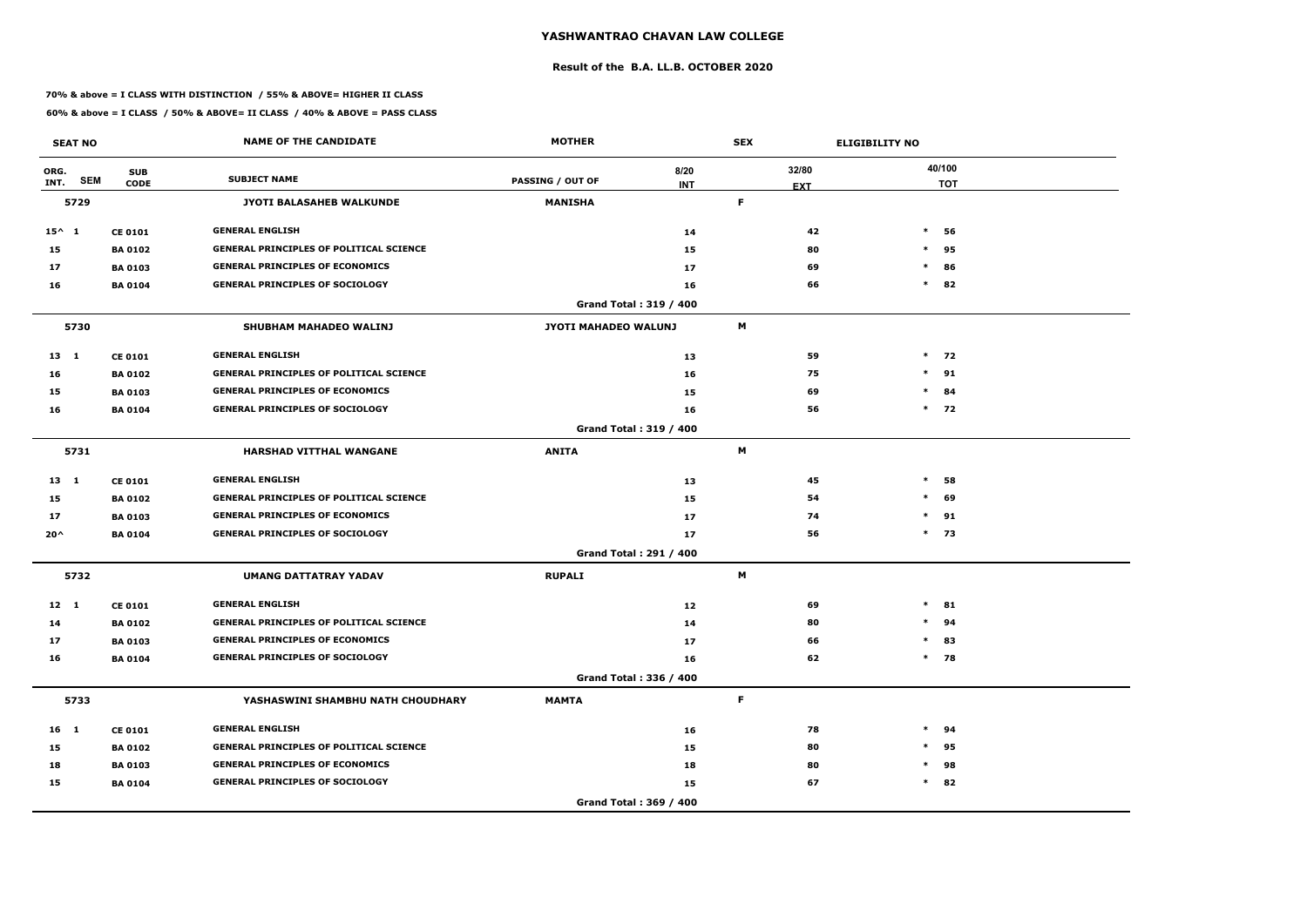### **Result of the B.A. LL.B. OCTOBER 2020**

### **70% & above = I CLASS WITH DISTINCTION / 55% & ABOVE= HIGHER II CLASS**

|                 | <b>SEAT NO</b> |                           | <b>NAME OF THE CANDIDATE</b>                   | <b>MOTHER</b>               |                        | <b>SEX</b>          | <b>ELIGIBILITY NO</b> |        |                      |
|-----------------|----------------|---------------------------|------------------------------------------------|-----------------------------|------------------------|---------------------|-----------------------|--------|----------------------|
| ORG.<br>INT.    | <b>SEM</b>     | <b>SUB</b><br><b>CODE</b> | <b>SUBJECT NAME</b>                            | <b>PASSING / OUT OF</b>     | 8/20<br><b>INT</b>     | 32/80<br><b>EXT</b> |                       |        | 40/100<br><b>TOT</b> |
|                 | 5734           |                           | <b>ZIMIL PREYASH SHAH</b>                      | <b>HEMALI</b>               |                        | M                   |                       |        |                      |
| 17 <sub>1</sub> |                | <b>CE 0101</b>            | <b>GENERAL ENGLISH</b>                         |                             | 17                     | 80                  |                       |        | $*$ 97               |
| 12              |                | <b>BA 0102</b>            | <b>GENERAL PRINCIPLES OF POLITICAL SCIENCE</b> |                             | 12                     | 80                  |                       | $\ast$ | 92                   |
| 18              |                | <b>BA0103</b>             | <b>GENERAL PRINCIPLES OF ECONOMICS</b>         |                             | 18                     | 80                  |                       | $\ast$ | 98                   |
| 17              |                | <b>BA 0104</b>            | <b>GENERAL PRINCIPLES OF SOCIOLOGY</b>         |                             | 17                     | 69                  |                       | $\ast$ | 86                   |
|                 |                |                           |                                                |                             | Grand Total: 373 / 400 |                     |                       |        |                      |
|                 | 5735           |                           | <b>RACHANA MAKARAND ZOAL</b>                   | <b>UMA</b>                  |                        | F.                  |                       |        |                      |
| $13 \quad 1$    |                | <b>CE 0101</b>            | <b>GENERAL ENGLISH</b>                         |                             | 13                     | 64                  |                       |        | $*$ 77               |
| 15              |                | <b>BA 0102</b>            | <b>GENERAL PRINCIPLES OF POLITICAL SCIENCE</b> |                             | 15                     | 80                  |                       | $\ast$ | 95                   |
| 18              |                | <b>BA 0103</b>            | <b>GENERAL PRINCIPLES OF ECONOMICS</b>         |                             | 18                     | 80                  |                       | $\ast$ | 98                   |
| $17^$           |                | <b>BA 0104</b>            | <b>GENERAL PRINCIPLES OF SOCIOLOGY</b>         |                             | 12                     | 35                  |                       |        | $*$ 47               |
|                 |                |                           |                                                |                             | Grand Total: 317 / 400 |                     |                       |        |                      |
|                 | 5736           |                           | <b>MANALI SUNIL BHALERAO</b>                   | <b>NANDA SUNIL BHALERAO</b> |                        | F.                  |                       |        |                      |
| $13^{\wedge} 1$ |                | <b>CE 0101</b>            | <b>GENERAL ENGLISH</b>                         |                             | 13                     | 38                  |                       | $\ast$ | 51                   |
| 16              |                | <b>BA 0102</b>            | <b>GENERAL PRINCIPLES OF POLITICAL SCIENCE</b> |                             | 16                     | 58                  |                       |        | $*$ 74               |
| $15^{\wedge}$   |                | <b>BA 0103</b>            | <b>GENERAL PRINCIPLES OF ECONOMICS</b>         |                             | 12                     | 34                  |                       | $\ast$ | 46                   |
| $15^{\wedge}$   |                | <b>BA 0104</b>            | <b>GENERAL PRINCIPLES OF SOCIOLOGY</b>         |                             | 14                     | 43                  |                       |        | $*$ 57               |
|                 |                |                           |                                                |                             | Grand Total: 228 / 400 |                     |                       |        |                      |
|                 | 5737           |                           | <b>SACHIN VIKAS KHURD</b>                      | <b>SADICHHA</b>             |                        | M                   |                       |        |                      |
| 9 1             |                | <b>CE 0101</b>            | <b>GENERAL ENGLISH</b>                         |                             | 09                     | 46                  |                       | $\ast$ | 55                   |
| 10              |                | <b>BA 0102</b>            | <b>GENERAL PRINCIPLES OF POLITICAL SCIENCE</b> |                             | 10                     | 75                  |                       | $\ast$ | 85                   |
| 16              |                | <b>BA 0103</b>            | <b>GENERAL PRINCIPLES OF ECONOMICS</b>         |                             | 16                     | 74                  |                       | $\ast$ | 90                   |
| 15              |                | <b>BA 0104</b>            | <b>GENERAL PRINCIPLES OF SOCIOLOGY</b>         |                             | 15                     | 62                  |                       |        | $*$ 77               |
|                 |                |                           |                                                |                             | Grand Total: 307 / 400 |                     |                       |        |                      |
|                 | 5738           |                           | SONALI GOPAL MAMDYAL                           | <b>MINAKSHI</b>             |                        | F                   |                       |        |                      |
| $14^{\wedge} 1$ |                | <b>CE 0101</b>            | <b>GENERAL ENGLISH</b>                         |                             | 14                     | 42                  |                       | $\ast$ | 56                   |
| 12              |                | <b>BA 0102</b>            | <b>GENERAL PRINCIPLES OF POLITICAL SCIENCE</b> |                             | 12                     | 74                  |                       | $\ast$ | 86                   |
| 17              |                | <b>BA 0103</b>            | <b>GENERAL PRINCIPLES OF ECONOMICS</b>         |                             | 17                     | 62                  |                       | $\ast$ | 79                   |
| $14^{\wedge}$   |                | <b>BA 0104</b>            | <b>GENERAL PRINCIPLES OF SOCIOLOGY</b>         |                             | 09                     | 22                  |                       |        | $*$ 31               |
|                 |                |                           |                                                |                             | Grand Total: 252 / 400 |                     |                       |        |                      |